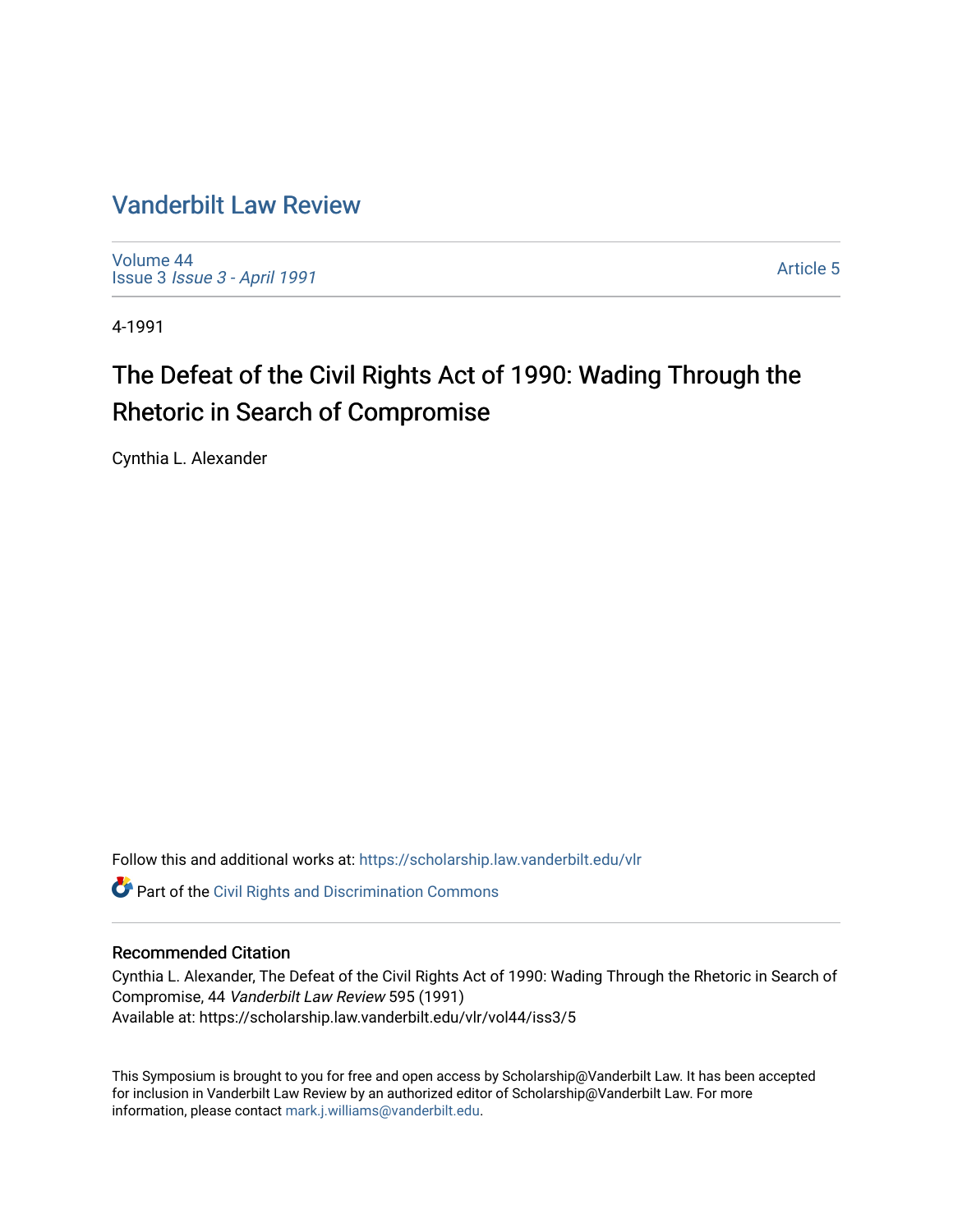# **The Defeat of the Civil Rights Act of 1990: Wading Through the Rhetoric in Search of Compromise**

| I.   |                                                  |                                                  |  |
|------|--------------------------------------------------|--------------------------------------------------|--|
| II.  |                                                  | DISPARATE IMPACT ANALYSIS                        |  |
|      | A.                                               | Evolution in the Courts                          |  |
|      |                                                  | Burdens of Proof<br>1.                           |  |
|      |                                                  | 2.<br>Business Necessity                         |  |
|      |                                                  | 3.<br>Specificity                                |  |
|      |                                                  | Precursor to Wards Cove: Watson v. Fort<br>4.    |  |
|      |                                                  | Worth Bank & Trust                               |  |
|      |                                                  | Wards Cove Packing Co. v. Atonio<br>5.           |  |
|      | В.                                               | Response of Congress and the President to Wards  |  |
|      |                                                  |                                                  |  |
|      |                                                  | Business Necessity<br>1.                         |  |
|      |                                                  | 2.<br>Burdens of Proof                           |  |
|      |                                                  | 3.<br>Specificity                                |  |
|      | C.                                               | A Proposed Restructuring of Disparate Impact     |  |
|      |                                                  |                                                  |  |
| TTT. |                                                  |                                                  |  |
|      | А.                                               | The Problem with Title VII Remedies              |  |
|      | $B_{\cdot}$                                      | The Solutions Proposed by Congress and the Pres- |  |
|      |                                                  |                                                  |  |
|      | C.                                               |                                                  |  |
|      |                                                  | Applicability to Employment Discrimination<br>1. |  |
|      |                                                  |                                                  |  |
|      |                                                  | Emasculation by Patterson v. McLean Credit<br>2. |  |
|      |                                                  |                                                  |  |
|      |                                                  | Reinvigoration by Congress and the Presi-<br>3.  |  |
|      |                                                  |                                                  |  |
|      | D.                                               | A Proposal to Resolve the Debate Over Title VII  |  |
|      |                                                  |                                                  |  |
| IV.  | CONSENT DECREES AND THE IMPERMISSIBLE COLLATERAL |                                                  |  |
|      |                                                  | <b>ATTACK DOCTRINE</b>                           |  |
|      | А.                                               | The Impermissible Collateral Attack Doctrine     |  |
|      | В.                                               | Demise of the Doctrine: Martin v. Wilks          |  |

595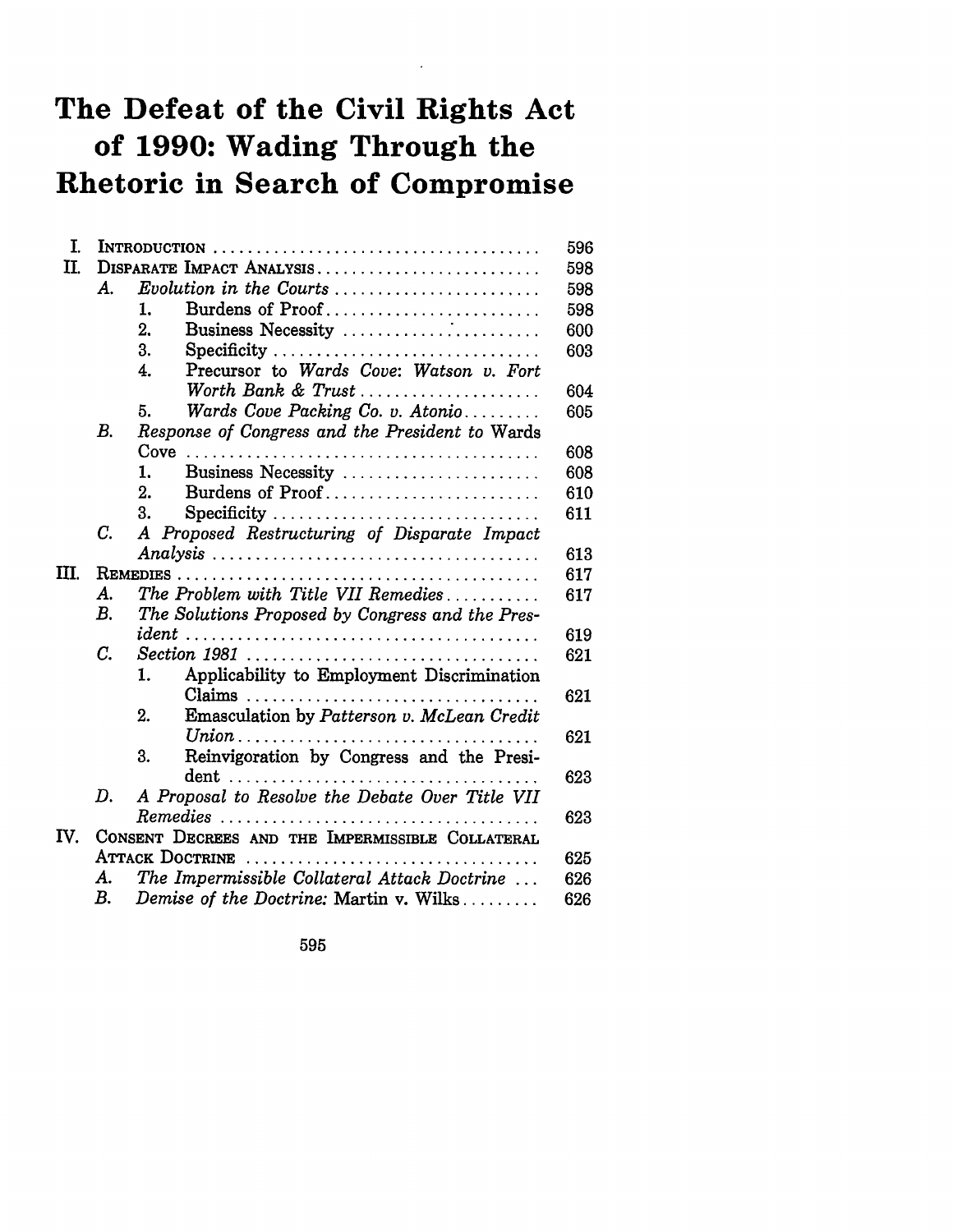| VANDERBILT LAW REVIEW | [Vol. 44:595] |
|-----------------------|---------------|
|-----------------------|---------------|

|  | C. Response of Congress and the President  628 |  |
|--|------------------------------------------------|--|
|  |                                                |  |
|  |                                                |  |
|  |                                                |  |

#### I. INTRODUCTION

On October 22, 1990 President Bush vetoed<sup>1</sup> the Civil Rights Act of 1990.2 The Senate failed **by** one vote to override the veto.' The Act embodied the congressional response to a series of **1989** United States Supreme Court cases decided **by** a new conservative majority of **Jus**tices.4 Finding that these decisions drastically limit civil rights protections, **5** Congress accordingly introduced the Civil Rights Act of **1990** to restore those protections.<sup>6</sup> Congress then spent almost a year refining the controversial bill7 to make it palatable to the President and the business community. Despite congressional efforts, the President opposed several aspects of the bill and, in conjunction with his veto, proposed his own version of the legislation for congressional consideration.8

Because the bill was couched in civil rights terms, its proponents branded opponents of the bill, including the President, as hostile to civil rights. Unfortunately, the rhetoric that accompanied discussion of the bill in both Congress and the media obscured the complex and technical legal issues addressed in the bill. Despite the veto of the bill in

596

2. **S.** 2104, 101st Cong., 2d Sess., 136 **CONG.** REc. H9552-55 (daily ed. Oct. 12, 1990) [hereinafter **S.** 2104]. **All** references are to Version **5** (the final conference **committee** version, dated Oct. 21, 1990) unless otherwise noted.

5. **S.** 2104, *supra* note 2, § 2(a)(1), 136 **CONG.** REC. at H9552.

**6.** *Id.* § 2(b)(1), **136 CONG. REc.** at H9552.

7. The bill initially was introduced on Feb. 7, 1990. *See* **136 CONG.** REc. **S1018** (daily ed. Feb. 7, 1990). Some members of Congress hailed the proposed legislation as a "significant step toward restoring, and assuring forever, the fundamental right of equal opportunity in the workplace for all Americans," **136 CONG.** REc. **S15,377** (daily ed. Oct. **16, 1990)** (statement of Sen. Jeff Bingaman), while others denounced it as "a hodgepodge of sophistry and 'staff-speak'" consisting of "a lot of 'legalese' mixed in with a healthy measure of impatience and a dose of ambiguity thrown in for flavor." **136 CONG.** REc. **S15,376** (daily ed. Oct. 16, **1990)** (statement of Sen. Alan Simpson).

8. President Bush outlined the proposal in his veto message. *See* **136 CONG.** Rsc. S16,457 (daily ed. Oct. 22, **1990).** Senator Robert Dole introduced the President's bill in the Senate. S. **3239,** 101st Cong., **2d** Sess., **136 CONG. REc. S18,046-48** (daily ed. Oct. 24, 1990) [hereinafter **S. 3239].** Identical legislation was introduced in the House. H.R. **5905,** 101st Cong., **2d** Seas., **136 CONG.** REC. **H13,551-53** (daily ed. Oct. 24, 1990). Further references will be to the Senate bill.

**<sup>1. 136</sup>** CONG. REC. **S16,457** (daily ed. Oct. 22, **1990).**

<sup>3. 136</sup> **CONG.** REc. S16,562 (daily ed. Oct. 24, 1990).

<sup>4.</sup> Independent Fed'n of Flight Attendants v. Zipes, 109 **S.** Ct. 2732 (1989); Jett v. Dallas Indep. School Dist., 109 S. Ct. 2702 (1989); Patterson v. McLean Credit Union, 109 **S.** Ct. 2363 (1989); Lorance v. AT&T Technologies, 109 **S.** Ct. **2261** (1989); Martin v. Wilks, 109 **S.** Ct. **2180** (1989); Wards Cove Packing Co. v. Atonio, 109 **S.** Ct. 2115 (1989); Price Waterhouse v. Hopkins, 109 **S.** Ct. 1775 (1989).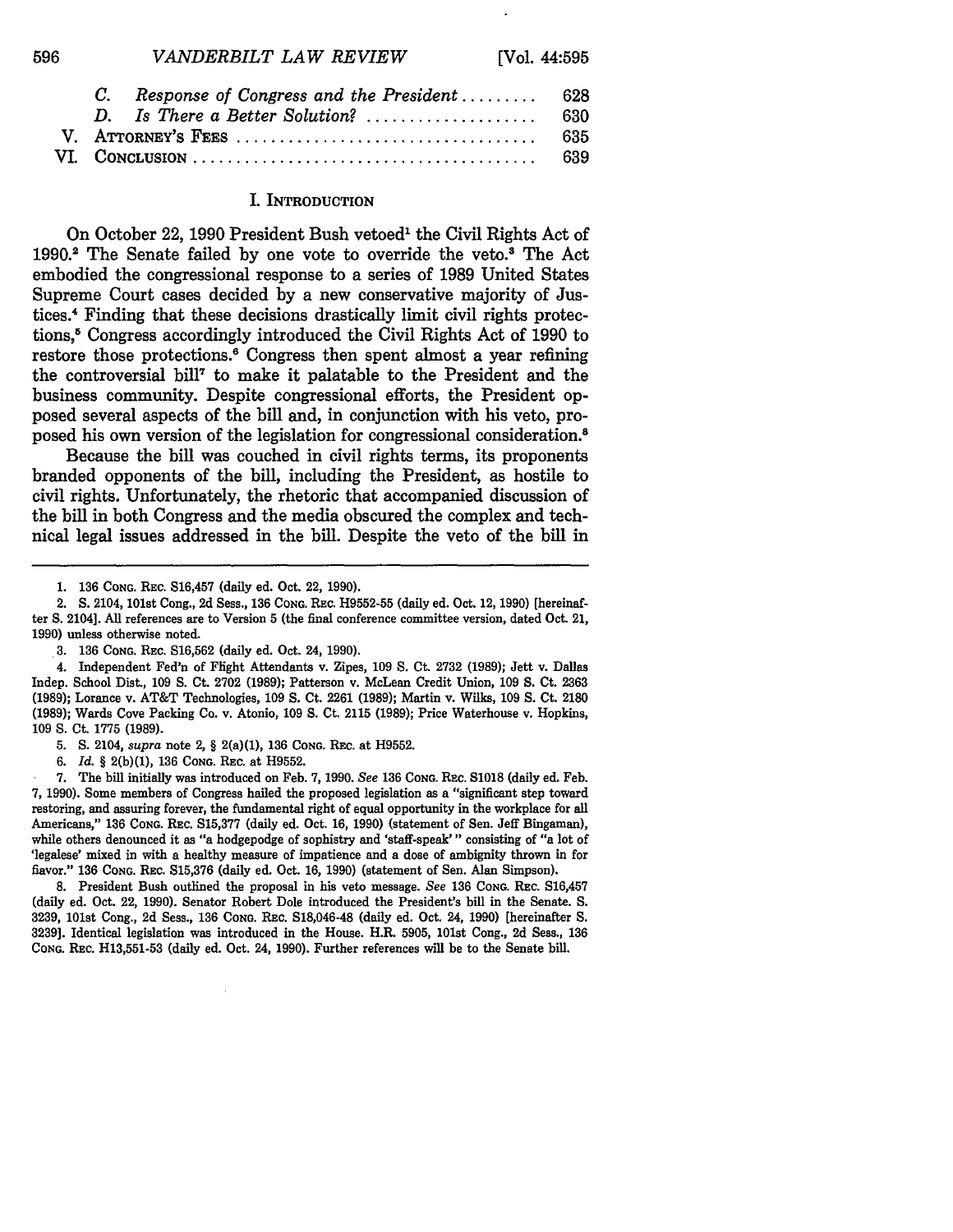1990, Congress clearly is not ready to concede defeat.9 Likewise, the President remains willing to enact a civil rights bill **if** a compromise can be reached.<sup>10</sup>

This Note examines the most controversial issues raised by the defeated legislation and proposes compromise solutions that would increase the probability of agreement in the future.11 Part II analyzes the dispute over the disparate impact theory of discrimination by tracing the evolution of the doctrine in the courts, which culminated in the controversial *Wards Cove Packing Co. v. Atonio12* decision, and identifying the most divisive issues such as allocation of burdens of proof, the definition of business necessity, and specificity requirements. Part II also outlines the responses of Congress and the President to *Wards Cove* and proposes a restructuring of disparate impact analysis that would serve the interests of both plaintiffs and employers.

Part III examines the problem with equitable remedies under Title VII of the Civil Rights Act of 196413 (Title VII) and the solutions proposed by Congress and the President. Part III also discusses the applicability of section 1981 of Title 42 of the United States Code to employment discrimination cases, describes its emasculation by the Supreme Court in *Patterson v. McLean Credit Union,4* and analyzes the attempts of Congress and the President to overturn *Patterson.* Part III then proposes a partial solution to resolve the debate over Title VII remedies.

Part IV addresses the controversy over consent decrees and the impermissible collateral attack doctrine. Part IV focuses on the demise of

**10.** The President's proposed legislation was introduced after his veto of the congressional bill. *See supra* note **8.** On March 12, **1991,** Republicans introduced the Administration's Civil Rights Act of **1991** in both the Senate and the House. **S. 611, 102d** Cong., 1st Sess., **137 CONG.** REc. **S3022-23** (daily ed. Mar. 12, **1991)** [hereinafter **S. 611];** H.R. **1375, 102d** Cong., 1st Seass., **137 CoNG.** REc. **H1662-64** (daily ed. Mar. 12, **1991).** The bills are virtually identical, and further references **will** be to the Senate bill.

**11.** This Note does not address issues on which Congress and the President were in substantial agreement. For a thorough discussion of the congressional response to the Supreme Court's decisions in Price Waterhouse v. Hopkins, **109 S.** Ct. **1775 (1989),** and Lorance v. AT&T Technologies, **109 S.** Ct. **2261 (1989),** see Comment, *Reconstruction, Deconstruction and Legislative Response: The 1988 Supreme Court Term and the Civil Rights Act of* **1990, 25** HARv. **C.R.-C.L.** L. **REv. 475, 527-40, 555-65 (1990).**

**12. 109 S.** Ct. **2115 (1989).**

14. **109 S.** Ct. **2363 (1989).**

<sup>9.</sup> On January 6, 1991, House Democrats introduced the Civil Rights Act of 1991. H.R. 1, 102d Cong., **1st** Sess. **(1990)** (text in LEXIS, Genfed library, Bills file) [hereinafter H.R. **1].** The bill is substantially similar to **S.** 2104, except that the drafters eliminated some of the compromise language contained in later drafts of **S.** 2104 and instead returned to language used in earlier drafts. Democrats introduced a second version on March **11, 1991. All** references are to Version 2 unless otherwise noted.

**<sup>13. 42</sup> U.S.C. §§** 2000e to 2000e-17 **(1988).**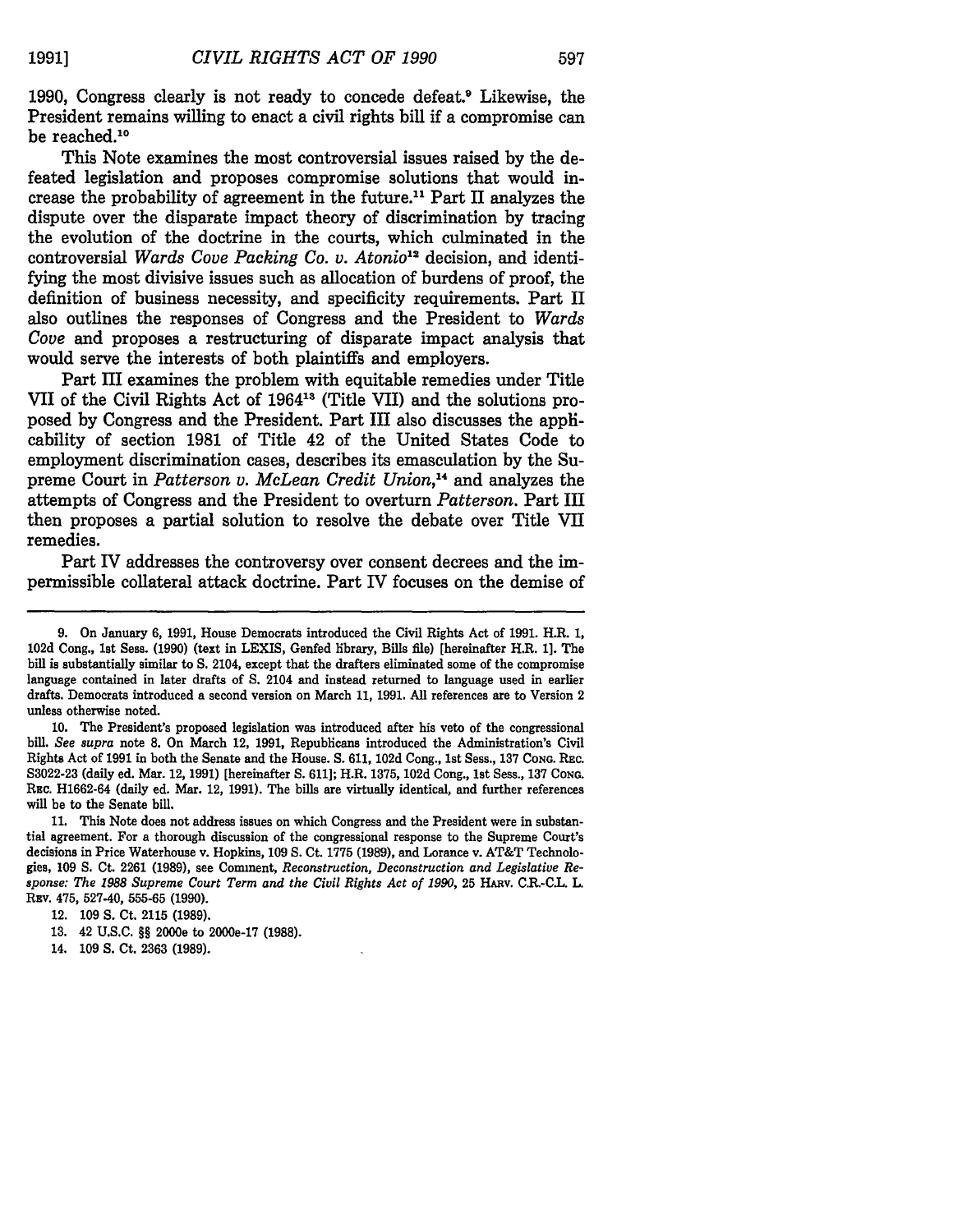the collateral attack doctrine in *Martin v. Wilks15* and the response of Congress and the President to *Wilks.* Part IV then proposes an alternative solution. Finally, Part V addresses the controversy over the attorney's fee provisions in the Act. The controversy concerns both waiver of attorney's fees in settlement agreements and third-party liability for plaintiffs' fees when the third party challenges a judgment or order. This Note concludes that although Congress will face formidable obstacles in fashioning a successful compromise bill, it can construct a civil rights bill that all parties will accept by giving veight to important civil rights interests without compromising competing societal concerns.

#### II. DISPARATE IMPACT ANALYSIS

#### *A. Evolution in the Courts*

# 1. Burdens of Proof

Title VII prohibits discrimination by employers on the basis of race, color, religion, sex, or national origin.<sup>16</sup> Title VII does not define discrimination explicitly, but the Supreme Court has fashioned two theories of discrimination-disparate treatment and disparate impact. **<sup>17</sup>** Disparate treatment occurs when employers treat some individuals less favorably than others because of their race, color, sex, religion, or national origin.<sup>18</sup> In *McDonnell Douglas Corp. v. Green*<sup>19</sup> the Supreme Court described the allocation of burdens of proof in a disparate treatment case.<sup>20</sup> The allocation of burdens of proof in a disparate impact

20. First, the plaintiff must establish a prima facie case of discrimination. The plaintiff may establish a prima facie case **by** showing **(1)** membership in a racial minority class; (2) application and qualification for a position for which an employer was seeking applicants; **(3)** rejection for that position; and (4) an employer who continued to seek applicants for the open position from persons of plaintiff's qualification level. *Id.* at **802.** The burden then shifts to the employer, who simply must articulate a legitimate, nondiscriminatory reason for its actions. *Id.* If the employer offers such a reason, the plaintiff may show that the justification offered **by** the employer for its conduct

598

**<sup>15. 109</sup> S.** Ct. **2180 (1989).**

**<sup>16.</sup>** 42 **U.S.C.** §§ 2000e to 2000e-17 **(1988).**

**<sup>17.</sup>** Disparate treatment and disparate impact are the primary theories of discrimination, but courts have defined four discrimination theories. The other two theories are "present perpetuation of past discrimination" and "failure to make a reasonable accommodation to an employee's religious practices." B. ScmHxi **&** P. GROssMAN, **EMPLOYMENT** DISCRIMINATION **LAW 1 (2d** ed. **1983).** For a thorough discussion of all four theories, see *id.* at **1-287.**

**<sup>18.</sup>** The Court explained disparate treatment in International Brotherhood of Teamsters v. United States, 431 **U.S.** 324 **(1977),** as follows:

<sup>&</sup>quot;Disparate treatment" **. . .** is the most easily understood type of discrimination. The em- ployer simply treats some people less favorably than others because of their race, color, religion, sex, or national origin. Proof of discriminatory motive is critical, although it can in some situations be inferred from the mere fact of differences in treatment. Undoubtedly disparate treatment was the most obvious evil Congress had in mind when it enacted Title **VII.**

*Id.* at **335** n.15 (citation omitted).

**<sup>19.</sup>** 411 **U.S. 792 (1973).**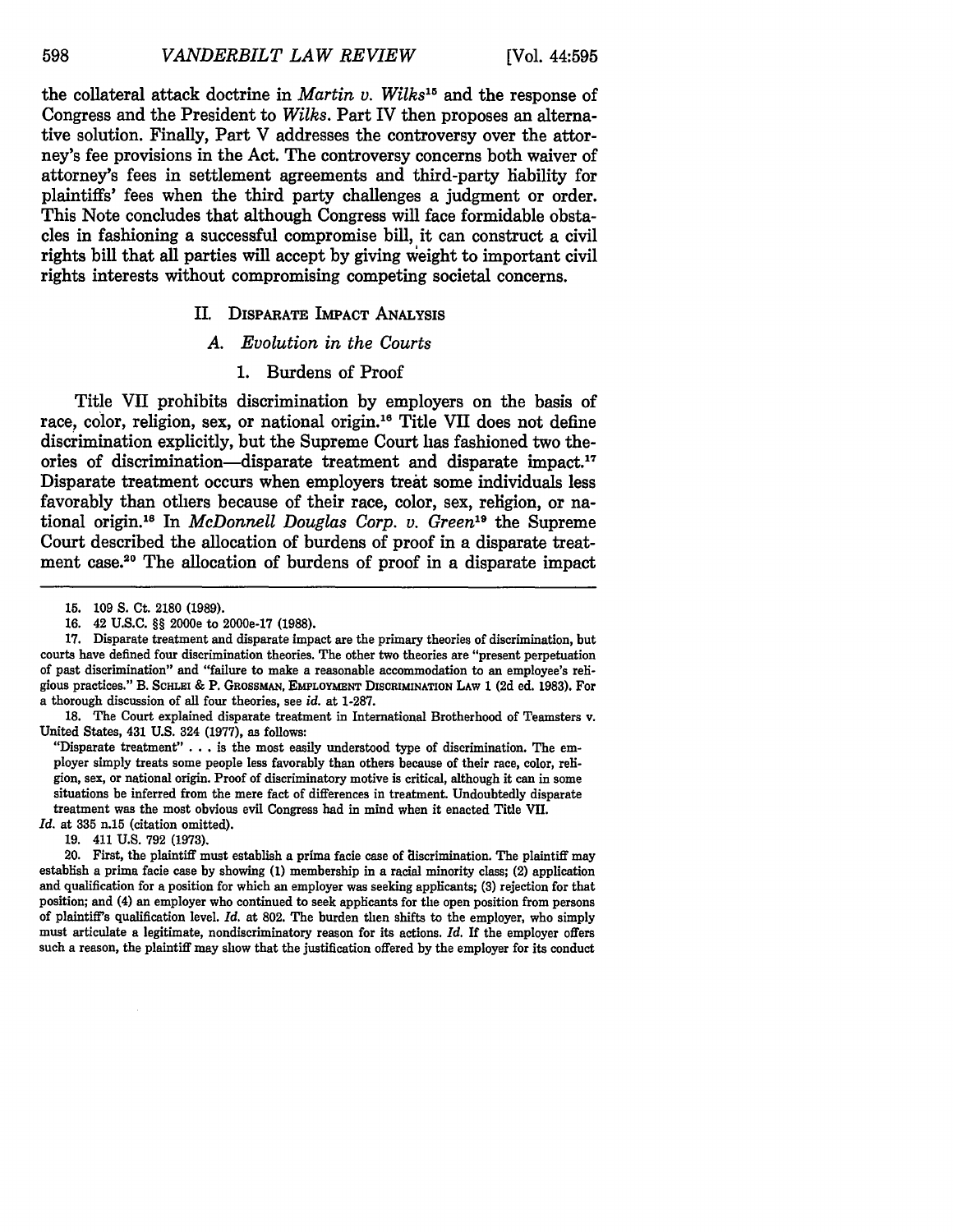case is not as settled and, thus, was a focal point of the Civil Rights Act **of** 1990.21

Disparate impact focuses on the effect of an employment practice on a particular group, rather than the practice itself. Disparate impact occurs when a facially neutral employment practice, which is not justified by business necessity, adversely affects a protected group.<sup>22</sup> The Supreme Court extended Title VII to disparate impact cases in *Griggs v. Duke Power Co. <sup>23</sup>In Griggs* the Supreme Court held that Duke Power's hiring criteria, which required applicants to possess a high school diploma and pass two aptitude tests, violated Title VII because the criteria disproportionately excluded blacks from higher paying jobs and were not related to successful job performance.<sup>24</sup>

According to the Court, an employment practice relates to **job** performance if it is required **by** business necessity. 25 The Court did not define business necessity, but seemed to equate the term with **job** relatedness throughout the opinion.<sup>26</sup> The Court placed the burden of proving the job relatedness of an employment practice on the employer.<sup>27</sup> Finally, the Court determined that Title VII forbade the use of testing procedures in employment decisions unless the employer shows that the procedures are reasonable measures of *job* performance.<sup>28</sup> Under the *Griggs* standard, then, if a plaintiff establishes a prima facie case of disparate impact discrimination,<sup>29</sup> the burden shifts to the defendant to

24. *Griggs,* 401 U.S. at 431-32. The Court explained that Title VII is directed at the consequences of employment practices and prohibits practices that are facially neutral but discriminatory in operation. *Id.* "[Glood intent or absence of discriminatory intent does not redeem employment procedures or testing mechanisms that operate as 'built-in headwinds' for minority groups ... **."** *Id.* at 432. In addition, the Court indicated that Title VII does not prohibit employment practices related to **job** performance absent a discriminatory intent. *Id.* at 431.

25. *Id.* This assertion marked the genesis of the controversial business necessity defense. 26. The Court stated that if an "employment practice which operates to exclude Negroes cannot be shown to be related to job performance, the practice is prohibited." *Id.*

27. *Id.* at 432. Id. at 436.

was a pretext **for** discrimination. *Id.* at 804.

<sup>21.</sup> Although the burdens of proof for disparate treatment cases are well established, the burdens for disparate impact cases are the subject of much controversy. For this reason, the Civil Rights Act of 1990 focuses on the disparate impact analysis. Thus, this Note does not address the disparate treatment analysis.

<sup>22.</sup> *International Brotherhood,* 431 U.S. at 335 n.15.

<sup>23. 401</sup> U.S. 424 **(1971).** *Griggs* often is characterized as the most important employment discrimination decision. *See, e.g.,* B. ScHLEi & P. GRossmAN, *supra* note 17, at 5; Belton, *Causation and Burden-Shifting Doctrines in Employment Discrimination Law Revisited: Some Thoughts on* Hopkins *and* Wards Cove, 64 TuL. L. REv. 1359, 1360 (1990). In *Griggs* a group of black Duke Power employees claimed that the company's hiring criteria violated Title VII. The company required applicants for nonlabor jobs to possess a high school diploma and pass two aptitude tests. These facially neutral criteria disproportionately excluded blacks from the higher paying jobs. *Griggs,* 401 U.S. at 427-28.

<sup>29.</sup> The plaintiff must show that the employer's practices have a "substantially dispropor-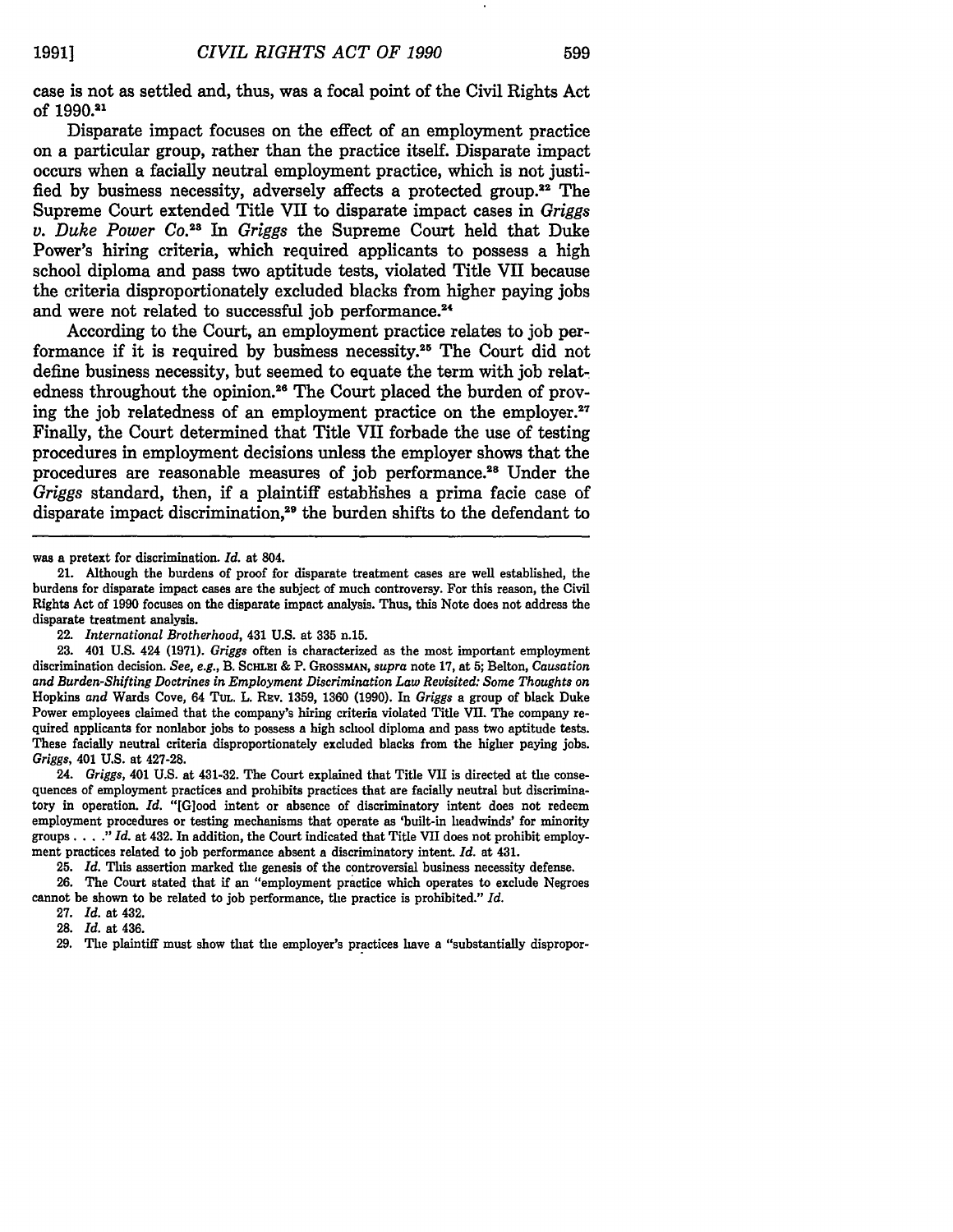show that the challenged practice bears a manifest relationship to **job** performance.

In *Albemarle Paper Co. v. Moody*<sup>30</sup> the Court established what is known as the pretext stage in disparate impact analysis.3' The Court held that if a plaintiff establishes a prima facie disparate impact case and the defendant shows **job** relatedness, the plaintiff then must have an opportunity to show that alternative selection devices with less discriminatory impact would serve the employer's business interests.<sup>32</sup> Yet the decision does not clarify the effect of this showing. The Court noted that the existence of a less discriminatory alternative would be evidence that the employer's test was a pretext for discrimination.<sup>33</sup> This observation implied that the existence of a less discriminatory alternative is evidence of discriminatory intent rather than lack of business necessity.<sup>34</sup> Thus, a plaintiff who identifies a less discriminatory alternative practice would not prevail as a matter of law because the court would require further inquiry into the motivation of the employer.<sup>35</sup>

After *Albemarle* lower courts disagreed about the burden of proof allocation in the pretext stage of litigation." Some courts placed the burden of persuasion on the plaintiff to show that viable alternative approaches existed.<sup>37</sup> Other courts placed the burden of persuasion on the defendant to show that no viable alternatives existed.<sup>38</sup>

#### 2. Business Necessity

According to *Griggs,* an employment practice relates to job performance if it is required by business necessity.<sup>39</sup> The Court equated the term "business necessity" with job relatedness. 40 Finally, the Court

31. *See* Belton, *supra* note 23, at 1382-85.

32. *Albemarle,* 422 U.S. at 425. For authority, the Court cited McDonnell Douglas Corp. v. Green, 411 U.S. 792, 802 (1973) (discussed *supra* notes 19-20 and accompanying text).

**33.** *Albemarle,* 422 U.S. at 425.

34. *See* Player, *Is* Griggs *Dead? Reflecting (Fearfully) on* Wards Cove Packing Co. v. Atonio, 17 **FLA. ST.** U.L. REv. 1, 20 n.89 (1989).

**35.** *Id.* at 20.

36. *See* B. **SCHLEI** & P. **GROssMAN,** *supra* note 17, at 1330-31; Belton, *Burdens of Pleading and Proof in Discrimination Cases: Toward a Theory of Procedural Justice,* **34 VAND. L. REv. 1205, 1244-45 (1981).**

**37.** *See* Belton, *supra* note **36, at 1244.**

**38.** *Id.* at 1245.

**39.** Griggs v. Duke Power Co., 401 **U.S.** 424, 431 **(1971);** *see supra* note **25** and accompanying **text.**

tionate exclusionary impact" on a protected class. B. SCHLEI & P. GROSSMAN, *supra* note 17, at 1326. The plaintiff may use comparisons of pass rates on tests, comparisons of population and work force compositions, regression analyses, or comparisons of other statistics to make this showing. *Id.*

<sup>30. 422</sup> U.S. 405 (1975).

<sup>40.</sup> *Griggs,* 401 **U.S.** at 431; *see supra* note **25** and accompanying text.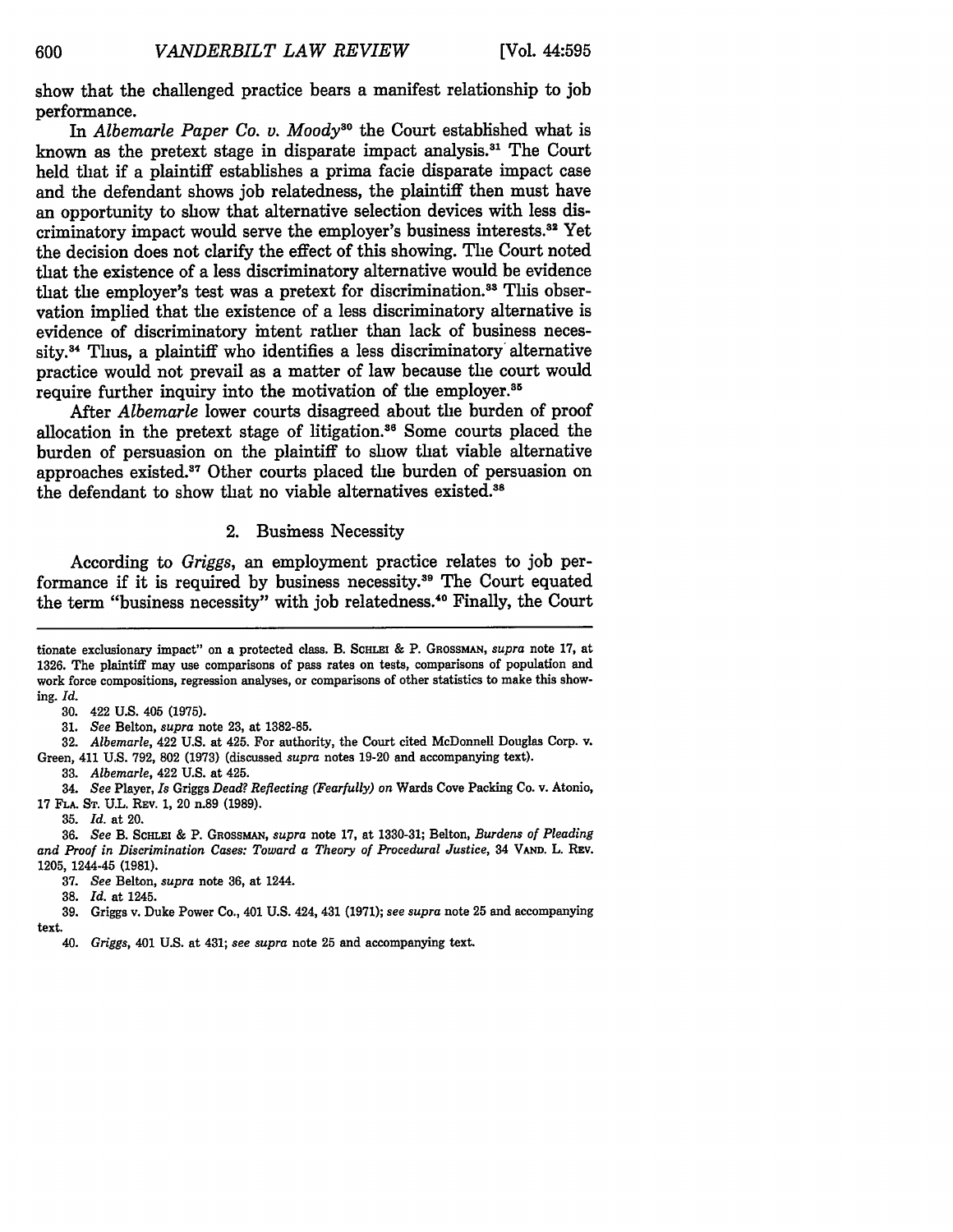601

found that testing procedures in employment decisions must bear a manifest relationship to the employment at issue.<sup>41</sup> The Court in Al*bemarle* also addressed the business necessity stage of the disparate impact analysis. Although the Court used the *Griggs* job-relatedness requirement,42 it significantly increased the defendant's burden of proof **by** emphasizing scientific validity.43 **A** year later, however, the Court retreated somewhat from this more stringent position in *Washington v. Davis.44* In *Davis* the Court indicated that a positive relationship between a testing procedure and subsequent performance in a training program would suffice to validate the procedure.<sup>45</sup>

In *Dothard v. Rawlinson,'46* decided two years after *Albemarle,* the Court used the manifest relationship language from *Griggs* to describe the defendant's burden of proof and focused on the **job** relatedness of the challenged practices.<sup>47</sup> The Court asserted that a discriminatory employment practice must meet the *Griggs* business necessity standard

42. *Albemarle,* 422 **U.S.** at 425.

43. The facts in *Albemarle* resemble those in *Griggs.* A class of present and former employ**ees** challenged Albemarle Paper's hiring and promotion criteria, which required applicants to posseas a high school diploma and to pass two aptitude tests. The company engaged a testing specialist to validate the **job** relatedness of the testing program, yet the Court held that the company had not demonstrated **job** relatedness adequately and implicitly required an extremely stringent standard for test validity. *Id.* at **435-36.**

The Equal Employment Opportunity Commission **(EEOC)** issued guidelines on testing procedures in **1970.** *See* Guidelines on Employee Selection Procedures, 35 Fed. Reg. 12,333 **(1970).** The Guidelines set stringent statistical validation standards for employment tests. The Court in *Albemarle* suggested that courts should afford these Guidelines "great deference." 422 **U.S.** at 431. Thereafter, employers faced extreme difficulty in establishing the scientific validity of employment tests. The burden on employers to show **job** relatedness practically was impossible to meet under the Guidelines, and a real incentive to adopt preferential hiring systems to avoid liability existed. The Supreme Court never has been as rigorous in requiring scientific validity as it was in *Albemarle,* however, and in **1987** the EEOC and other agencies promulgated a new, more lenient set of guidelines. *See* Rutherglen, *Disparate Impact Under Title VII: An Objective Theory of Discrimination,* 73 VA. L. REv. 1297, 1315-19 (1987).

44. 426 **U.S.** 229 **(1976).**

45. *Id.* at 251.

46. 433 U.S. 321 (1977). In *Dothard* the Court considered a Title VII challenge to an Alabama statute requiring prison guard applicants to meet a 120-pound weight requirement and a 5'2" height requirement. The plaintiff was a female whose application for employment was rejected because she failed to meet the height and weight criteria. The Court found that the height and weight requirements disproportionately excluded women from employment, and therefore, that the plaintiff had established a prima facie case of unlawful sex discrimination. The defendant argued that the criteria were related to strength, which was essential to effective job performance, but provided no evidence of correlation between the height and weight requirements and the strength required to perform the job. *Id.* at 329-31. Because the defendant was unable to show the **job** relatedness of its hiring criteria, the Court ruled in favor of the plaintiff. *Id.* at 332.

47. *Id.* at 324.

<sup>41.</sup> *See supra* notes 25-28 and accompanying text (discussing the business necessity defense of *Griggs).*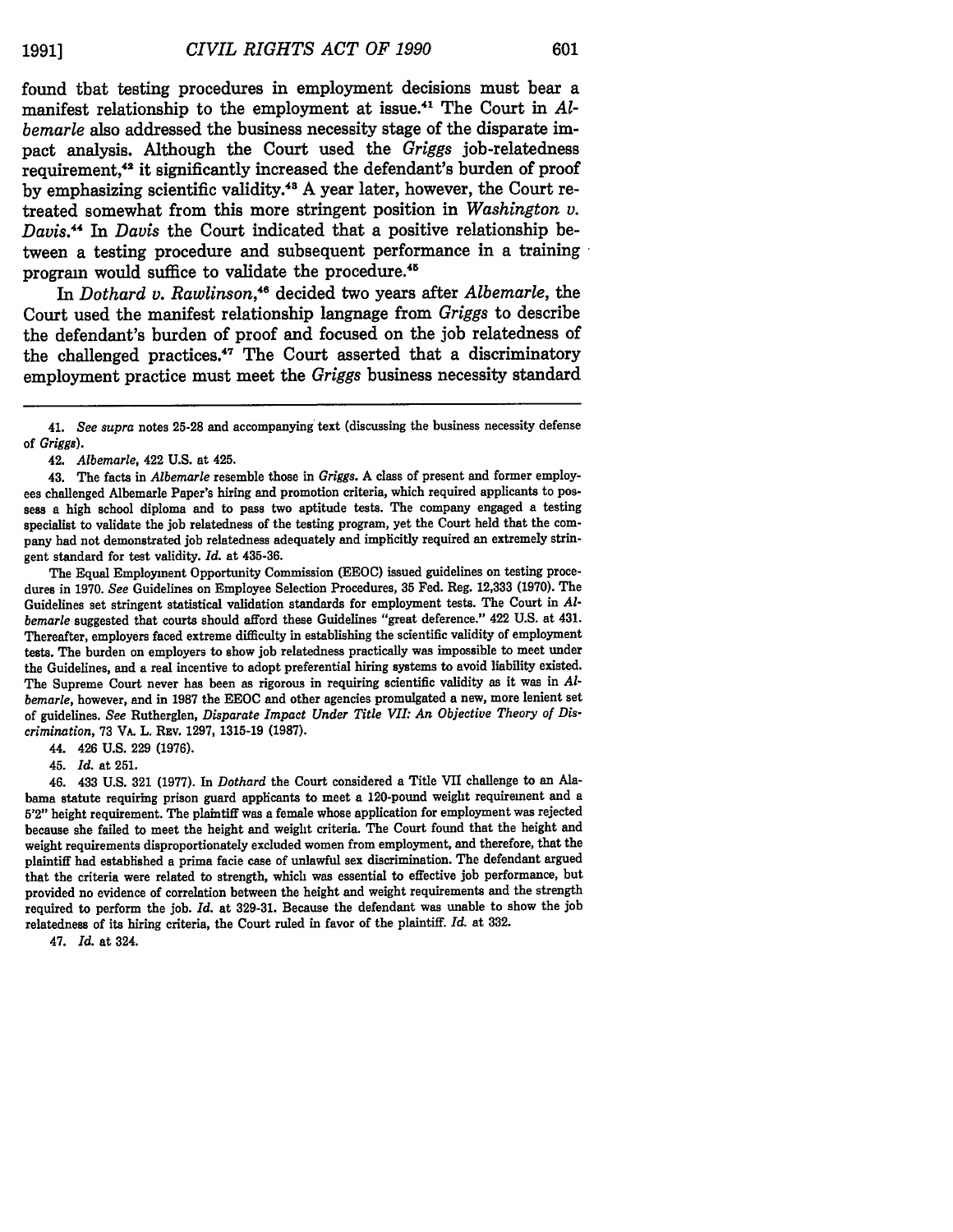to survive challenge under Title VII.48 In a footnote, however, the Court indicated that a more stringent standard requiring a discriminatory practice to be "necessary to safe and efficient job performance" was emerging.<sup>49</sup>

In contrast, Justice William Rehnquist's concurring opinion in *Dothard* suggested a more lenient standard than that applied in *Griggs.* The opinion stated that the defendant's burden entailed merely the articulation of job-related reasons for the hiring criteria.<sup>50</sup> Although *Griggs* and *Albemarle* require more than a mere articulation of job-related reasons for an employment practice, Justice Rehnquist relied on those decisions for support.<sup>51</sup>

The Court added considerably to the confusion developing in lower courts over the definition of business necessity in *New York City Transit Authority v. Beazer.52* Although the Court primarily focused on the inadequacy of the plaintiffs' statistical proof, it also indicated that the application of the Transit Authority's no-narcotic policy, which excluded methadone users from all jobs, was job related.<sup>53</sup> In a brief footnote, the Court noted that the no-narcotic policy bore a manifest relationship to the employment at issue because it significantly served the employer's goals.<sup>54</sup> This standard would diminish significantly the defendant's burden in disparate impact cases.

Because the plaintiffs in *Beazer* failed to establish a prima facie case, the Court's discussion of business necessity was not a crucial aspect of the case. Thus, the import of the Court's business necessity discussion is unclear. After *Beazer* lower court decisions were hopelessly

<sup>48.</sup> *Id.*

<sup>49.</sup> *Id.* at 331-32 n.14. Lower courts had used similar language in disparate impact cases. Professor Hannah Furnish has cited as an example the language in Robinson v. Lorillard Corp., 444 F.2d 791, **798** (4th Cir.), *cert. dismissed,* 404 U.S. 1006 (1971): "[T]he applicable test is not merely whether there exists a business purpose for adhering to a challenged practice. The test is whether there exists an overriding legitimate business purpose such that the practice is necessary to the safe and efficient operation of the business." *See* Furnish, *A Path Through the Maze: Disparate Impact and Disparate Treatment Under Title VII of the Civil Rights Act of 1964 After* Beazer *and* Burdine, 23 B.C.L. Rav. 419, 429 (1982).

**<sup>50.</sup>** *Dothard,* 433 U.S. at **339** (Rehnquist, J., concurring).

<sup>51.</sup> *Id.* (Rehnquist, J., concurring).

<sup>52. 440</sup> U.S. **568** (1979). The plaintiffs challenged a Transit Authority no-narcotic policy as it applied to methadone users who had been in drug treatment programs for more than one year. *Id.* at 576. The policy applied to jobs that were not safety-related as well as to those that were. *Id.* at 571. The plaintiffs alleged that the policy disproportionately excluded blacks and Hispanics from employment and therefore violated Title VII. 399 F. Supp. 1032, 1033 (S.D.N.Y. 1975), *afl'd,* **558** F.2d 97 (2d Cir. 1977), *rev'd, 440* U.S. **568** (1979).

**<sup>53.</sup>** *Beazer,* 440 U.S. at 587.

<sup>54.</sup> *Id.* at 587 n.31.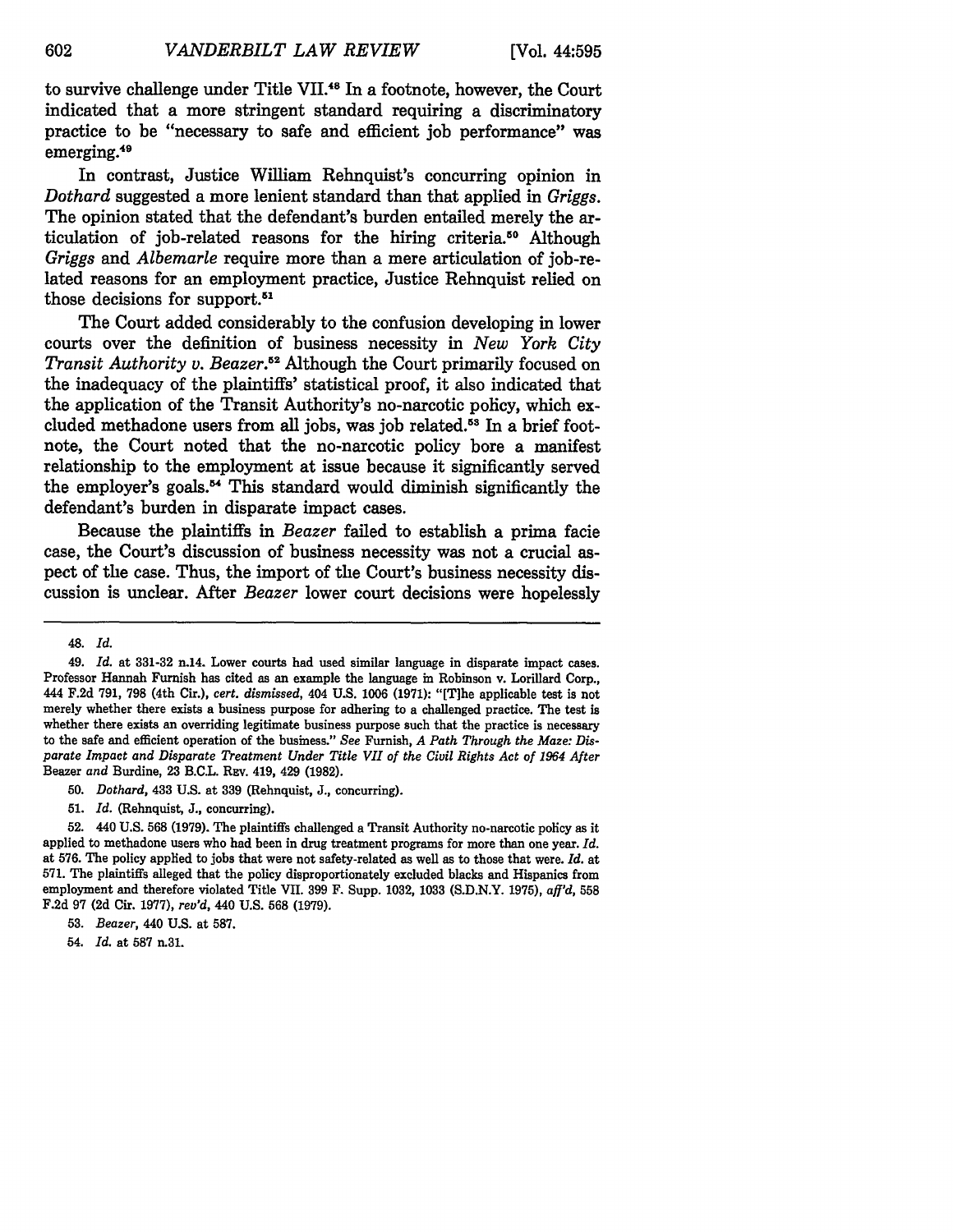inconsistent on the issue of the defendant's burden in disparate impact cases. 55

# **3.** Specificity

Specificity is another controversial issue in disparate impact cases.<sup>56</sup> This doctrine requires the plaintiff to identify a specific discriminatory employment practice to establish a prima facie case of disparate impact.<sup>57</sup> Courts have divided on this issue.<sup>58</sup> In *Pouncy v. Prudential Insurance Co.59* the Fifth Circuit rejected a plaintiff's challenge to a range of employment practices because such a challenge would require a defendant to validate practices that caused no adverse effects.60 According to the court, a fair allocation of burdens of proof required the plaintiff to show that a specific practice had a discriminatory impact. $61$ 

Other courts have derived a mutuality<sup>62</sup> argument for requiring specificity from the Supreme Court's decision in *Connecticut v. Teal."* In *Teal* the Supreme Court refused to permit an employer to defend a specific hiring practice **by** showing that its hiring and promotion system as a whole did not result in a disparate impact.<sup> $64$ </sup> The mutuality argument posits that because an employer **cannot** use "bottom-line" statistics to defend a specific practice, a plaintiff likewise may not use statistics showing that an entire hiring and promotion system has a disparate impact without identifying specific offensive practices.<sup>65</sup> A third argument that has been used to justify a specificity requirement is that the disparate impact analysis as applied to nonspecific employment practices would be unmanageable.<sup>66</sup>

The Eleventh Circuit, in contrast, permitted a challenge to a mul-

**57.** *Id.*

**61.** *Id.* at **800.**

**<sup>55.</sup>** *See* Player, *supra* note 34, at **22-23.** According to Player, "lower federal courts were in a frenzy of disharmony, their only unity being that of ignoring *Beazer's* footnote thirty-one. Some courts emphasized the 'manifest relationship' aspects of *Griggs,* and others gave a more literal construction to the word 'necessity.'" *Id.* at 22. As a result of these decisions, one commentator suggested that the Court has endorsed a sliding-scale approach in which a weak prima facie case requires only a weak justification of business necessity. *See* Rutherglen, *supra* note 43, at **1321-22.**

**<sup>56.</sup>** The term "specificity" is borrowed from Willborn, *The Disparate Impact Model of Discrimination: Theory and Limits,* 34 **Am. U.L. REv. 799, 829 (1985).**

**<sup>58.</sup>** *See infra* notes **59-69** and accompanying **text.**

**<sup>59. 668</sup> F.2d 795** (5th Cir. **1982).**

**<sup>60.</sup>** *Id.* at **801-02.**

**<sup>62.</sup>** *See* **Willborn,** *supra* note **56,** at **830-31.**

**<sup>63.</sup>** 457 **U.S.** 440 **(1982).**

<sup>64.</sup> *Id.* at **452-56.**

**<sup>65.</sup>** *See* **Willbor,** *supra* note **56,** at **830-33;** Belton, *supra* note **23,** at **1381.**

**<sup>66.</sup> Willborn,** *supra* note **56,** at **830-31.**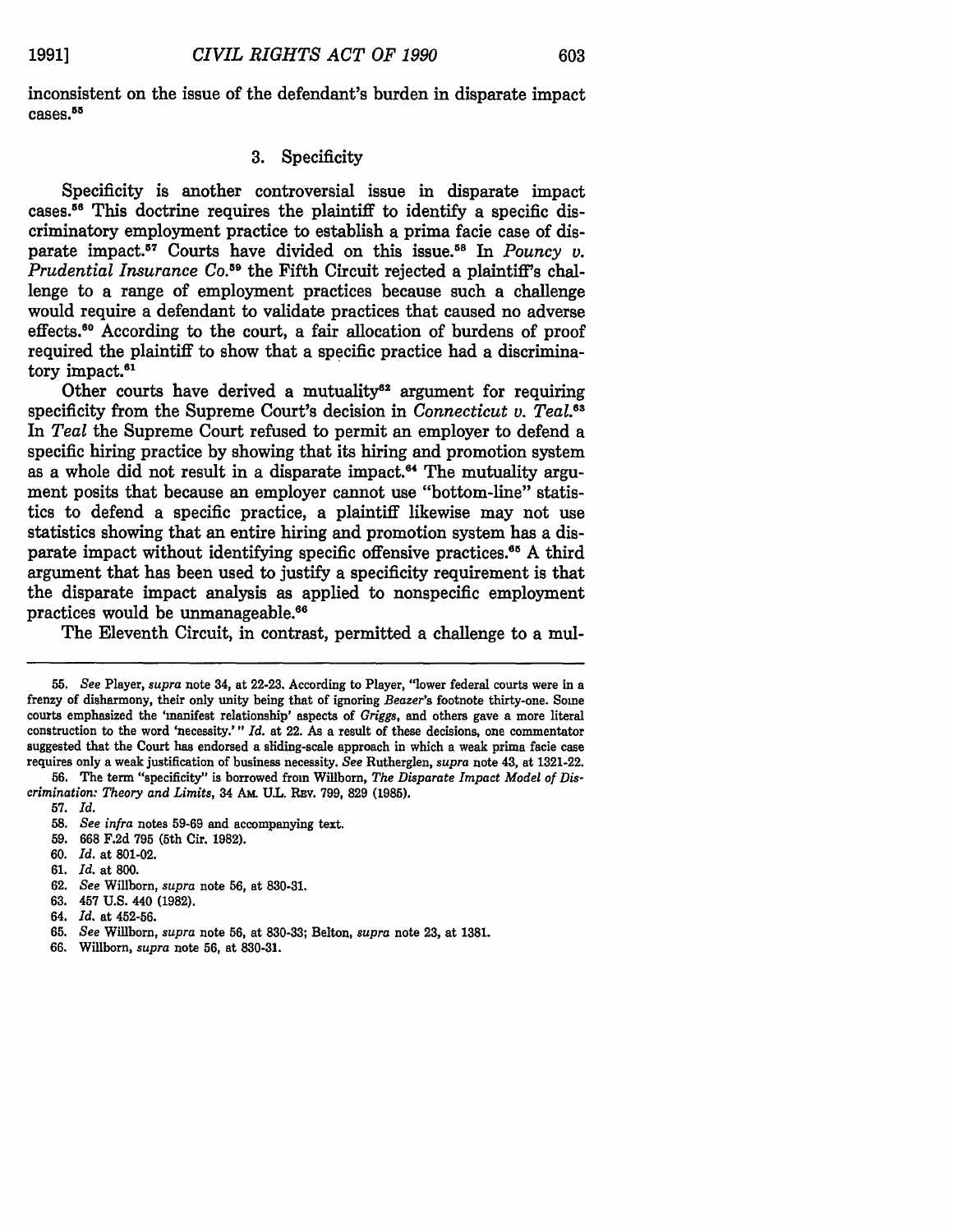ticomponent promotion system without identification of a specific discriminatory practice in *Griffin v. Carlin.*<sup>67</sup> The court noted that the Supreme Court, by frequently referring to "practices" and "procedures" *in Griggs,* implied that a specific employment practice need not be identified.<sup>68</sup> The court pointed out that limiting the disparate impact model to cases in which a specific practice is attacked would exempt from scrutiny employment systems in which the interaction of several components causes an adverse impact.<sup>69</sup> As these decisions illustrate, no consensus exists among the courts on the specificity issue.

# 4. Precursor to Wards Cove: Watson v. Fort Worth Bank & Trust<sup>70</sup>

The Supreme Court directly addressed the burdens of proof, business necessity, and specificity issues in *Watson v. Fort Worth Bank & Trust. In Watson* a black employee of Fort Worth Bank & Trust who had been turned down for several promotions challenged the bank's hiring and promotion system.<sup>71</sup> The narrow issue before the Court was whether disparate impact analysis should apply to subjective employment practices;<sup>72</sup> a unanimous Court ruled that it should.<sup>73</sup>

A plurality of the Court also scrutinized the evidentiary structure of the disparate impact model. 4 The plurality was reluctant to permit plaintiffs to bring broad challenges to an employer's entire hiring and promotion system because broad claims would require the employer to isolate and justify each component of its system.<sup>75</sup> The plurality held that a plaintiff making a disparate impact challenge to subjective employment practices must identify the specific practice causing a disparate impact.78 Next the plaintiff must establish causation by offering statistical evidence that the challenged practice has operated to discriminate against members of a protected group.<sup>77</sup> This holding clearly makes it more difficult for a plaintiff to establish a prima facie case of disparate impact.

The plurality then examined the defendant's burden of proof. The plurality was sympathetic to the defendant's argument that extending

- 70. 487 U.S. 977 (1988). 71. *Id.* at 982-83.
- 72. *Id.* at 989.
- **73.** *Id.* at 999.
- 74. *Id.* at 991-99.
- 75. *Id.* at 991-94.
- 76. *Id.* at 994.

**77.** *Id.* For a thorough discussion of causation in employment discrimination law, see Belton, *supra* note 23.

**<sup>67.</sup>** 755 F.2d 1516 (11th Cir. 1985).

**<sup>68.</sup>** *Id.* at 1524.

<sup>69.</sup> *Id.* at 1525.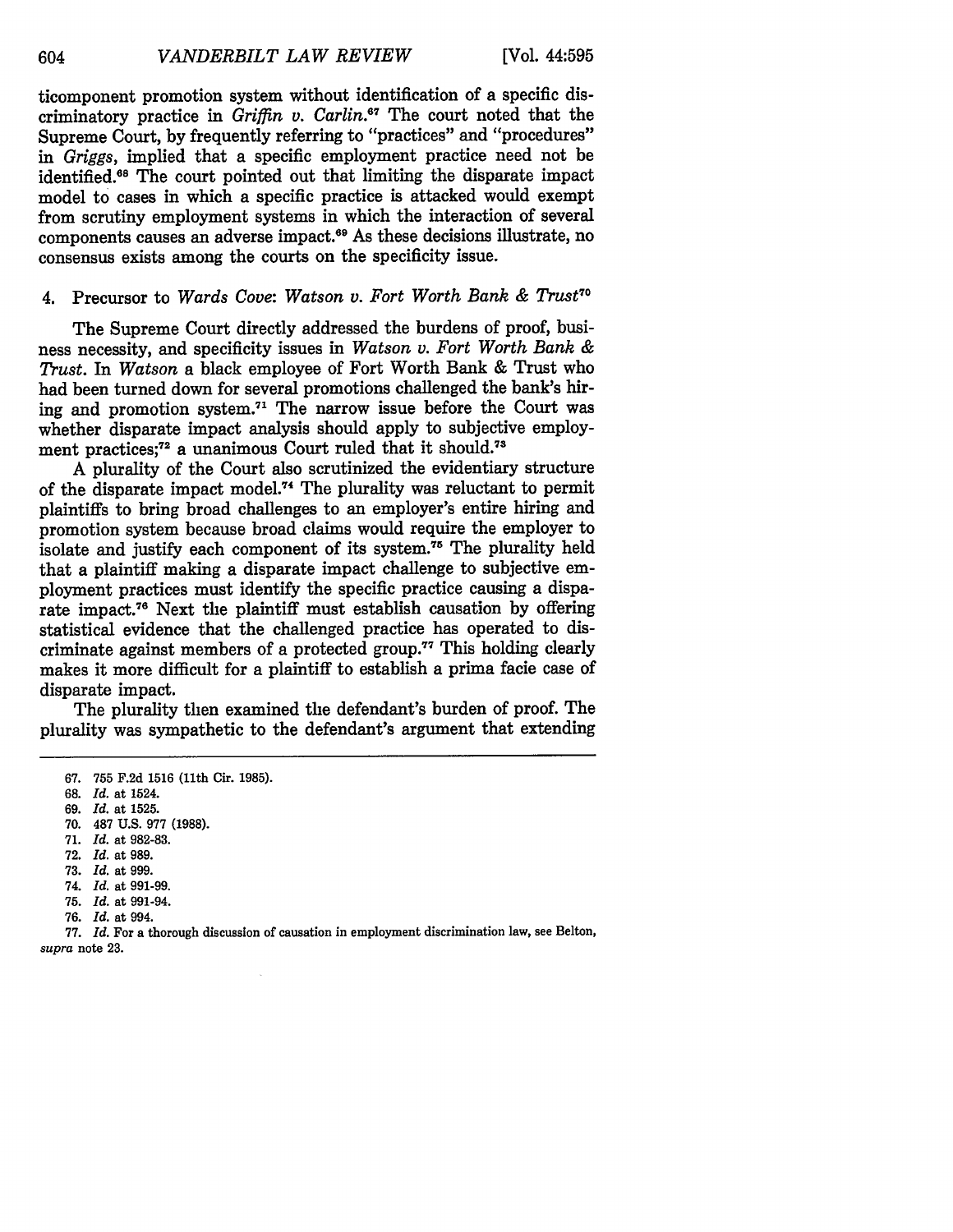disparate impact analysis to subjective employment practices had the potential to lead to perverse results."8 A desire to avoid quotas prompted the plurality to reduce the defendant's burden of proof significantly. The Court implied that the employer's burden is one of production rather than persuasion: although the employer must show that the challenged practice has a manifest relationship to the employment in question, the ultimate burden of persuasion remains with the plaintiff at all times.<sup>79</sup> If the defendant meets this burden of production, the plaintiff must prove that an alternative practice would serve the employer's interests with less discriminatory effect.<sup>80</sup> Even if the plaintiff does establish that a less discriminatory alternative exists, the defendant may prevail if it can show that the alternative practice is not viable for reasons such as cost.<sup>81</sup> This scheme represents a significant departure from earlier formulations of proof allocation.<sup>82</sup> Only a plurality of the Court endorsed this burden allocation scheme in *Watson,* but the Court again addressed the issue in *Wards Cove Packing Co. v.* Atonio.<sup>88</sup>

# *5. Wards Cove Packing Co. v. Atonio*

The Supreme Court granted certiorari in *Wards Cove*<sup>84</sup> to address issues left unresolved in *Watson.s5* The Supreme Court reversed the Ninth Circuit's holding that the plaintiffs had established a prima facie case of discrimination<sup>86</sup> by introducing statistics showing a high percentage of nonwhite workers in cannery jobs $\alpha$ <sup>87</sup> and a low percentage of

**83.** 109 **S.** Ct. 2115 (1989).

84. The plaintiffs in *Wards Cove,* a class of nonwhite cannery workers employed in Alaskan salmon canneries, brought a Title VII action against their employers alleging that a variety of the companies' hiring and promotion practices resulted in racial stratification in the work force and denied them employment opportunities on the basis of race. Among the practices mentioned were nepotism, a rehire preference, a lack of objective hiring criteria, separate hiring channels, and a practice of not promoting from within the company. *Id.* at 2120. The plaintiffs challenged the employers' hiring and promotion practices under both disparate treatment and disparate impact theories, although the district court dismissed the disparate treatment claims. *Id.* at 2119.

- **85.** *Id.* at 2121.
- **86.** *Id.* at 2123.
- **87.** Cannery jobs were unskilled positions on the cannery lines. *Id.* at 2119.

**<sup>78.</sup>** *Watson,* 487 U.S. at 993.

<sup>79.</sup> *Id.* at 997.

<sup>80.</sup> *Id.* at 998.

**<sup>81.</sup>** *Id.*

**<sup>82.</sup>** Justice Harry Blackmun observed in his concurrence that the allocation of burdens suggested by the plurality "bears a closer resemblance to the allocation of burdens we established for disparate-treatment claims." *Id.* at 1001 (Blackmun, J., concurring in part and concurring in the judgment). For a discussion of this resemblance and its import, see Alessandra, *When Doctrines Collide: Disparate Treatment, Disparate Impact, and* Watson v. Fort Worth Bank & Trust, 137 U. **PA.** L. REv. **1755, 1784-86 (1989).**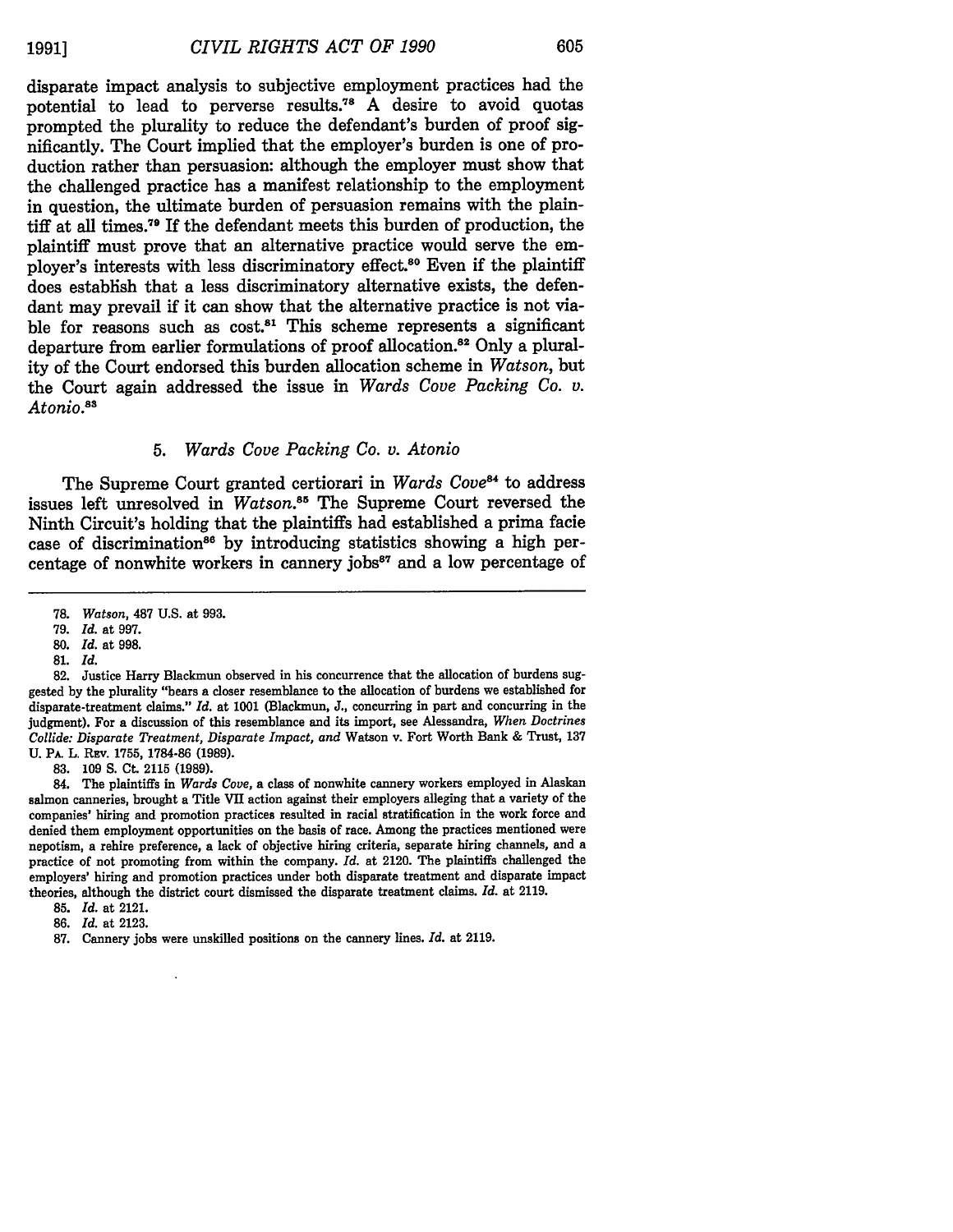nonwhites in noncannery jobs.<sup>88</sup> The Court explained that the comparison relied on **by** the plaintiffs between the racial composition of the cannery work force and that of the noncannery work force was inappropriate; the proper comparison would have been between the racial composition of the noncannery jobs and that of the qualified labor market.<sup>89</sup>

On the specificity issue, the Court endorsed the *Watson* plurality's position.90 The Court held that plaintiffs, to establish a prima facie case of disparate impact, must demonstrate specifically that each challenged practice had a significant disparate impact on nonwhite employment opportunities.<sup>91</sup> The Court expressed concern that to hold otherwise would expose employers to liability for statistical imbalances caused **by** factors beyond the employers' control.92 The Court rejected the contention that this requirement would burden plaintiffs unduly, explaining that discovery rules allow plaintiffs broad access to employers' records and that the Uniform Guidelines on Employee Selection Procedures<sup>93</sup> require employers to maintain these records.<sup>94</sup>

The Court also addressed the business necessity issue. Citing *Watson, Beazer, and Griggs* as authority, the Court held that a challenged practice must serve the employer's legitimate employment goals in a significant way to meet the business necessity standard.<sup>95</sup> The Court elaborated that the employer's justification for use of a challenged practice must be substantial, but that the practice need not be "essential" or "indispensable" to the employer's business.96

This formulation represents a partial retreat from the plurality's treatment of business necessity in *Watson.* Although the *Watson* plurality required only that the employer produce evidence that its employment practices are based on legitimate business reasons,<sup>97</sup> the majority in *Wards Cove* requires a greater showing. According to *Wards*

- **92.** *Id.*
- **93. 29** C.F.R. §§ **1607.1-1607.18 (1990).**
- 94. *Wards Cove,* **109 S.** Ct. at **2125.**
- **95.** *Id.* at **2125-26.**
- **96.** *Id.* at **2126.**

**97.** Watson v. Fort Worth Bank **&** Trust, **487 U.S. 977, 997 (1988);** *see supra* note **79** and accompanying text.

**<sup>88.</sup>** *Id.* at **2117.** Noncannery jobs were higher paying skilled positions. *Id.* at **2119.** The Ninth Circuit further held that once a plaintiff makes a showing of disparate impact caused **by** specific employment practices, the burden shifts to the defendant to prove business necessity. *Id.*

**<sup>89.</sup>** *Id.* at **2121-23.** The Court remanded the case for a determination of whether sufficient evidence to support a prima facie case on some basis other than the racial disparity between cannery and noncannery workers existed. *Id.* at 2124. The Court proceeded to address unresolved issues in later stages of disparate impact analysis to aid the lower court on remand.

**<sup>90.</sup>** *See supra* text accompanying note **76.**

**<sup>91.</sup>** *Wards Cove,* **109 S.** Ct. at **2125.**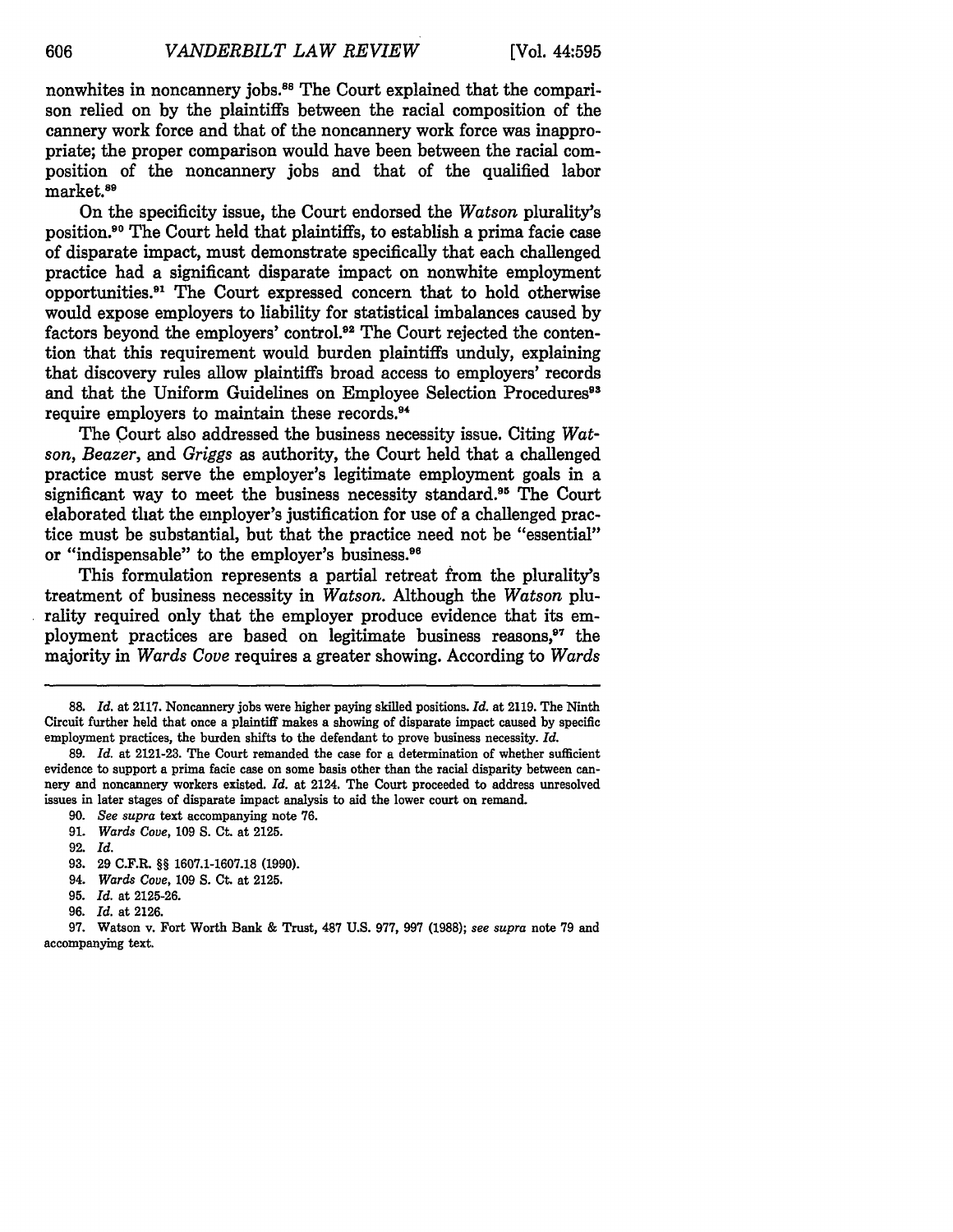*Cove,* a challenged practice must serve legitimate employment goals in a significant way; an insubstantial justification will not suffice.<sup>98</sup> The Court explicitly endorsed the *Watson* plurality's implication that the employer's burden with respect to a legitimate business justification defense is one of production rather than persuasion."9 The Court emphasized that the burden of persuasion remains with the plaintiff at all times.100

Finally, the Court addressed the pretext issue. The Court asserted that if a plaintiff shows a less discriminatory alternative hiring practice, and the defendant refuses to adopt the alternative, the refusal would undermine a defendant's claim that the practices were employed without discriminatory motive. 101 The Court clearly indicated that proof of viable alternative practices would imply discriminatory intent,<sup>102</sup> but only if the employer was or should have been aware of the less discriminatory alternative.<sup>108</sup> Yet the Court weakened the effectiveness of the showing of viable alternatives **by** quoting with approval the *Watson* plurality's holding that factors such as cost are relevant to a determination of the viability of proposed alternatives.104 The Court asserted that because employers are more competent than the judiciary to restructure business practices, courts should be cautious about requiring an employer to adopt an alternative practice suggested by a plaintiff.<sup>105</sup>

Justice John Paul Stevens's dissent expressed dismay at the majority's dismantling of the traditional allocation of burdens of proof in disparate impact cases and at the majority's new business necessity formulation.106 He disagreed with the majority's requirement that a plaintiff isolate and identify the specific employment practices responsi-

99. *Wards Cove,* 109 **S.** Ct. at 2126.

*100. Id.*

101. *Id.* at 2126-27.

102. *Id.* The effect of a demonstration of viable alternative practices was unclear in prior decisions. *See supra* notes 30-38 and accompanying text.

103. *Wards Cove,* 109 **S.** Ct. at 2126-27.

104. *Id.* at 2127. For a discussion of the unanswered questions regarding this "cost-justification defense," see Belton, *supra* note 23, at 1396-98.

**<sup>98.</sup>** *Wards Cove,* **109 S.** Ct. at **2126.** Unlike the plurality opinion in *Watson,* the *Wards Cove* decision did not draw a parallel between disparate impact cases and disparate treatment cases, in which the burden on the employer to refute an inference of improper motive is slight. One commentator has pointed out that this silence is significant evidence of the majority's intent to depart from the plurality's holding in *Watson.* The inference is that courts should interpret the *Watson* plurality's holding narrowly to apply only to subjective selection systems. *See* Player, *supra* note 34, at 26.

<sup>105.</sup> *Wards Cove,* 109 **S.** Ct. at 2127. One commentator has observed that this approach "virtually insures that only the most intrepid trial judge would dare find that an employer was improperly motivated based on the argument that the employer could have, but refused to, accept selection devices proposed by the plaintiff." Player, *supra* note 34, at 29.

*<sup>106.</sup> Wards Cove,* 109 **S.** Ct. at 2127-36 (Stevens, J., dissenting).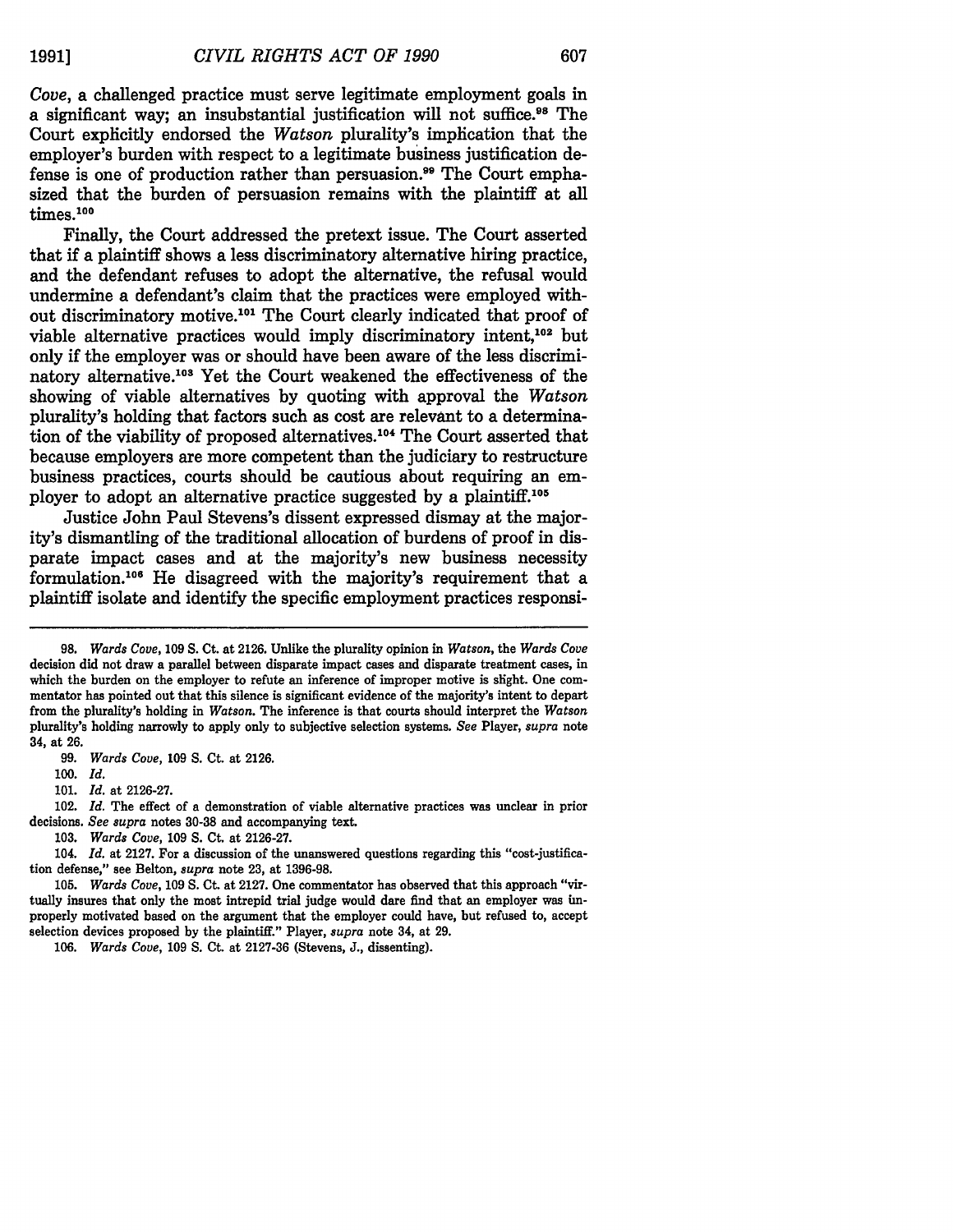ble for the disparate impact.<sup>107</sup> In a separate dissent, Justice Harry Blackmun lamented the direction that the conservative Court is headed and questioned whether the current majority is aware that race discrimination exists in society.108

# *B. Response of Congress and the President to* Wards Cove

# 1. Business Necessity

Congress explicitly repudiated the *Wards Cove* ruling in sections 3 and 4 of the Civil Rights Act of 1990.109 Subsection 3(o)(3) proclaimed that it codified the *Griggs* definition of business necessity and overruled the treatment of business necessity as a defense in *Wards Cove.110* An early draft of the legislation defined "required by business necessity" as "essential to effective job performance."<sup>111</sup> This language, which clearly was not borrowed from *Griggs,* would have imposed a much more stringent burden on defendants than courts had imposed in the past. Consequently, this section of the bill was quite controversial and after numerous compromises and amendments, Congress replaced the restrictive language with a two-tiered definition of business necessity.112 The final version of the bill required employment practices concerning selection<sup>113</sup> to bear "a significant relationship to successful performance of the job";<sup>114</sup> employment practices unrelated to selection were required to "bear a significant relationship to a manifest business objective of the employer."1 5 This final language still did not articulate the *Griggs* standard accurately, although it was closer than the language in the earlier draft.

Congress's definition of business necessity was one of the provisions that triggered the President's veto.<sup>116</sup> President Bush predicted that the

**111. S.** 2104, 101st Cong., **2d** Sess. § 3(o) (Version **1,** dated Feb. **9, 1990), 136 CONG.** REc. **S1019** (daily ed. Feb. **7, 1990)** [hereinafter **S.** 2104 **Version 1].**

112. **S.** 2104, *supra* note 2, § 3(o)(1)(A)-(B), **136 CONG.** REc. at **H9552.**

**113.** The bill lists tests, recruitment, evaluations, and requirements of education, experience, knowledge, skill, ability, or physical characteristics as examples of employment practices involving selection. *Id.* § 3(o)(1)(A), **136 CONG.** Rsc. at **H9552.**

114. *Id.*

**116.** In his veto message, the President criticized the provision as "an unduly narrow definition of 'business necessity' that is significantly more restrictive than that established **by** the Su-

**<sup>107.</sup>** *Id.* (Stevens, **J.,** dissenting).

**<sup>108.</sup>** "One wonders whether the majority still believes that race discrimination-or, more accurately, race discrimination against nonwhites-is a problem in our society, or even remembers that it ever was." *Id.* at **2136** (Blackmun, **J.,** dissenting).

**<sup>109.</sup> S.** 2104, *supra* note 2, §§ 3-4, **136 CONG.** REc. at **H9552-53.**

**<sup>110.</sup>** *Id.* § 3(o)(3), 136 **CONG.** Rc. at **H9552.**

**<sup>115.</sup>** *Id.* § 3(o)(1)(B), 136 **CONG.** REc. at **H9552.** In the Democrats' version of the Civil Rights Act of **1991,** practices unrelated to selection are required to bear a significant relationship to a significant business objective of the employer. H.R. **1,** *supra* note **9,** § 3(o)(1)(B).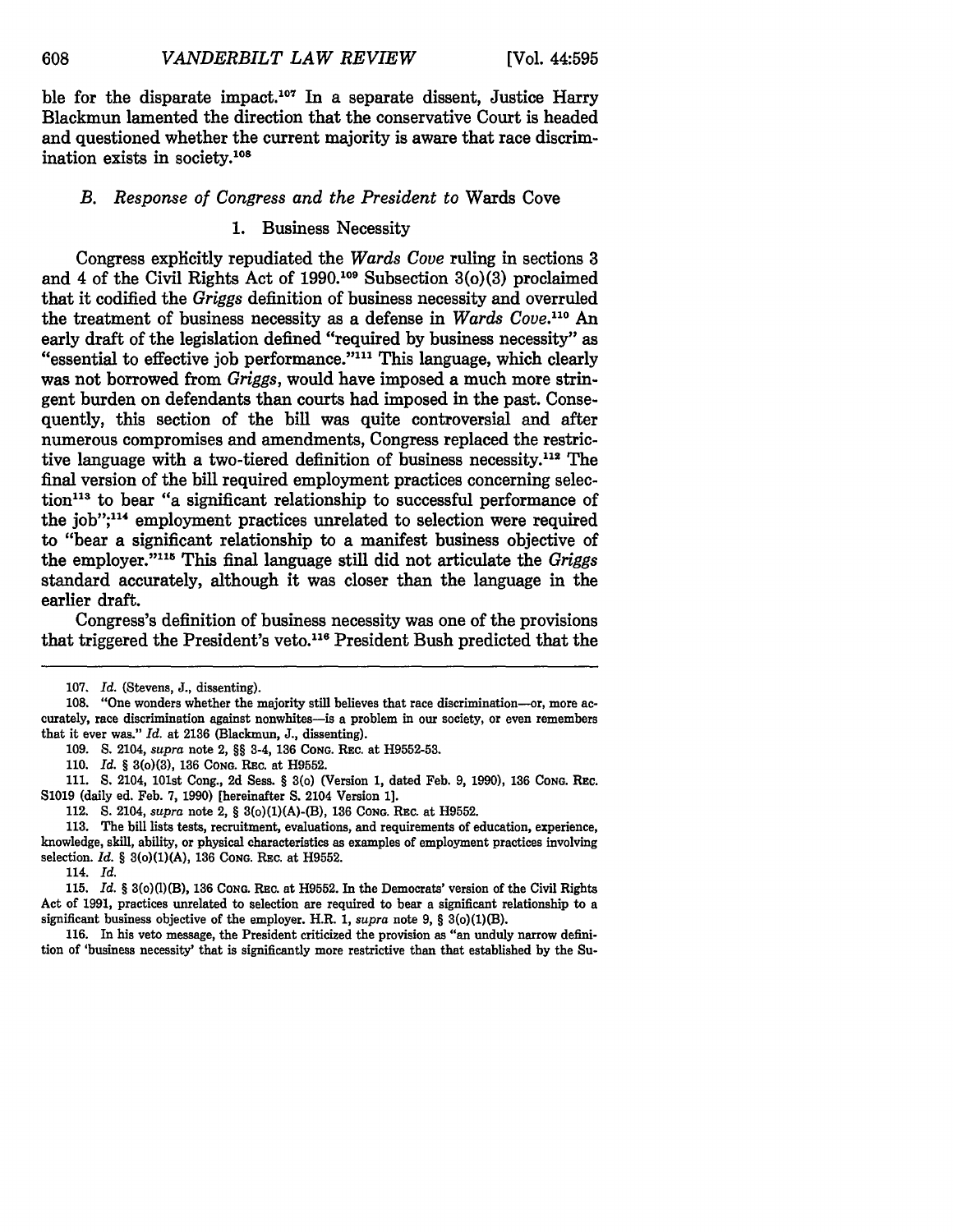bill's treatment of business necessity would render employers unable to defend legitimate practices and provoke them to adopt quotas to avoid liability.117 The President suggested alternative language in his proposed substitute legislation."" That proposal also adopts a two-tiered definition, but states that employment practices "defended as a measure of **job** performance" must "bear a significant relationship to successful performance of the **job";** employment practices "not defended as **a** measure of **job** performance" must "bear a significant relationship to **a** significant business objective of the employer."""' The Senate denounced this definition for the leeway it would give employers to choose the standard that would apply in a given case.<sup>120</sup> Critics also fear that the President's proposal would permit not only actual or perceived business costs but also customer preference to deny employment opportunities.<sup>121</sup>

Congress repeatedly expressed its intention to return to the definition of business necessity articulated in *Griggs,* but did not incorporate the *Griggs* "manifest relationship to employment" language in any version of the bill.<sup>122</sup> The President, despite the omission of an express intention to return to the *Griggs* standard in his proposed legislation,<sup>123</sup> does not seem to object to a return to *Griggs* provided that a statute

preme Court in *Griggs* and in two decades of subsequent decisions." 136 CONG. REC. S16,458 (daily ed. Oct. 22, 1990) (veto message from the President).

117. *Id.*

**118.** S. 3239, *supra* note **8.**

119. *Id. §* 3(n)(1), **136** CONG. REC. at S18,047. The President's version of the Civil Rights Act of **1991** contains a simplified definition of business necessity. In this bill, a challenged practice is "justified by business necessity" **if** it has a "manifest relationship to the employment in question" or if an employer's "legitimate employment goals are significantly served by, even if they do not require, the challenged practice." S. 611, *supra* note **10,** § 3(n), 137 **CONG.** REc. at **S3022.**

120. Senator James M. Jeffords predicted:

Only in rare circumstances would [the] lesser standard, tied to business objectives rather than **job** performance, be applied. The "defended by" version drafted by the administration would allow employers to push virtually all employment practices into the second category and justify them.., on the basis of ordinary business objectives rather than on the basis of their ability to predict which employees will be successful on the job.

136 **CONG.** REC. S16,571 (daily ed. Oct. 24, 1990) (statement of Sen. Jeffords).

121. Senator Jeffords expressed concern that the provision would permit health costs to excuse the denial of employment opportunities to women. Further, he asserted that the proposal would sanction a legitimate customer preference loophole that would allow an employer to discriminate simply because its customers preferred to deal with white males. *Id.* Much to the horror of supporters of **S.** 2104, the President endorsed the concept of customer preference during last minute negotiations on the bill. **136 CONG.** REc. E3567 (daily ed. Oct. 26, 1990) (remarks of Rep. Louis Stokes); 136 **CONG.** Rc. H13,545 (daily ed. Oct. 24, 1990) (remarks of Rep. Kweisi Mfume).

122. **S.** 2104, *supra* note 2, *§§* 3-4, 136 **CONG.** Rac. at H9552-53.

123. The President's bill also conspicuously omitted any assertion that it was overruling the treatment of business necessity in *Wards Cove. S.* 3239, *supra* note **8, 136 CONG.** REc. at S18,046- 48. The President's 1991 bill likewise contains no such provision. *See S.* 611, *supra* note 10, 137 **CONG.** REc. at **S3022-23.**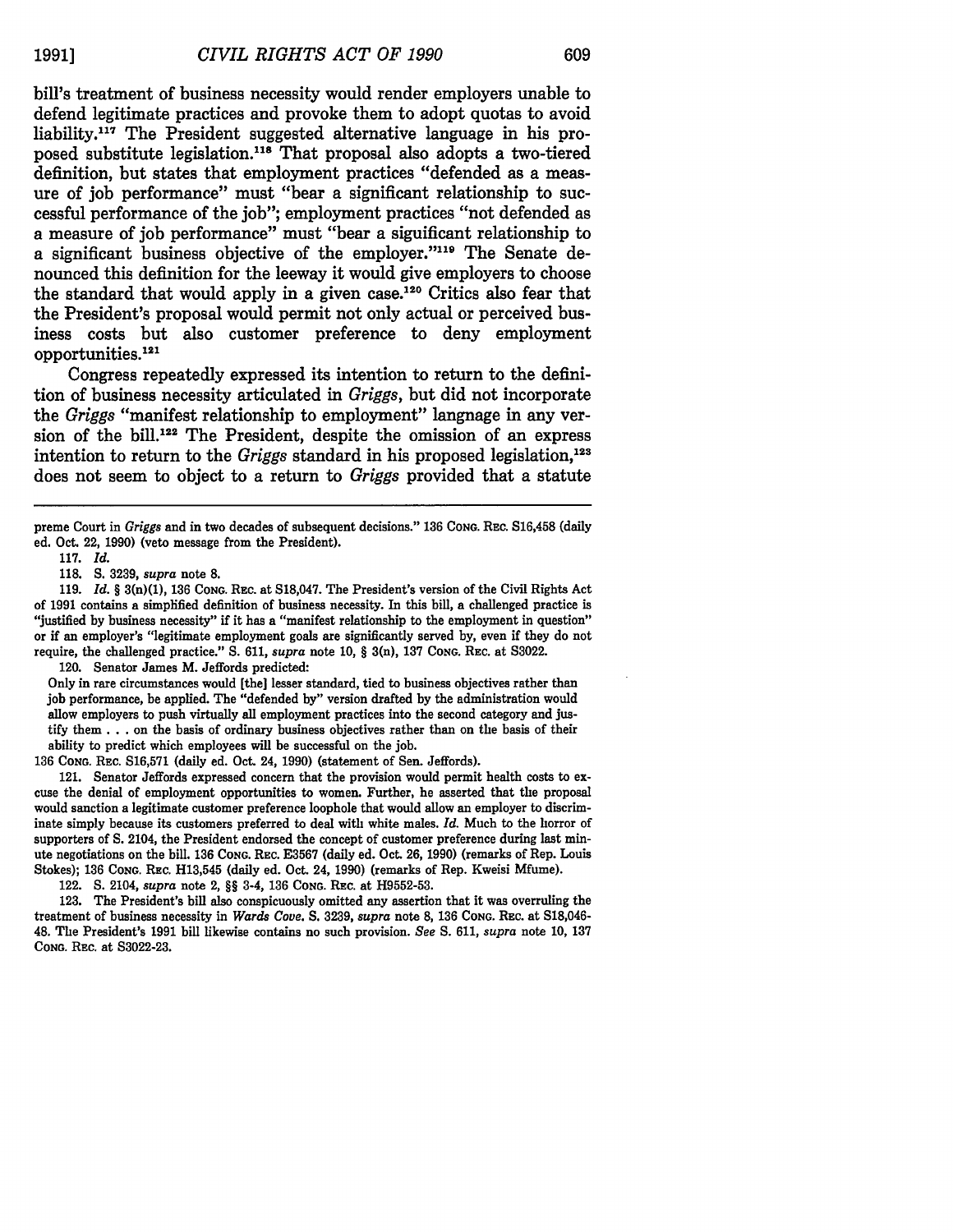which clearly articulates the *Griggs* standard is fashioned.<sup>124</sup> The inherent problem in the debate, however, is that ambiguity in the *Griggs* definition led to inconsistent application and that identification of the use of a single precise standard prior to *Watson and Wards Cove* is difficult.<sup>125</sup>

# 2. Burdens of Proof

Congress suggested in its proposed legislation that to establish a prima facie case of disparate impact the plaintiff should be required to show that an employment practice results in a disparate impact with regard to race, color, religion, sex, or national origin.<sup>126</sup> The President objected to this provision on the grounds that it required no showing that the challenged employment practice actually caused statistical disparity.<sup>127</sup> The President's proposed alternative would permit a plaintiff to establish a prima facie case only when a plaintiff shows that a particular practice causes a disparate impact on the basis of race, color, religion, sex, or national origin. 28 This proposal presumably endorses the *Wards Cove* approach to causation in disparate impact cases.<sup>129</sup>

Surprisingly, the bills proposed **by** Congress and the President both shift the burdens of production and persuasion to the employer once a plaintiff has established a prima facie case.130 Both bills require an employer to "demonstrate" that the challenged practice is required by business necessity,<sup>131</sup> and both bills define "demonstrate" as meeting "the burdens of production and persuasion."<sup>132</sup> Thus, both proposals would overrule the *Wards Cove* holding that the defendant's burden is

128. S. 3239, *supra* note **8,** § 4(k)(1), **136 CONG.** Rac. at S18,047. This causation requirement is retained in the President's **1991** bill. *See* S. 611, *supra* note 10, § 4(k), 137 **CONG.** RE C. at S3022.

129. In Wards Cove Packing Co. v. Atonio, 109 **S.** Ct. 2115 **(1989),** the Court cited with approval the court of appeals' assertion that "'it **is. . .** essential that the practices identified **by** the cannery workers be linked causally with the demonstrated adverse impact."' *Id.* at 2124 (quoting Atonio v. Wards Cove Packing Co., 827 F.2d 439, 445 (9th Cir. **1987)).**

130. See infra notes 131-33 and accompanying toxt.

131. **S.** 2104, *supra* note 2, § 4(k)(1)(A), **136 CONG.** REc. at H9552; **S. 3239,** *supra* **note 8,** *§* 4(k)(1), 136 CONG. REc. at S18,047. *But see* **136 CONG.** REc. S16,565 (daily **ed.** Oct. 24, 1990) (statement of Sen. Orrin Hatch) (criticizing S. 2104 for shifting the burden of persuasion in disparate impact cases to employers, thus converting Title VII into a quota statute). The President's 1991 bill, however, requires an employer to demonstrate that a challenged practice is "justified" **by** business necessity. *See* **S.** 611, *supra* note **10,** § 4(k), **137 CONG.** REC. at S3022.

132. **S.** 2104, *supra* note 2, § 3(m), 136 **CONG.** Rzc. at H9552; **S.** 3239, *supra* note **8,** § **3(m),** 136 **CONG.** REc. at S18,047. Both 1991 bills retain this definition. *See* **S.** 611, *supra* note 10, § 3(m), **137 CONG. REC.** at S3022; H.R. *1, supra* note 9, § 3(m).

<sup>124.</sup> *See supra* note 116.

<sup>125.</sup> *See supra* notes **17-69** and accompanying text.

<sup>126.</sup> S. 2104, *supra* note 2, § 4(k)(1)(A), **136 CONG.** Rac. at H9552. Identical language appears in the Democrats' **1991** bill. *See* H.R. 1, *supra* note 9, § 4(k)(1)(A).

<sup>127.</sup> **136 CONG. REC.** S16,458 (daily ed. Oct. 22, 1990) (veto message from the President).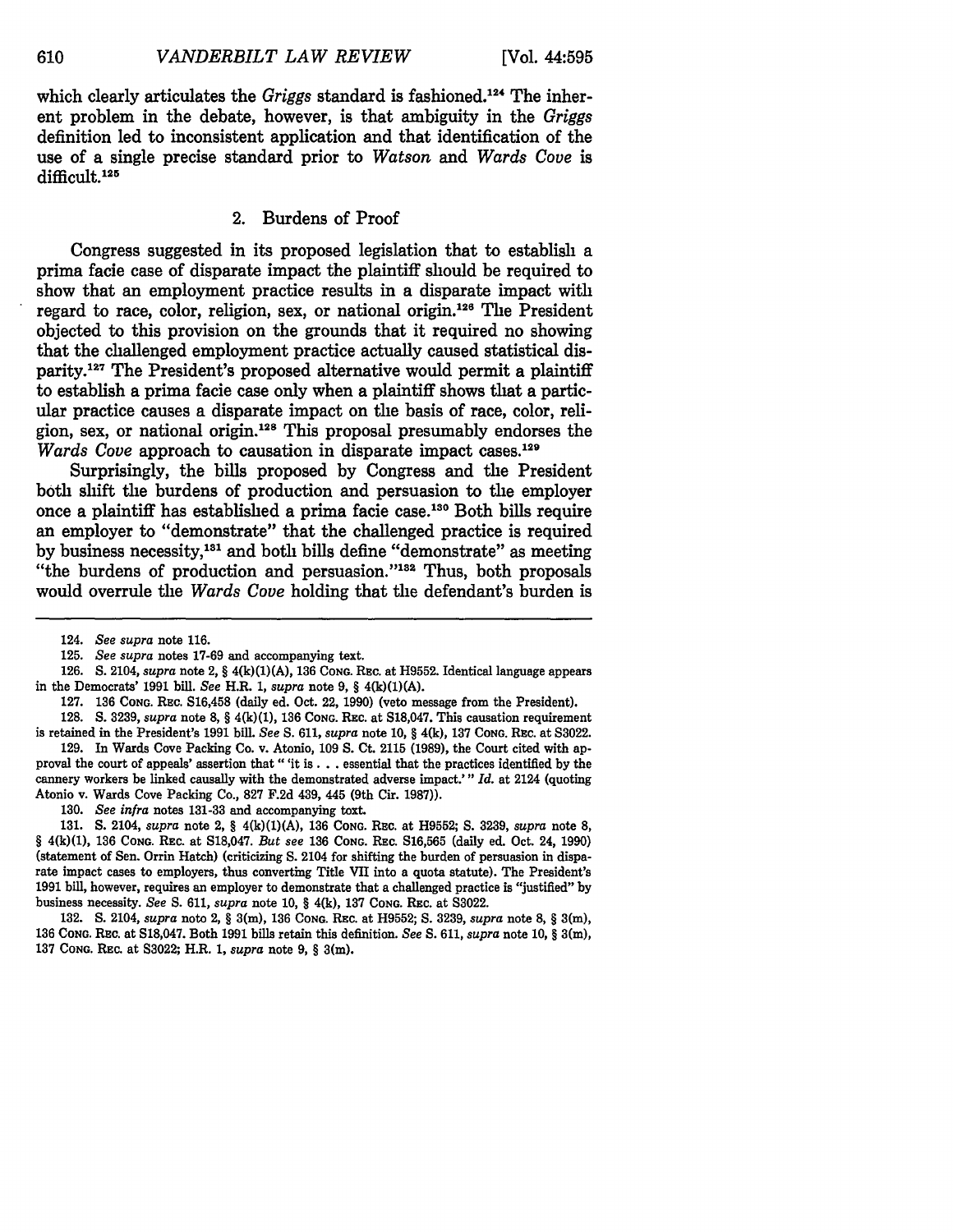one of production only.<sup>1</sup>

A major source of contention between Congress and the President is the scope of the burden that shifts to the plaintiff if the employer is able to show business necessity. Although both proposals would shift the burden of proof back to the plaintiff at this stage, $^{134}$  there the similarity between the bills ends. The first draft of the congressional bill was silent on this issue,<sup>185</sup> but the final draft provided that the plaintiff would have to demonstrate that a less discriminatory practice would satisfy the employer's business needs as adequately as the challenged practice.1'8 The President's bill, in contrast, provides that the plaintiff must establish the existence of a less discriminatory practice that is comparable to the challenged practice in cost, measurement of job performance, and achievement of the employer's legitimate employment goals, and that the employer has refused to adopt the alternative.<sup>137</sup> The President's provision closely approximates the *Watson and Wards Cove* formulations.

# 3. Specificity

A third major area of controversy is the specificity requirement in the congressional proposal. The language in the first draft of the bill was fairly straightforward. A plaintiff who demonstrated that a group of employment practices resulted in a disparate impact was not required to identify which specific practice was responsible for the disparity.<sup>138</sup> Furthermore, if a defendant showed that specific practices within the group of practices did not contribute to the disparate impact, proof that

135. S. 2104 Version 1, *supra* note 111.

<sup>133.</sup> *See supra* note 101 and accompanying text.

<sup>134.</sup> *See S.* 2104, *supra* note 2, § 4(k)(1)(B), 136 **CONG.** REc. at H9552; S. 3239, *supra* note **8,** § 4(k)(1), 136 **CONG.** REc. at H18,047.

<sup>136.</sup> Section 4(k)(1)(B) of S. 2104 provides in pertinent part: "[A]n employment practice or group of employment practices demonstrated to be required by business necessity shall be unlawful where a complaining party demonstrates that a different employment practice or group of employment practices with less disparate impact would serve the respondent as well." S. 2104, *supra* note 2, § 4(k)(1), 136 **CONG.** REc. at H9552. Identical language appears in the Democrats' 1991 bill. *See* H.R. 1, *supra* note 9, § 4(k)(1).

<sup>137.</sup> **S.** 3239, *supra* note **8,** § 4(k)(1), **136 CONG.** REc. at S18,047. The President's bill provides:

<sup>[</sup>An unlawful employment practice shall.. **.** be established if the complaining party demonstrates the availability of an alternative employment practice, comparable in cost and equally effective in measuring **job** performance or achieving the respondent's legitimate employment goals, that will reduce the disparate impact, **end** the respondent refuses to adopt such alternative.

*Id.* The President's **1991** bill contains identical language, except that the phrase "equally effective in measuring **job** performance" is replaced **by** the phrase "equally effective in predicting **job** performance." *See* **S.** 611, *supra* note **10,** § 4(k), **137 CONG.** REc. at **S3022.**

**<sup>138.</sup> S.** 2104 Version **1,** *supra* note **111,** § 4(k)(1)(B)(i), **136 CONG.** REc. at **S1019.**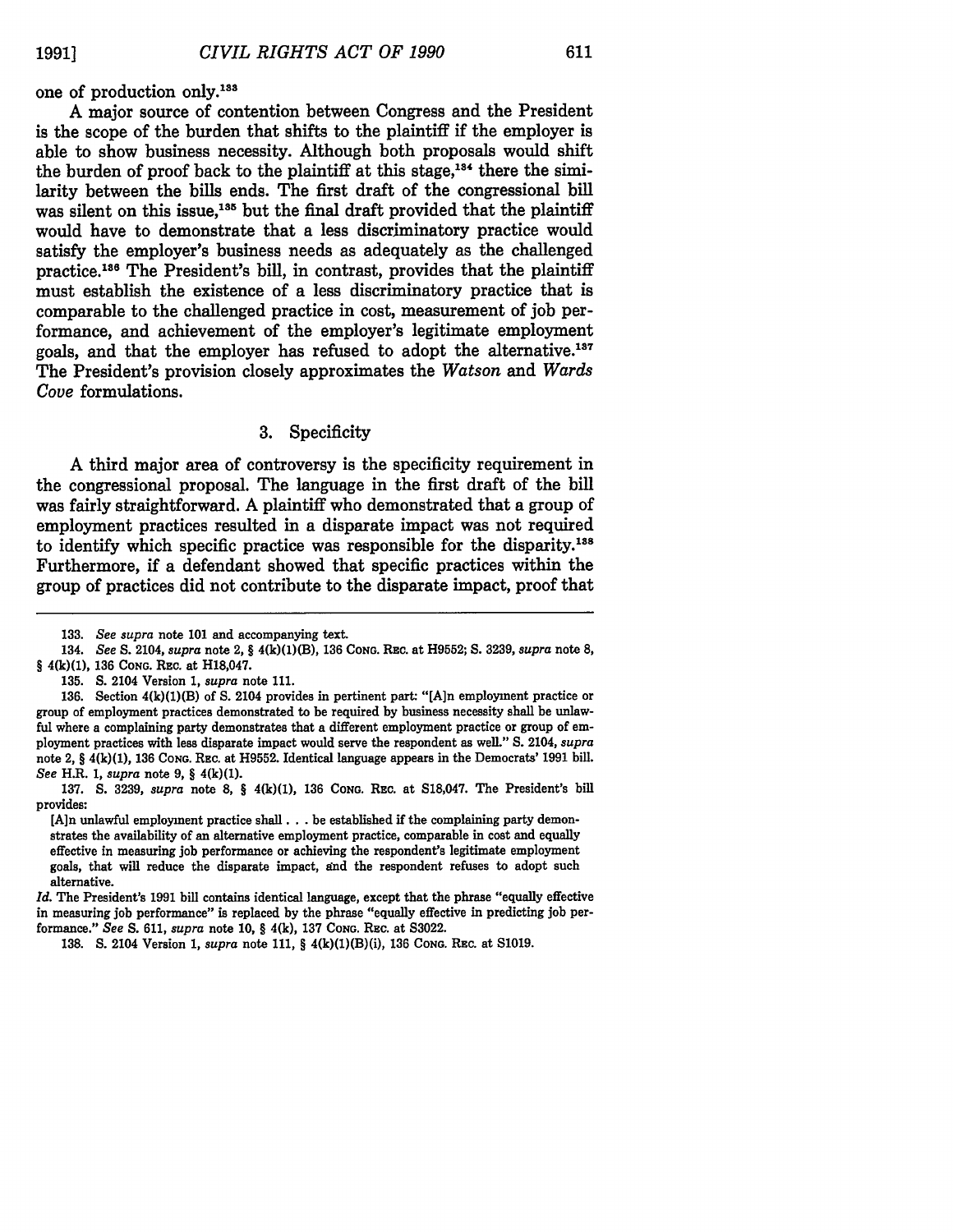business necessity required those practices was not necessary.139

The language in the final version, however, was complicated and confusing.140 Apparently, the plaintiff would have had to identify the specific practice or practices responsible for the disparate impact unless the court found that the defendant either had not kept or had refused to produce business records that would have assisted the plaintiff in this showing.<sup>141</sup> The President rejected the requirement that employers keep detailed records to avoid having to prove the business necessity of each of a potentially large number of employment practices. The President's proposal provides simply that the plaintiff must identify the spe-

**139.** *Id.* § 4(k)(1)(B)(ii), **136 CONG.** REC. at S1019.

**(1)** An unlawful employment practice based on disparate impact is established under this section when-

**(A)** a complaining party demonstrates that an employment practice results in a disparate impact on the basis of race, color, religion, sex, or national origin, and the respondent fails to demonstrate that such practice is required by business necessity; or

(B) a complaining party demonstrates that a group of employment practices results in a disparate impact on the basis of race, color, religion, sex, or national origin, and the respondent fails to demonstrate that such group of employment practices is required by business necessity, except that-

(i) except as provided in clause (iii), if a complaining party demonstrates that a group of employment practices results in a disparate impact, such party shall not be required to demonstrate which specific practice or practices within the group results in such disparate impact; (ii) if the respondent demonstrates that a specific employment practice within such group

of employment practices is not responsible in whole or in significant part for the disparate impact, the respondent shall not be required to demonstrate that such practice is required by business necessity; and

(iii) the complaining party shall be required to demonstrate which specific practice or practices are responsible for the disparate impact in all cases unless the court finds after discovery (I) that the respondent has destroyed, concealed or refused to produce existing records that are necessary to make this showing, or (II) that the respondent failed to keep such records; and except where the court makes such a finding, the respondent shall be re- quired to demonstrate business necessity only as to those specific practices demonstrated by the complaining party to have been responsible in whole or in significant part for the disparate impact **....**

S. 2104, *supra* note 2, § 4(k)(1), 136 **CONG.** REc. at H9552-53. The Democrats' 1991 bill differs in two respects. In  $\S 4(k)(1)(B)(ii)$ , the phrase "is not responsible in whole or significant part" has been changed to "does not contribute." *See* H.R. 1, *supra* note 9, § 4(k)(1)(B)(ii). In addition, *§*  $4(k)(1)(B)(iii)$  has been rewritten as follows:

(iii) if the court finds that the complaining party can identify, from records or other information of the respondent reasonably available (through discovery or otherwise), which specific practice or practices contributed to the disparate impact-

(I) the complaining party shall be required to demonstrate which specific practice or practices contributed to the disparate impact; and

**(I)** the respondent shall be required to demonstrate business necessity only as to the specific practice or practices demonstrated **by** the complaining party to have contributed to the disparate impact. . **..**

*Id.* § 4(k)(1)(B)(iii).

141. S. 2104, *supra* note 2, § 4(k)(1)(B), 136 **CONG.** REc. at H9552.

**612**

<sup>140.</sup> The relevant subsection provided: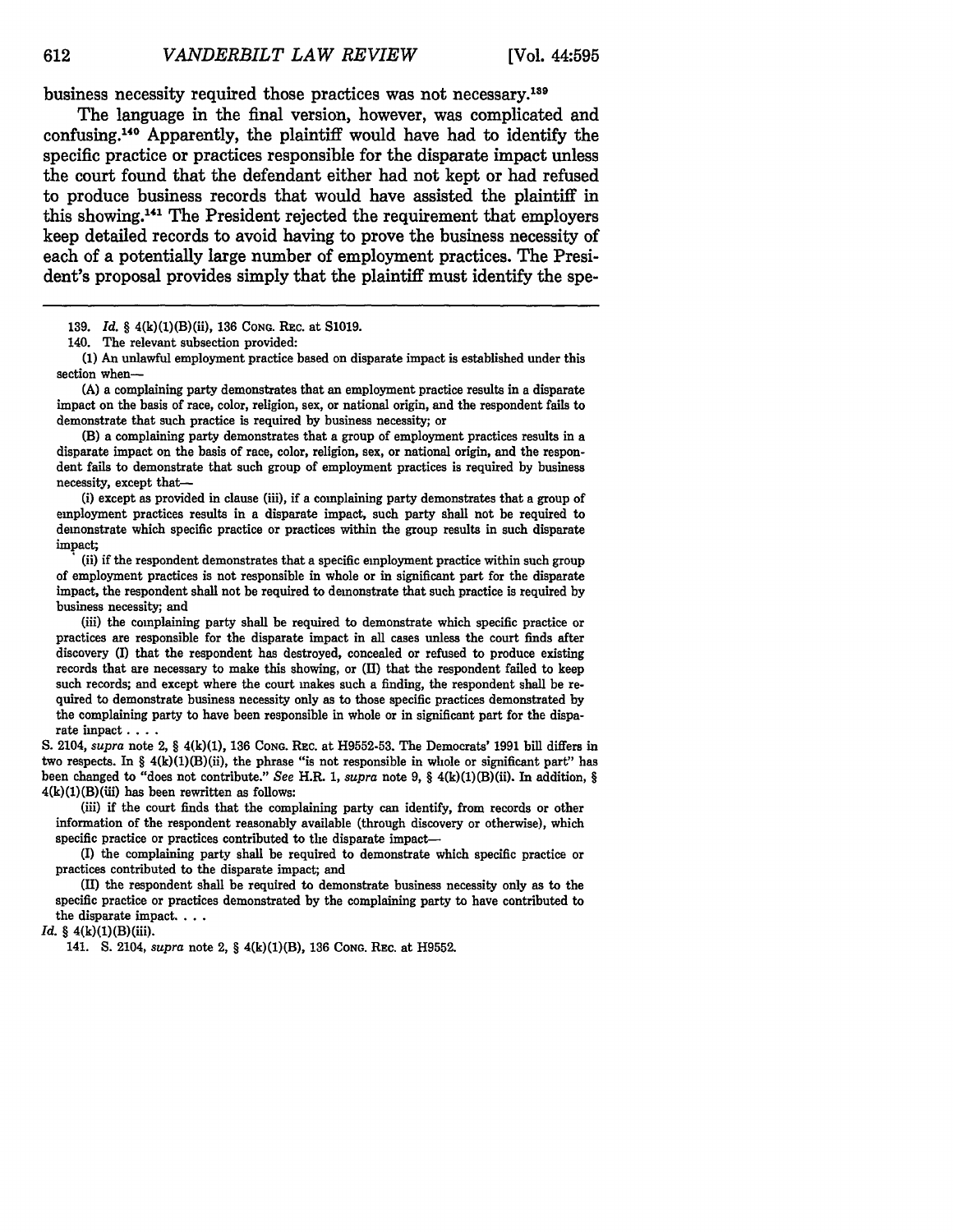cific practice responsible for the disparate impact unless several elements of the decision-making process are not separable for analysis, in which case the elements may be analyzed as one employment practice. <sup>142</sup>

# *C. A Proposed Restructuring of Disparate Impact Analysis*

Congress made a good faith effort to accommodate the conflicting concerns of civil rights advocates and the business community in the disparate impact section of the Civil Rights Act of 1990. Unfortunately, the endless negotiation and amendment of the bill resulted in unnecessary complexity and ambiguity in an area of the law that already is confused. In the wake of the legislation's defeat, Congress has several options.

First, Congress could abandon the disparate impact issue. The provisions in the defeated bill addressing disparate impact were by far the most controversial and divisive.<sup>148</sup> If the disparate impact provisions were excised, the President would be more apt to sign the remaining bill. Resolution of the disparate impact issue would be left to the courts. Although the Supreme Court in *Wards Cove* retreated somewhat from the *Watson* plurality's pro-employer stance,<sup>144</sup> the current conservative Court probably would not repudiate those decisions. Thus, proponents of the defeated bill may be loathe to defer to the judiciary on this issue.

A second alternative would be to reword the bill to conform more closely to the holding in *Griggs.* A primary objection of the bill's opponents was that the bill did not codify *Griggs,* but rather went further in favoring plaintiffs at the expense of employers. 145 This objection implies that opponents would agree to a codification of *Griggs.* The problem with this approach is that *Griggs,* as an early articulation of the disparate impact theory, does not address adequately issues that are controversial today. The "manifest relationship to employment" language in

<sup>142.</sup> S. 3239, *supra* note **8,** § 4(k)(1), 136 **CONG.** REc. at S18,047. The President's 1991 bill provides that "an unlawful employment practice based on disparate impact is established only when a complaining party demonstrates that a particular employment practice causes a disparate impact on the basis of race, color, religion, sex, or national origin **... ." S. 611,** *supra* note **10,** § **4(k), 137 CONG.** REc. at **S3022.** It contains no provision permitting a group of inseparable practices to be analyzed as one employment practice.

<sup>143.</sup> *See, e.g.,* **136 CONG.** RE c. **S16,562** (daily ed. Oct. 24, **1990)** (veto message from the President); **136 CONG.** REc. **S15,356-61** (daily ed. Oct. **16, 1990)** (letters to Sen. Robert Dole from practicing attorneys opposed to the bill).

<sup>144.</sup> *See supra* notes **95-100** and accompanying text.

**<sup>145.</sup>** *See supra* text accompanying notes **116-25.**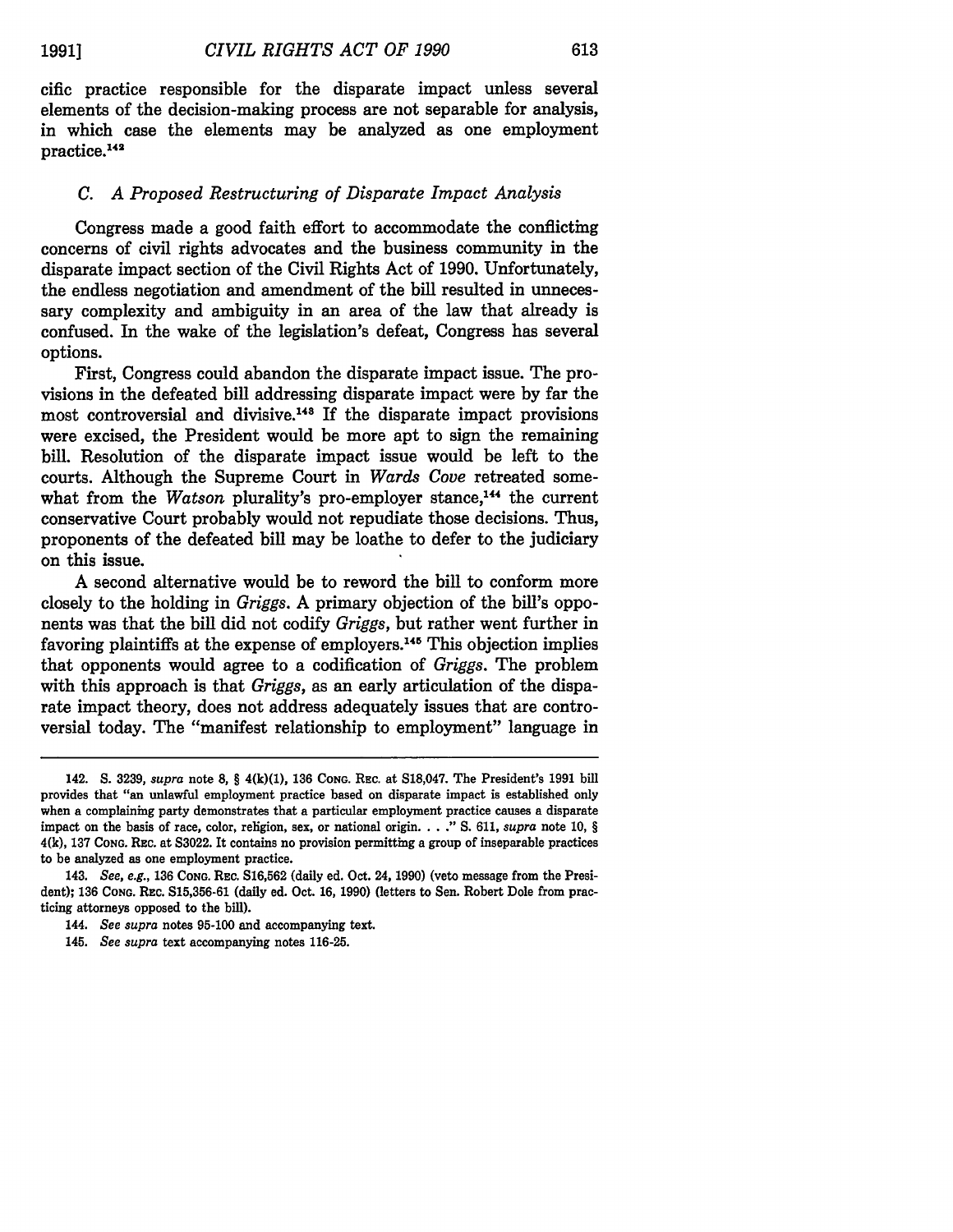614

*Griggs*<sup>146</sup> resulted in judicial inconsistency in the past<sup>147</sup> and is unlikely to produce consistency in the future. Furthermore, because *Griggs* was silent on the pretext and specificity issues, a return to *Griggs* would not resolve the controversy surrounding the issues.

A third alternative, and the one most likely to lead to a satisfactory resolution of the controversial issues, is a restructuring of the disparate impact model. Because neither the approach that evolved in the courts nor the approaches espoused by either Congress or the President are completely satisfactory, a rethinking of the underlying disparate impact theory is necessary. In tension with the Title VII equal opportunity goal148 is the legitimate efficiency interest of employers in hiring and maintaining a competent work force.<sup>149</sup> Any viable disparate impact model must balance these competing considerations effectively.

Professor Mack Player has suggested that current disparate impact theory does not achieve this balance and has proposed an alternative that, with a simple extension, likely would satisfy both sides in the current debate.150 Professor Player theorizes that a legal standard is inherently valid if it balances competing goals to serve one goal without compromising the other, or even if it serves one goal at the expense of another provided that the relative benefit is proportional to the relative sacrifice.<sup>151</sup> Thus, a model that minimally serves one goal while undermining the competing goal is flawed.<sup>152</sup> Professor Player posits that the judicial inconsistency in disparate impact cases results from this type of flaw in the *Griggs* analysis.<sup>153</sup>

The first stage of the *Griggs* analysis requires a plaintiff to show that an employment practice used by the defendant created a disparate impact on a protected class.154 The employer then must demonstrate that business necessity requires the practice. 155 This approach is problematic, however, in that the level of proof required to show business necessity is not a function of the level of impact established by the

- 152. *Id.*
- 153. *Id.*
- 154. *See supra* notes 23-29 and accompanying text.
- 155. *Id.*

<sup>146.</sup> *See supra* text accompanying notes 25-29.

<sup>147.</sup> *See supra* discussion in subpart  $\Pi(A)(1)$ .

<sup>148.</sup> As the Supreme Court noted in *Griggs,* the purpose of Title VII is to attain equal employment opportunities and to remove those obstacles that have operated to favor white employees. Griggs v. Duke Power Co., 401 U.S. 424, 431 (1971). Congress clearly did not intend for Title VII to accomplish its goal by encouraging the use of quotas or preferential hiring systems. 42 U.S.C. § 2000e-2(j) (1988).

<sup>149.</sup> *See generally* Player, *supra* note 34.

<sup>150.</sup> *See id.*

<sup>151.</sup> *Id.* at 37.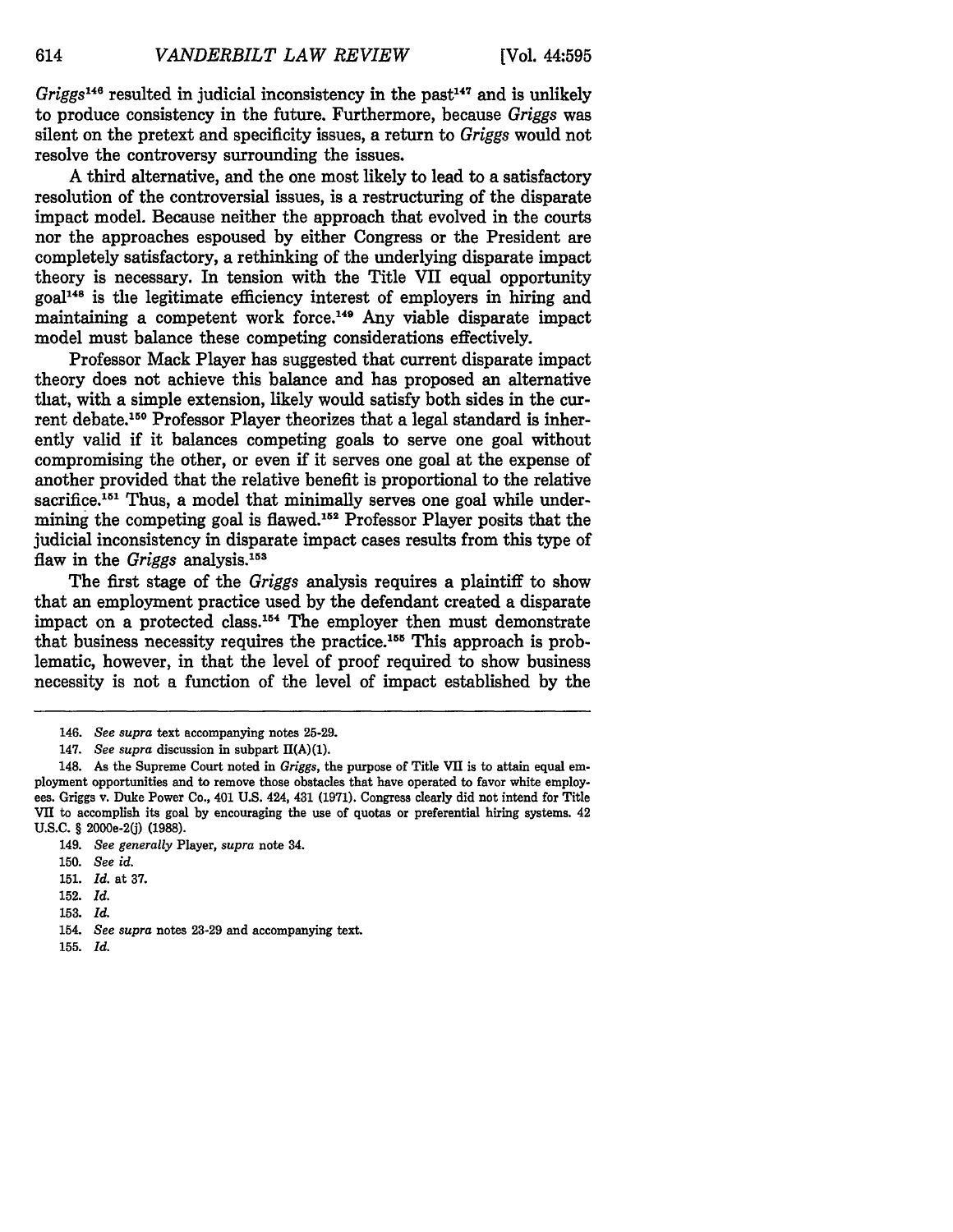plaintiff's prima facie case.<sup>156</sup> This single-tier approach is too rigid.<sup>157</sup>

For example, if employers must meet the stringent business necessity standard of *Griggs, Albemarle,* and *Dothard* for a practice causing a slight impact, the employer's interest in efficiency is sacrificed without a counterbalancing equal opportunity benefit.<sup>158</sup> Hiring or promotion criteria that have some usefulness in predicting performance may be invalidated with little increase in minority employment.159 Similarly, allowing employers to justify a practice causing a significant impact under a minimal business necessity standard of the sort adopted in *New York City Transit Authority v. Beazer1e0 and Watson v. Fort Worth Bank & Trust*<sup>161</sup> sacrifices equal opportunity goals without a correlative increase in employer efficiency.<sup>162</sup> Courts may permit an employment practice with a tenuous relationship to job performance notwithstanding the significant impact of the practice on minority employment.<sup>163</sup>

A similar analysis applies to the plaintiff's burden to prove impact. If a court requires a high standard of proof as in *Beazer and Wards Cove,* equal opportunities are sacrificed without a corresponding benefit to employer efficiency.<sup>164</sup> An employer could use employment practices that have some impact on minority employment even if they are completely unrelated to job performance.

Although *Wards Cove* reached a balance between these competing interests by imposing a mid-level burden on the defendant and placing the burden of persuasion for justification on the plaintiff, Professor Player suggests that the *Wards Cove* approach is too inflexible and will result in decisions that reflect the socioeconomic philosophy of the Supreme Court.<sup>165</sup> He believes that a better approach would be a twotiered analysis with motive as a central element.<sup>166</sup> Under this ap-

159. *Id.*

160. 440 U.S. **568** (1979).

- 161. 487 U.S. 977 **(1988).**
- 162. Player, *supra* note 34, at 38-39.
- 163. *See id.*
- 164. *Id.*
- 165. *Id.* at 39.

166. *Id.* at 42-45. Professor Mack Player points out that "the clear wording and history of Title VII suggest, at least as strongly as does the National Labor Relations Act **...** that motive is an element of Title VII liability." *Id.* at 42 (footnote omitted).

<sup>156.</sup> *See* Player, *supra* note 34. For example, if a rigorous business necessity standard of the sort adopted in *Griggs,* Albemarle v. Paper Co. v. Moody, 422 U.S. 405 (1975), and Dothard v. Rawlinson, 433 U.S. **321** (1977), is adopted, the burden on employers to justify an employment practice would be the same whether the practice had a slight or a devastating impact on minority employment opportunities.

<sup>157.</sup> Player, *supra* note 34, at **38.**

<sup>158.</sup> *Id.* at 38-39.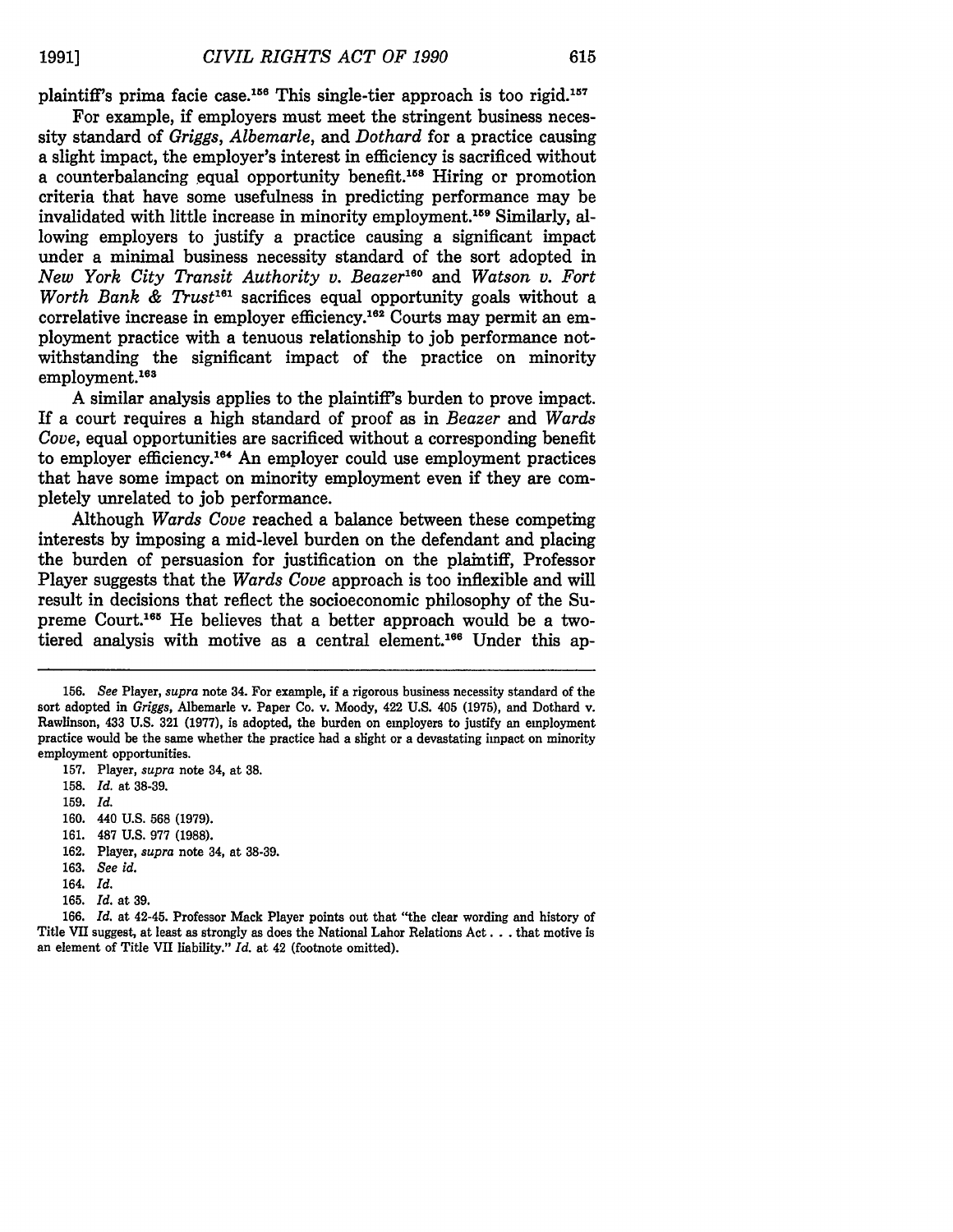proach, a plaintiff's showing that an employment practice has a disparate impact on a protected class creates a presumption of improper motive.<sup>167</sup> The plaintiff must show the degree of impact resulting from the use of the employment practice being challenged, and the employer's burden will be derived from this showing.<sup>168</sup> The employer must present a legitimate business justification sufficient to create an inference of legal motive that outweighs the presumption of improper motive.<sup>169</sup>

For example, if the employment practice causes only a slight impact, the defendant's burden will be one of production: it must present evidence that the practice serves important business interests in a significant manner.<sup>170</sup> If the employment practice causes a devastating impact, the presumption of improper motive will be so strong that it can be countered only by proof that the practice is absolutely essential to the safe and effective operation of the employer's business.<sup>171</sup> This disparate impact model would not overrule *Griggs* or *Wards Cove.17 <sup>2</sup>*

The pretext controversy over less discriminatory alternatives becomes irrelevant under this proposal.<sup>173</sup> According to the Court in Al*bemarle,* the existence of a less discriminatory alternative is evidence that the employer used the challenged practice as a pretext for discrimination.<sup>174</sup> Because the proposed model introduces a presumption of illegal motive into disparate impact analysis, this third step becomes unnecessary. In a sense the first two steps subsume the third.<sup>175</sup>

**172.** *Id.* at 43. **If** the plaintiff shows a significant disparate impact, the *Griggs, Albemarle,* and *Dothard* holdings would establish the employer's burden. *Id.* **If** the plaintiff shows a slight disparate impact, the treatment of business necessity in *Wards Cove* would control. *Id.*

**173.** The pretext stage of analysis requires that the plaintiff have an opportunity to show that alternative selection devices would serve the employer's interests, but have a lesser discriminatory impact. Albemarle Paper Co. v. Moody, 422 **U.S.** 405, 425 **(1975).**

174. *Id.*

**175.** For example, in a case in which the degree of impact shown **by** the plaintiff is slight, the defendant nevertheless must refute a presumption of improper motive. **If** equally effective alternative practices exist that would have a less discriminatory impact, the defendant would be unable to refute the presumption. The existence of less effective alternative practices would not hinder the defendant's ability to counter the presumption because the underlying balancing concept inherent in the model dictates that the employer's efficiency interest must not be undermined significantly when employment opportunity goals are affected ouly slightly.

In contrast, **by** showing a significant impact, the plaintiff creates a strong presumption of improper motive on the part of the defendant. To refute this presumption, the defendant would have to prove that the practice is essential to its business. If viable alternative practices exist that would lessen the disparate impact, the defendant would be unable to defend its more discriminatory practice.

616

<sup>167.</sup> *Id.*

<sup>168.</sup> *Id.* at 42-43.

<sup>169.</sup> *Id.* at 42.

<sup>170.</sup> *Id.*

<sup>171.</sup> *Id.*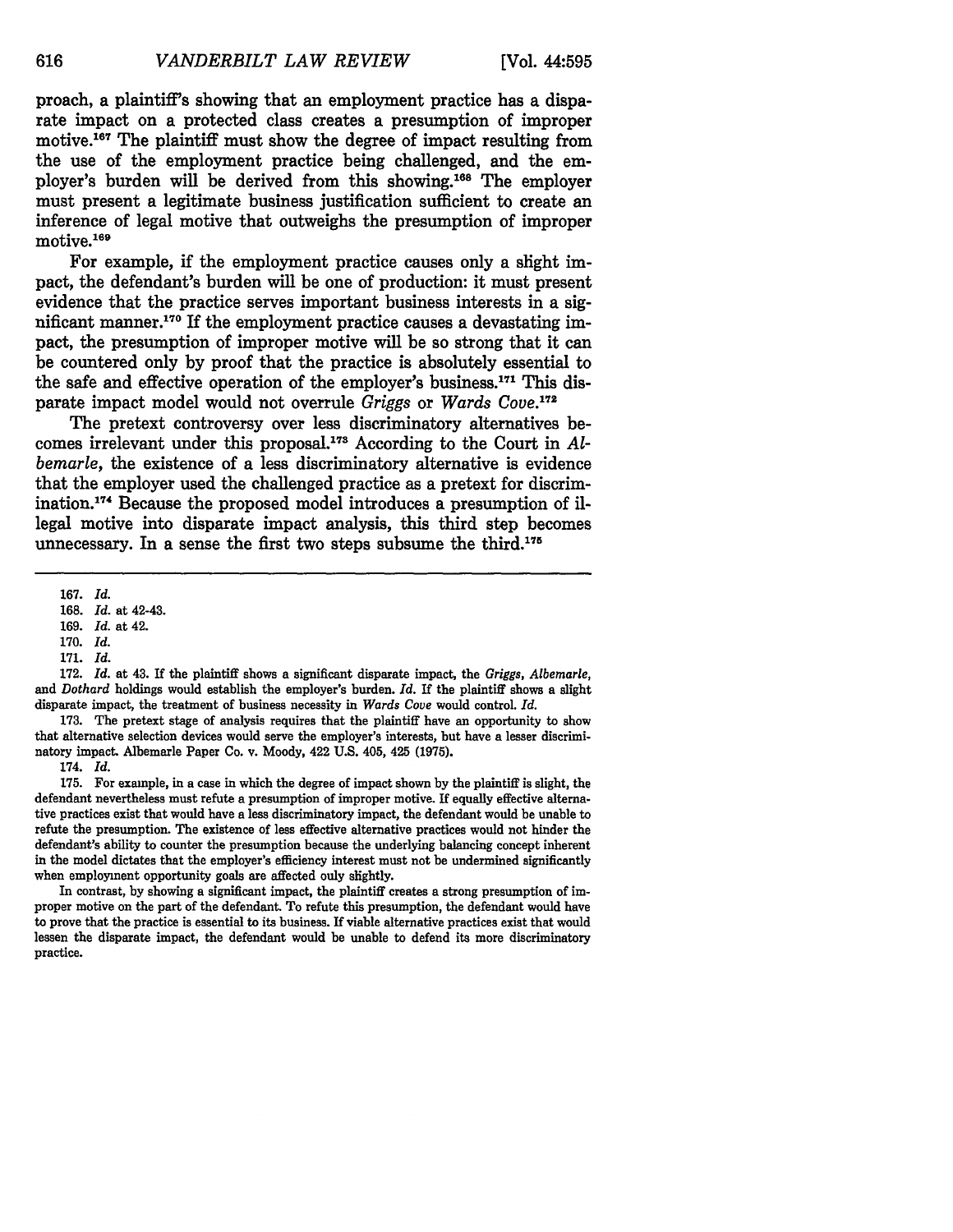Yet the model as proposed would not resolve the controversy over specificity. In the proposed model, the plaintiff will bear the burden of showing the degree of impact resulting from an employment practice. In some cases, however, a single employment practice may be an inseparable element of a multicomponent hiring or promotion system. In these cases the plaintiff should be permitted to challenge the inseparable components as a group, and the burden should be on the defendant to show that specific practices in the group do not contribute to the disparate impact. In no case should the plaintiff be permitted to challenge a list of unrelated practices, however, because the burden on the defendant to defend each practice could be overwhelming. The language in the President's proposed legislation providing for challenges to inseparable components as a group, but requiring identification of distinct and separate criteria, adequately addresses this issue and should be incorporated.<sup>176</sup>

Because Professor Player's disparate impact model with the suggested extension effectively serves the interests of both employers and Title VII plaintiffs, it likely would satisfy Congress, the President, civil rights advocates, and the business community. The proposal resolves the burdens of proof and business necessity issues in a way that is fair to both plaintiffs and defendants. Moreover, the suggested extension would resolve the controversy surrounding the specificity issue.

# III. REMEDIES

One of the most serious charges leveled against the Civil Rights Act of 1990 is that it dramatically and inappropriately would increase incentives for litigation.<sup>177</sup> Among the provisions attacked on this basis are those that would allow, for the first time, the award of both compensatory and punitive damages and trial by jury in Title VII actions.

# *A. The Problem with Title VII Remedies*

The remedial structure of Title VII clearly contemplates equitable, as opposed to legal, remedies in Title VII cases.<sup>178</sup> The district court in

<sup>176.</sup> **S.** 3239, *supra* note **8,** § 4(k)(1), 136 **CONG. REC.** at S18,047. The proposal provides that "if the elements of a decision-making process are not capable of separation for analysis, they may be analyzed as one employment practice," *id.,* and that "where the criteria are distinct and separate each must be identified with particularity." *Id.*

**<sup>177. 136</sup> CoNG.** Rac. **S16,458** (daily ed. Oct. 22, **1990)** (veto message from the President). **178.** The relief provision in Title VII provides:

If the court finds that the respondent has intentionally engaged **in.. .** an unlawful employment practice.. **.,** the court may enjoin the respondent from engaging in such unlawful employment practice, and order such affirmative action as may be appropriate, which may include, but is not limited to, reinstatement or hiring of employees, with or without back pay **. .. ,** or any other equitable relief as the court deems appropriate.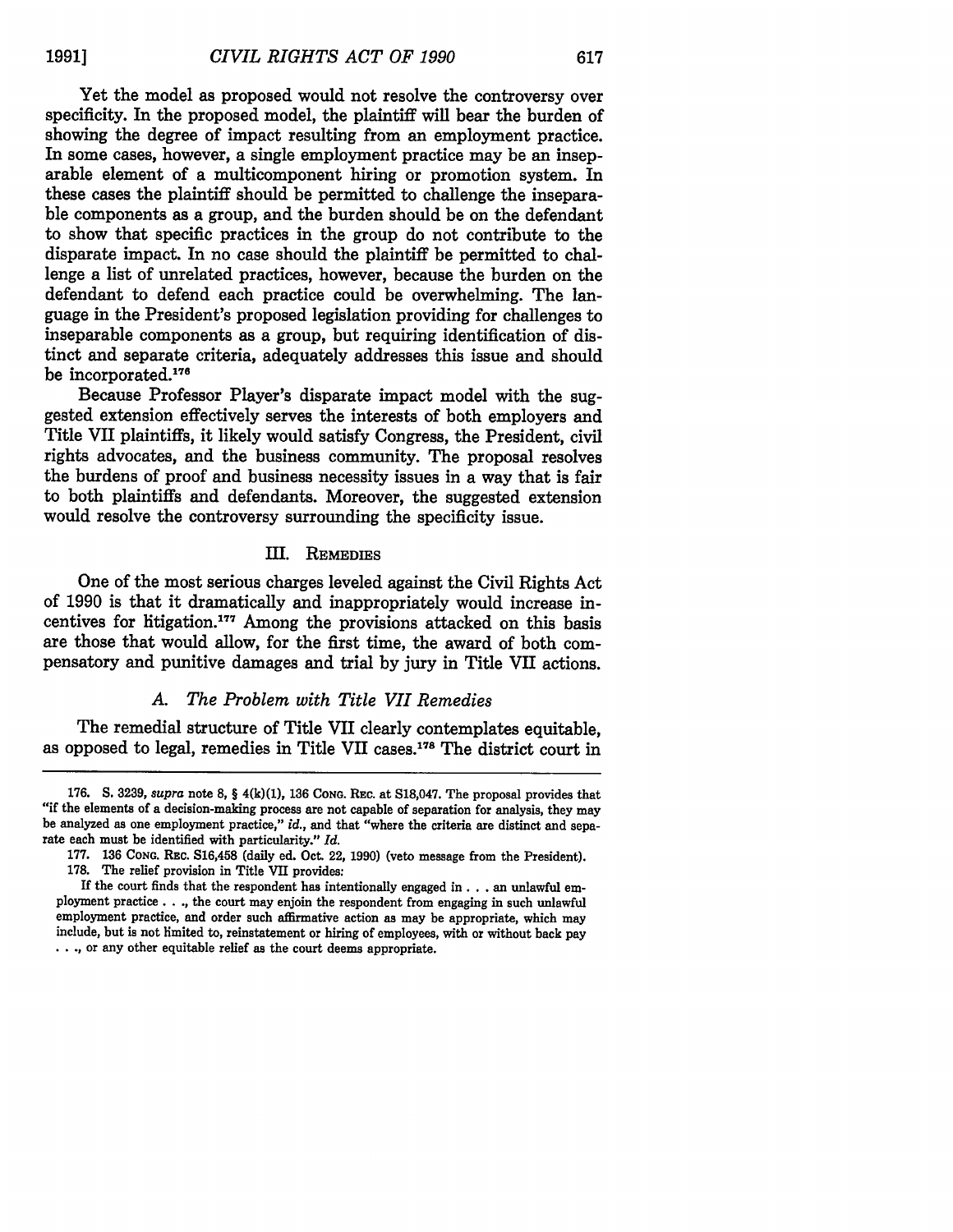*Whitney v. Greater New York Corp. of Seventh-Day Adventists 179 ana*lyzed the legislative history of Title VII and concluded that the congressional objective in enacting Title **VII** was not to punish employers with huge damage awards. According to the court, Title VII is meant to provide restitution to victims of discrimination, not to create another cause of action for personal injuries. <sup>180</sup>

An overwhelming majority of courts interpret the remedial provisions in Title VII to prohibit an award of compensatory or punitive damages.<sup>181</sup> Title VII, however, does permit "equitable" monetary relief in the form of back pay.<sup>182</sup> The Supreme Court in *Albemarle*<sup>183</sup> held that a court should deny a back-pay award only if doing so would not thwart Title VII's goals of eliminating discrimination and making victims of past discrimination whole.<sup>184</sup> The availability of back-pay awards discourages employers from discriminating because awards potentially can be huge. $185$ 

Title VII contains a mitigation clause, however, that often may limit the deterrent effect of this back-pay award. The clause provides that interim earnings or amounts that reasonably could have been earned by the plaintiff will operate to reduce back-pay awards.<sup>186</sup> The courts have interpreted this clause to impose on the plaintiff a duty of reasonable diligence to seek interim employment.187 As the Supreme Court made clear in *Ford Motor Co. v. EEOC*,<sup>188</sup> a plaintiff who refuses a **job** substantially equivalent to the **job** originally denied is not entitled

42 **U.S.C.** § 2000e-5(g) (1988).

118 **CONG.** REc. 7168 (1972) (remarks of Sen. Williams).

181. *See* Panken **&** Gold, *Damages Awarded Under Title VII,* in 1 **EMPLOYMENT DISCIMINA-TION AND CiVIL** RIGHTS **ACTIONS** IN **FEDERAL AND STATE CouRTS** 569 (1990).

182. For a thorough discussion of back pay, see Special Project, *Back Pay in Employment Discrimination Cases,* 35 **VAND.** L. **REv.** 893 (1982).

**183.** 422 U.S. at 405.

184. *Id.* at 421.

185. *See* **Special** Project, *supra* note **182,** at 901 n.36.

186. 42 **U.S.O.** § 2000e-5(g).

- 187. *See* Special Project, *supra* note **182,** at 1017.
- 188. 458 U.S. 219 (1982).

618

<sup>179. 401</sup> F. Supp. 1363, 1369 (S.D.N.Y. 1975).

**<sup>180.</sup>** *Id.* Similarly, Senator Harrison Williams, Jr. of New Jersey clearly articulated the "make whole" purpose of Title VII during consideration of the Equal Opportunity Act of 1972: The provisions of this subsection are intended to give the courts wide discretion in exercising their equitable powers to fashion the most complete relief possible. **. . .** [T]he courts have stressed that the scope of relief under that section of the Act is intended to make the victims of unlawful discrimination whole, and that the attainment of this objective rests not only upon the elimination of the particular unlawful employment practice complained of, but also requires that persons aggrieved **by** the consequences and effects of the unlawful employment practice be, so far as possible, restored to a position where they would have been were it not for the unlawful discrimination.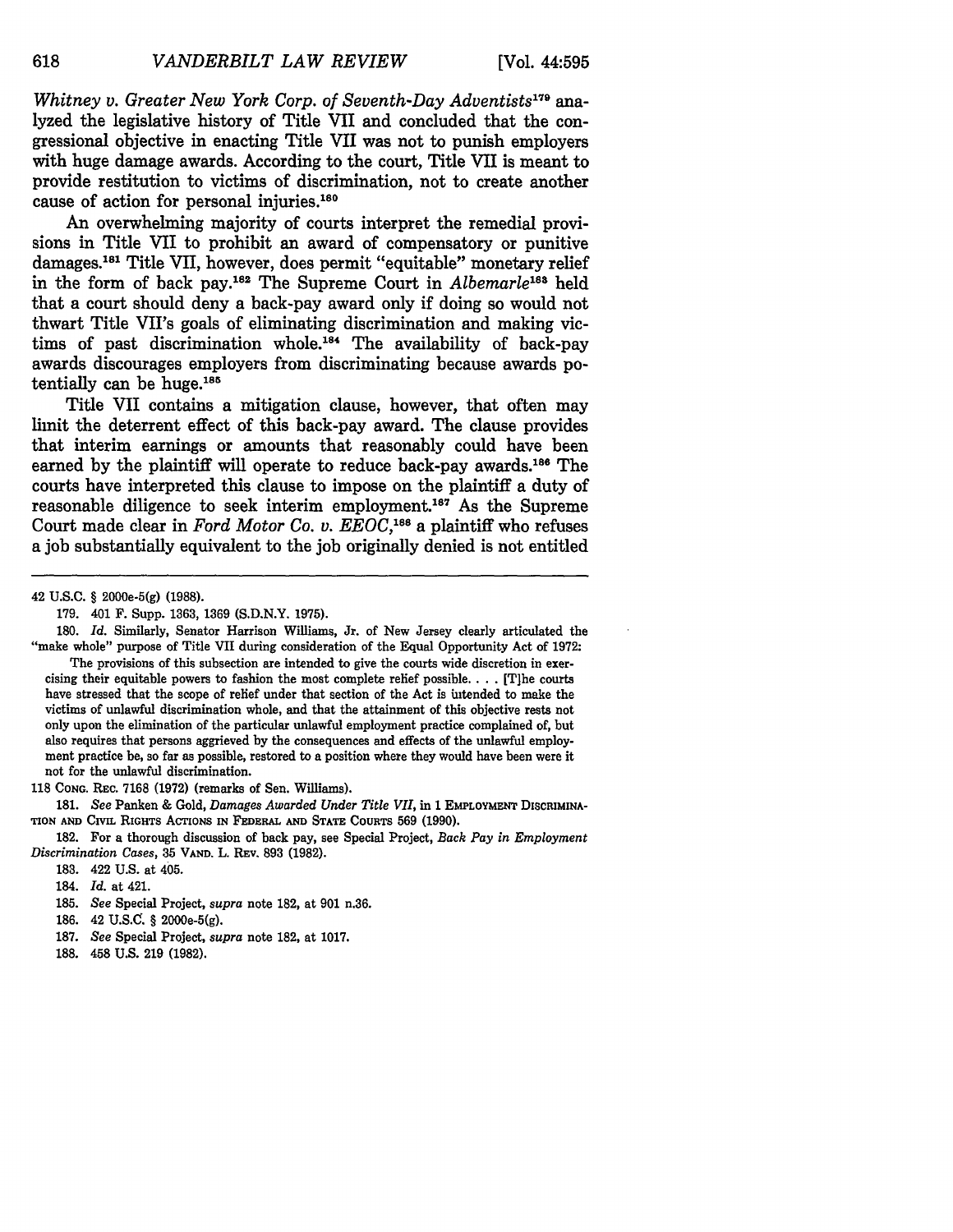to back pay.<sup>189</sup> In some cases this provision renders Title VII remedies meaningless because a plaintiff who finds alternative employment will be eligible only for back pay offset by interim earnings and may no longer desire reinstatement.<sup>190</sup> Thus, a defendant who has discriminated unlawfully may suffer few ill effects.

#### *B. The Solutions Proposed by Congress and the President*

Congress proposed a dramatic alteration in the Title VII remedial scheme in the Civil Rights Act of 1990. The bill would have amended Title VII to permit the award of compensatory and punitive damages in cases of intentional discrimination.<sup>191</sup> The initial draft provided that plaintiffs could recover compensatory damages except in cases of disparate impact.<sup>192</sup> The draft also permitted punitive damages when the employer had engaged in the unlawful employment practice with malice or reckless indifference to federally protected rights. 193 An exception forbade the award of punitive damages against a government, government agency, or political subdivision.<sup>194</sup> The provision further stated that either party may demand a jury trial when the plaintiff seeks compensatory or punitive damages.<sup>195</sup>

The final draft contained a clause extending the scope of the bill to cover unlawful employment practices under the Americans With Disabilities Act of 1990.<sup>196</sup> This draft also explicitly stated what the initial draft had implied: that compensatory and punitive damages and jury trials are available only for claims of intentional discrimination.<sup>197</sup> The most significant change, however, was the inclusion of a provision limiting punitive damages awarded to an individual to one hundred fifty thousand dollars or the amount of compensatory damages awarded,

191. S. 2104, *supra* note 2, § **8,** 136 **CONG.** REC. at H9553-54.

192. **S.** 2104 Version 1, *supra* note 111, § **8,** 136 **CONG.** REc. at S1020.

193. The plaintiff would have to show that the employer acted with "malice, or with reckless or callous indifference to the federally protected rights of others." *Id. §* 8(B), **136 CONG.** REC. at **S1020.**

194. *Id.*

**195.** *Id. §* **8, 136 CONG.** REc. at **S1020.**

**196. S.** 2104, *supra* note 2, § **8(a), 136 CONG. REc. at H9553-54.** For further discussion of the Americans with Disabilities Act of 1990, see Note, *Addiction As Disability: The Protection of Alcoholics and Drug Addicts Under the Americans with Disabilities Act* 44 **VAND.** L. REv. **715 (1991).**

<sup>189.</sup> *Id.* at 232.

<sup>190.</sup> *See* Note, *Tort Remedies for Employment Discrimination Under Title VII,* 54 VA. L. REv. 491, 495 (1968). Harassment cases are also problematic because back-pay awards are not applicable if the plaintiff remains employed, and injunctive relief and reinstatement will be inappropriate if the workplace has become hostile as a result of the litigation. *Id.* at 495-96.

**<sup>197.</sup> S.** 2104, *supra* **note 2,** § 8(a), **136 CONG.** REC. at **H9553-54.**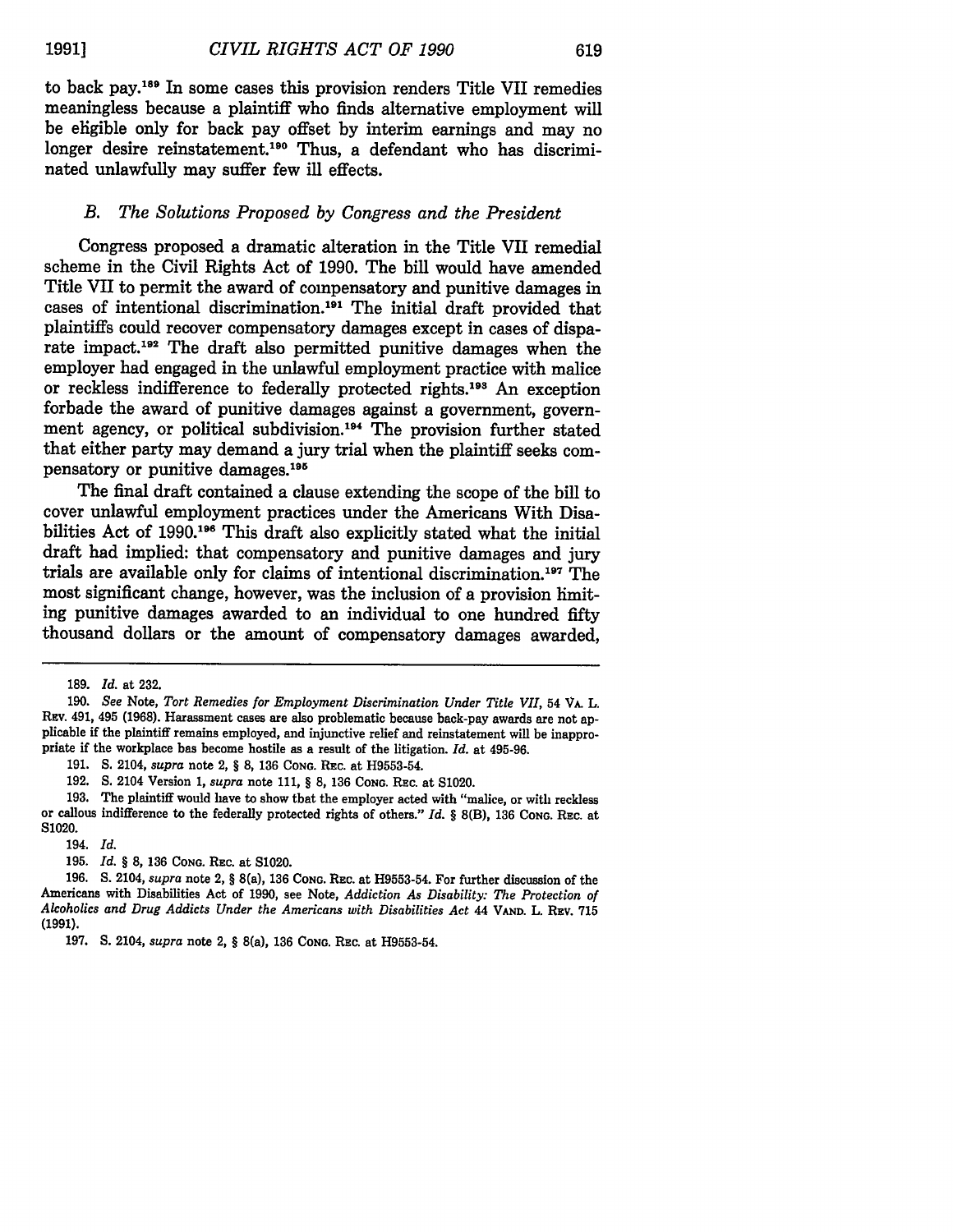whichever amount is greater.<sup>198</sup> Congress presumably added this limitation in response to sharp criticism that the prospect of unlimited damage awards invoked. Critics attacked the limitation as ineffectual, however, because a jury would have the discretion to inflate the amount of compensatory damages to include huge punitive awards.199

The President strongly opposed Congress's attempt to replace Title VII's conciliation scheme with a tort system,<sup>200</sup> but recognized the inadequacy of remedies under Title VII. The President's proposal permits the award of an "equitable" monetary remedy not exceeding one hundred **fifty** thousand dollars in cases of unlawful intentional discrimination.201 This award would be available in addition to the remedies available under existing law.20

The issue of damages under Title VII is emotional and divisive. Civil rights advocates believe that the current remedial scheme is insufficient to deter discrimination.<sup>203</sup> The business community, on the other hand, insists that the threat of damages in Title VII actions would force employers to adopt quotas. $204$  The chance that the President will sign legislation permitting compensatory and punitive damages and jury trials is slim. Equally unlikely is the prospect that the defeat of the Civil Rights Act of **1990** will end the debate. Moreover, the current treatment of section 1981 claims exacerbates the problem of remedies.<sup>205</sup>

201. **S. 3239,** *supra* note **8,** § **8(3), 136 CONG.** REc. at **S18,047.**

202. *Id.* The President's **1991** bill would permit equitable monetary awards only in harassment cases. *See* **S. 611,** *supra* note **10,** § **8(b)(1), 137 CONG.** REC. at **83022.** Such awards are limited to a maximum of **\$150,000.** *Id.* The **bill** further provides that if such a monetary award constitutionally cannot be granted unless a jury determines liability issues, a jury may be empaneled to hear those issues but not to "consider, recommend, or determine the amount of any monetary award." *Id.* § **8(b)(2), 137 CONG.** REc. at **83022.**

**203.** *See* Coyle, *Undoing Another's Handiwork,* **NAT'L L.J.,** Apr. 2, **1990,** at **1;** Moran, *Putting a Price on Discrimination-Damages Remedy Is Obstacle to Civil Rights Bill,* **LEGAL** TIMES, Mar. **26, 1990,** at 2.

204. *See* Riley, *Business United in Fear of Quotas,* Wash. Times, Oct. 24, **1990,** at **A6.**

**205.** *See infra* notes **206-21** and accompanying text.

620

**<sup>198.</sup>** *Id.* § 8(b), **136 CONG. REC.** at H9554. The Democrats' **1991** bill is identical to the defeated legislation except that it contains no provision limiting punitive damages. *See* H.R. *1, supra* note **9,** § **8.**

**<sup>199.</sup>** See, e.g., **136 CONG.** REc. **S15,356** (daily ed. Oct. **16, 1990)** (letter from Zachary **D.** Fasman to Sen. Robert Dole).

<sup>200.</sup> In his veto message, the President voiced his opposition to the replacement of "measures designed to foster conciliation and settlement with a new scheme modeled on a tort system widely acknowledged to be in a state of crisis." **136 CONG.** REc. **S16,562** (daily ed. Oct. 24, **1990)** (veto message from the President).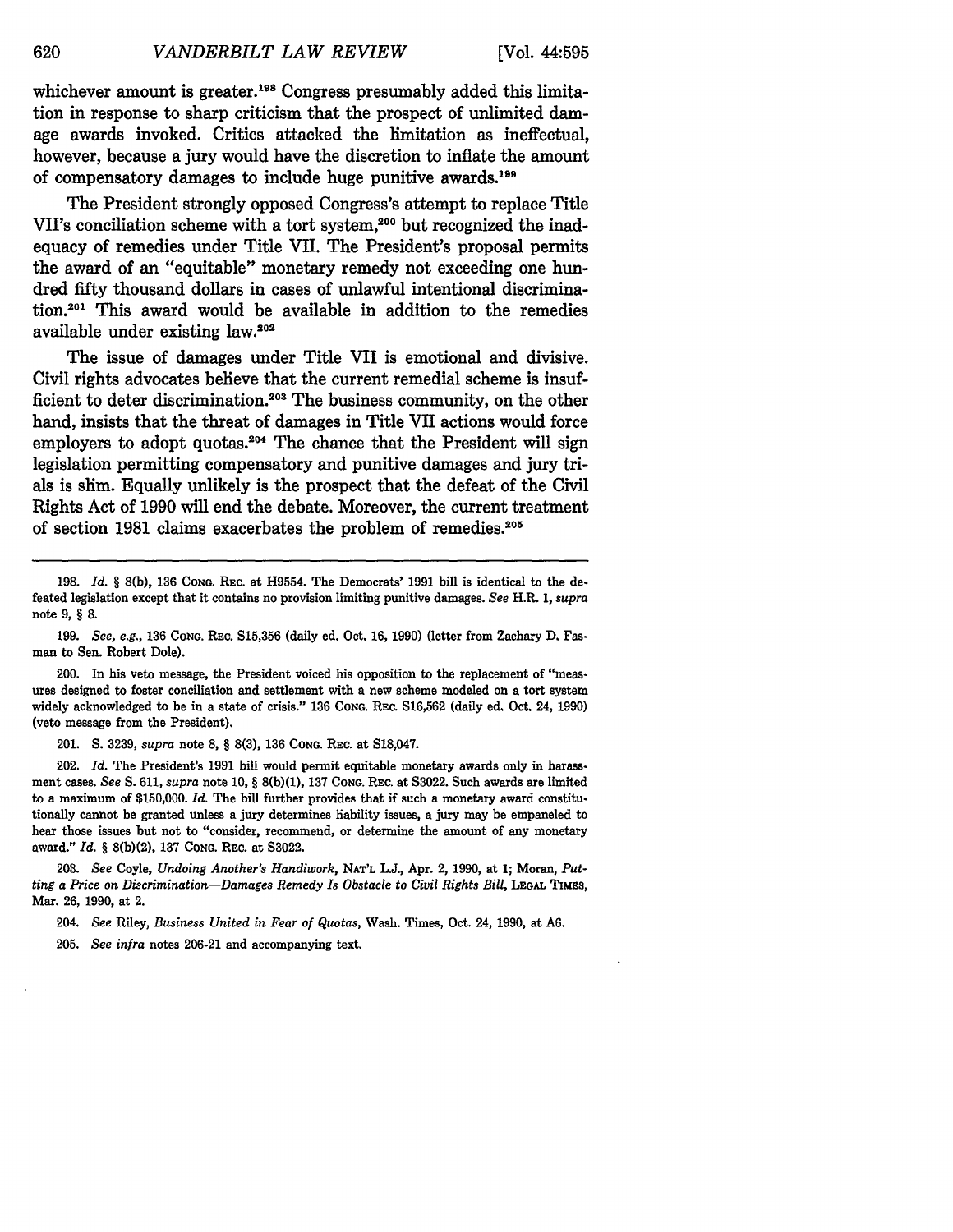# *C. Section 1981*

# **1.** Applicability to Employment Discrimination Claims

Plaintiffs seeking redress of intentional employment discrimination on the basis of race may seek damages under section **1981** of Title 42 of the United States Code.<sup>206</sup> In *Johnson v. Railway Express Agency*, *Inc.*<sup>207</sup> the Supreme Court held that a plaintiff who brings a successful section **1981** claim is entitled to legal as well as equitable relief and that this relief may include compensatory and punitive damages.208 The Court concluded that section **1981** remedies, although related to those available under Title VII, are separate and distinct.209 Because the two statutory schemes are coextensive, however, an individual may have a claim that can be brought under either or both statutes.<sup>210</sup>

#### 2. Emasculation **by** *Patterson v. McLean Credit Union*

The Supreme Court severely restricted the applicability of section **1981** to employment discrimination in *Patterson v. McLean Credit*

42 **U.S.C.** § **1981 (1988).**

- **208.** *Id.* at 460.
- 209. *Id.* at 461.

210. *See id.* at 459. The Court also concluded that Congress did not intend Title VII and *§* **1981** to be mutually exclusive; on the contrary, the two schemes were intended to augment one another. *Id.* Several important differences between Title VII and § **1981** exist. Title VII prohibits discrimination on the basis of race, color, religion, sex, or national origin. 42 U.S.C. § 2000e-2. Section 1981, in contrast, applies only to racial discrimination. *See* B. **SCHLEI** & P. **GROSSMAN,** *supra* note 17, at 674. In McDonald v. Santa Fe Trail Transportation Co., 427 U.S. 273 (1976), the Supreme Court held that § 1981 was applicable to racial discrimination against whites in employment contexts. A plaintiff who prevails under Title VII is entitled only to equitable remedies, but one who prevails under § **1981** is entitled to both legal and equitable remedies. *Johnson,* 421 U.S. at 458-60. A back-pay award under Title VII is subject to a two-year limitation; no limitation applies under § 1981. *See* Special Project, *supra* note 182, at 1024-32. Title VII is applicable only to employers with 15 or more employees, 42 U.S.C. § 2000e(b), but this restriction does not apply in § 1981 cases. Finally, Title VII provides assistance to plaintiffs for items that are unavailable under § 1981. "Title VII offers assistance in investigation, conciliation, counsel, waiver of court costs, and attorneys' fees, items that are unavailable at least under the specific terms of § 1981." *Johnson,* 421 U.S. at 460.

**<sup>206.</sup>** Section **1981** provides:

**All** persons within the jurisdiction of the United States shall have the same right in every State and Territory to make and enforce contracts, to sue, be parties, give evidence, and to the full and equal benefit of all laws and proceedings for the security of persons and property as is enjoyed **by** white citizens, and shall be subject to like punishment, pains, penalties, taxes, licenses, and exactions of every kind, and to no other.

The original intent of § **1981** was to protect the rights of blacks after the abolition of slavery. For a comprehensive history of § **1981,** see Comment, *Developments in the Law-Section 1981,* **15** HARV. CR-C.. L. REv. **29 (1980).** Yet the Supreme Court in Johnson v. Railway Express Agency, Inc., 421 **U.S.** 454 **(1975),** held that § **1981** was applicable to racial discrimination claims in private employment contexts. *Id.* at 459-60.

**<sup>207.</sup>** 421 **U.S.** at 454.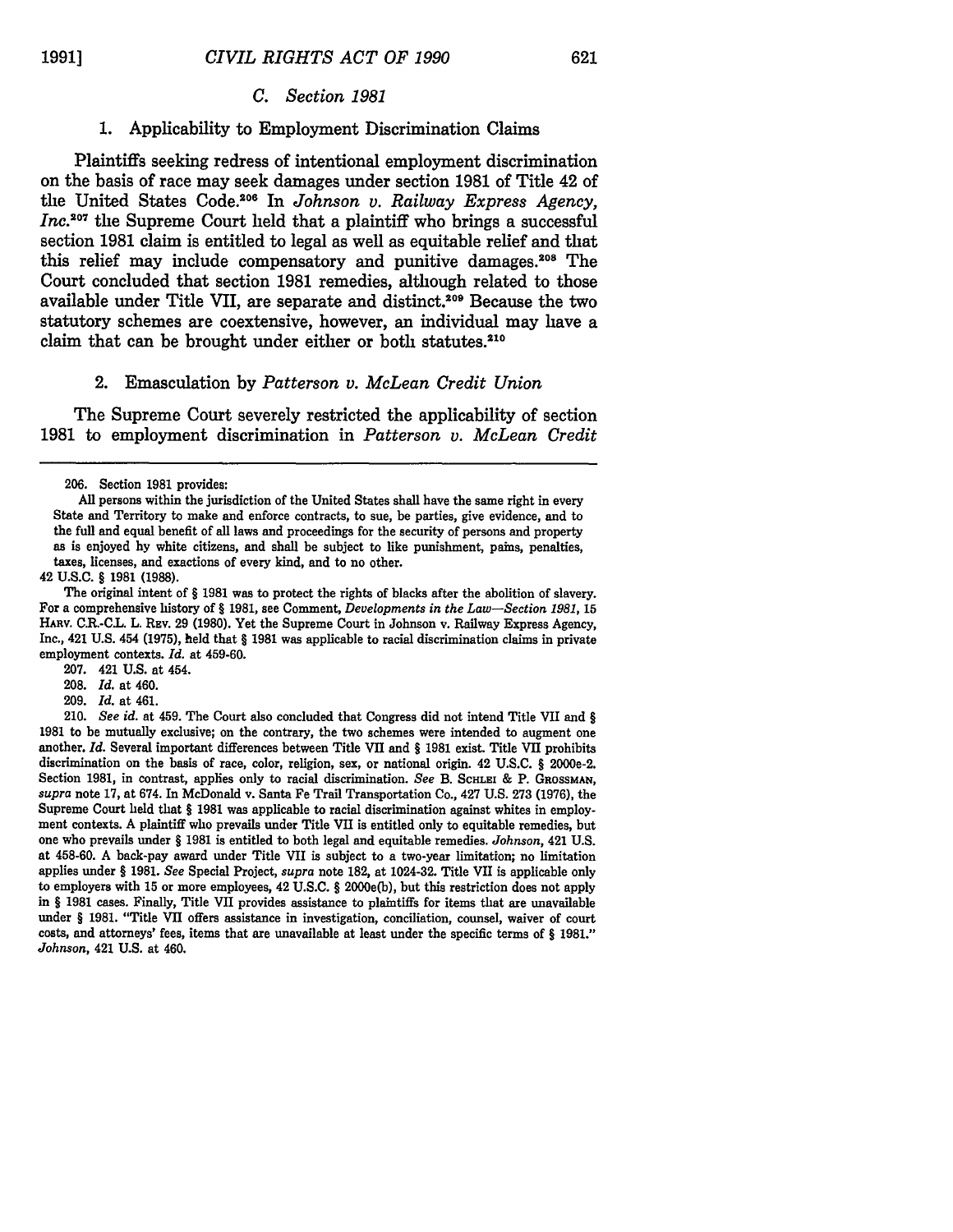*Union.2 <sup>11</sup>*In addressing the plaintiff's racial harassment claim, the Court observed that, taken literally, section 1981 forbids racial discrimination only in the "making and enforcement of contracts."<sup>212</sup> Thus, it protects only two rights: The right to make contracts and the right to enforce them.<sup>213</sup>

According to the Court, the right to make contracts applies to contract formation, but does not extend to employment conditions arising after formation.<sup>214</sup> Specifically, the Court held that the right to make contracts does not apply to an employer's conduct after contract formation, even if the employer breaches the contract or implements discriminatory working conditions.215 The right to enforce contracts ensures the ability of racial minorities to enforce contract rights through the legal process.216 Because the plaintiff in *Patterson* was attacking the conditions of employment, the claim implicated neither the right to make nor the right to enforce contracts and, therefore, was not actionable under section 1981. The Court indicated that the plaintiff's claim could be brought under Title VII and suggested that courts should not interpret section 1981 broadly when the result would be to circumvent the Title VII remedial scheme.<sup>217</sup> The Court conceded that some overlap between the two statutes would remain in cases concerning a refusal to enter into an employment contract on the basis of race.<sup>218</sup>

Justice William Brennan, in dissent, argued that an interpretation of section 1981 that covered postcontractual harassment would not undermine the Title VII remedial scheme.<sup>219</sup> He pointed out that Congress rejected an amendment to Title VII that would have made it the exclusive remedy for employment discrimination.<sup>220</sup> In addition, he noted that Congress explicitly has stated that the two statutes provide alternative avenues for redress in employment discrimination cases.<sup>221</sup>

212. Id. at 2372. 213. Id. 214. *Id.* 215. *Id.* at 2373. 216. Id. 217. Id. at 2374-75. 218. Id. at 2375. **219.** *Id.* at **2386-87** (Brennan, **J.,** dissenting). 220. Id. (Brennan, J., dissenting).

<sup>211. 109</sup> **S.** Ct. 2363 (1989). The plaintiff in *Patterson* was a black woman employed by Mc-Lean as a teller and file coordinator. *Id.* at 2368-69. The plaintiff alleged that during the course of her employment her employer subjected her to harassment, passed over her for promotion, denied her training for higher level jobs and wage increases, and finally laid her off because of her race. *Id.* at 2369. She brought claims under § 1981 for racial harassment, discriminatory discharge, and failure to promote. *Id.*

<sup>221.</sup> *Id.* at 2387 (Brennan, J., dissenting).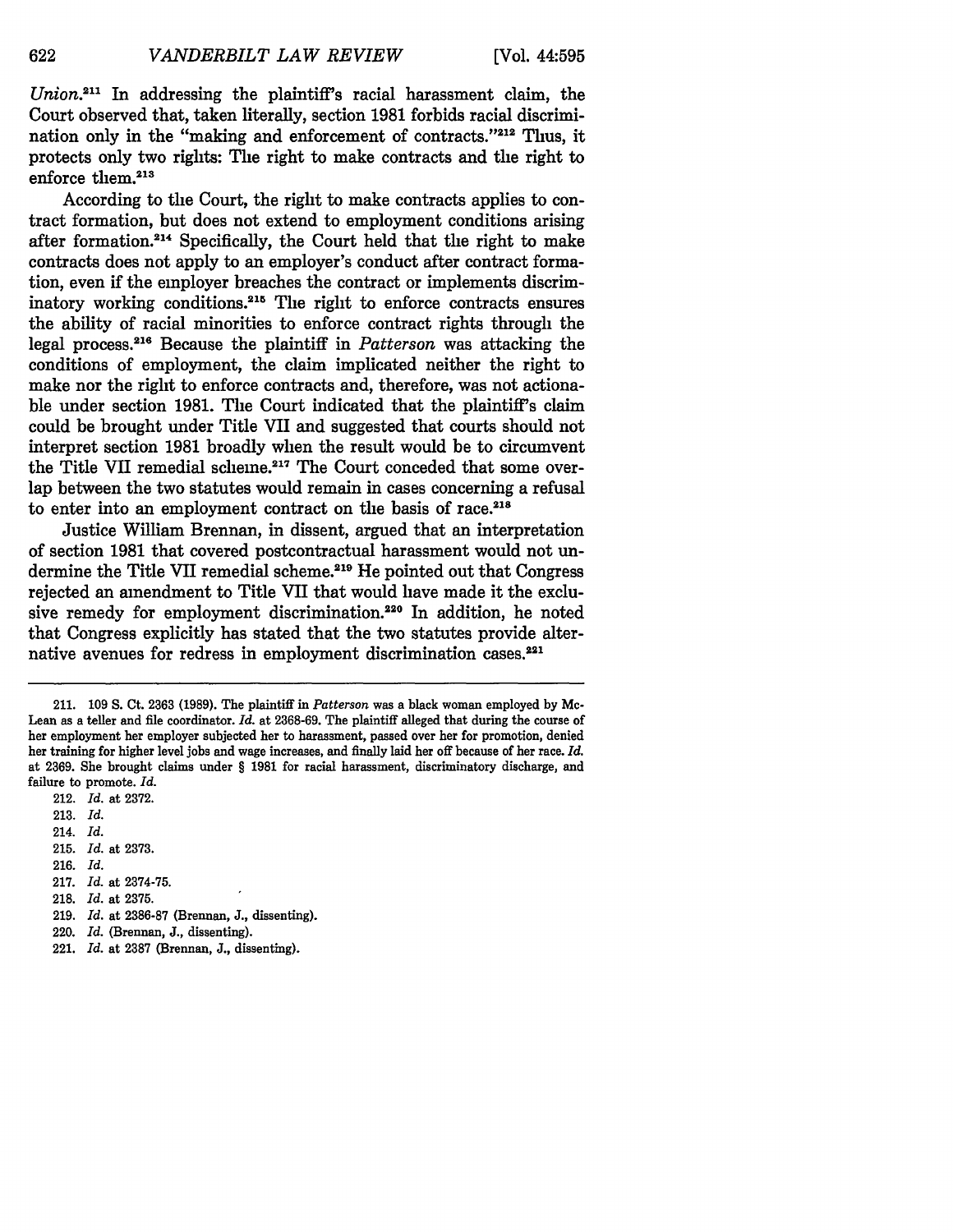# **3.** Reinvigoration by Congress and the President

Congress sought to overturn *Patterson* in the Civil Rights Act of 1990. The bill would have amended section 1981 so that the right to make and enforce contracts would include the performance of those contracts.222 This extension of section 1981 would have ensured the applicability of the statute to discriminatory conduct of the employer after an employment contract was formed and permitted racial harassment claims to fall within its rubric.

Interestingly, the President agreed with Congress on this issue. The language in his proposed compromise bill virtually is identical to that in the congressional bill.223 Thus, both Congress and the President appear to support the coexistence of Title VII and section 1981 in employment discrimination law.

# *D. A Proposal to Resolve the Debate Over Title VII Remedies*

If civil rights legislation does succeed in overturning *Patterson,* section 1981 remedies would be available to victims of intentional racial discrimination in employment. For individuals employed by companies with fewer than fifteen employees, section 1981 would represent the sole avenue of redress.<sup>224</sup> The availability of section 1981 remedies would make the lack of legal remedies in Title VII less debilitating to plaintiffs and to some extent would alleviate the concern about deterrence of discriminatory conduct, but ultimately would provide an unsatisfactory solution to the problem.

A primary goal of Title VII is to eliminate discrimination from the workplace;<sup>225</sup> thus, its remedial scheme should serve that goal. Another Title VII goal is conciliation between civil rights plaintiffs and defendants;226 legislation likewise should not compromise that goal. Amending Title VII to permit punitive and compensatory damages and jury trials may serve the goal of eliminating discrimination by providing em-

<sup>222.</sup> **S.** 2104, *supra* note 2, § 12(2), 136 **CONG.** REc. at H9554. The bill would have added to § 1981 the following clause: "For purposes of this section, the right to 'make and enforce contracts' shall include the making, performance, modification and termination of contracts, and the enjoyment of all benefits, privileges, terms and conditions of the contractual relationship." *Id.* The Democrats' 1991 bill contains an identical provision. *See* H.R. 1, *supra* note 9, § 12(2).

<sup>223.</sup> The only difference between the bills is that the President used the word "contract" where Congress used "contractual relationship." *Compare* S. 3239, *supra* note 8, § **11(2)(b),** 136 **CONG.** REc. at S18,048 *with* S. 2104, *supra* note 2, § 12(2)(b), 136 **CONG.** REc. at H9554. The President's 1991 bill is identical to S. 3239 in this respect. *See* S. 611, *supra* note 10, § *6,* 137 **CONG.** REC. at S3022.

<sup>224.</sup> *See supra* note 210.

<sup>225.</sup> *See supra* note **181** and accompanying text.

<sup>226.</sup> Title VII contains a mandatory conciliation process. *See* 42 U.S.C. § 2000e-5(b) to **-5(f) (1988).**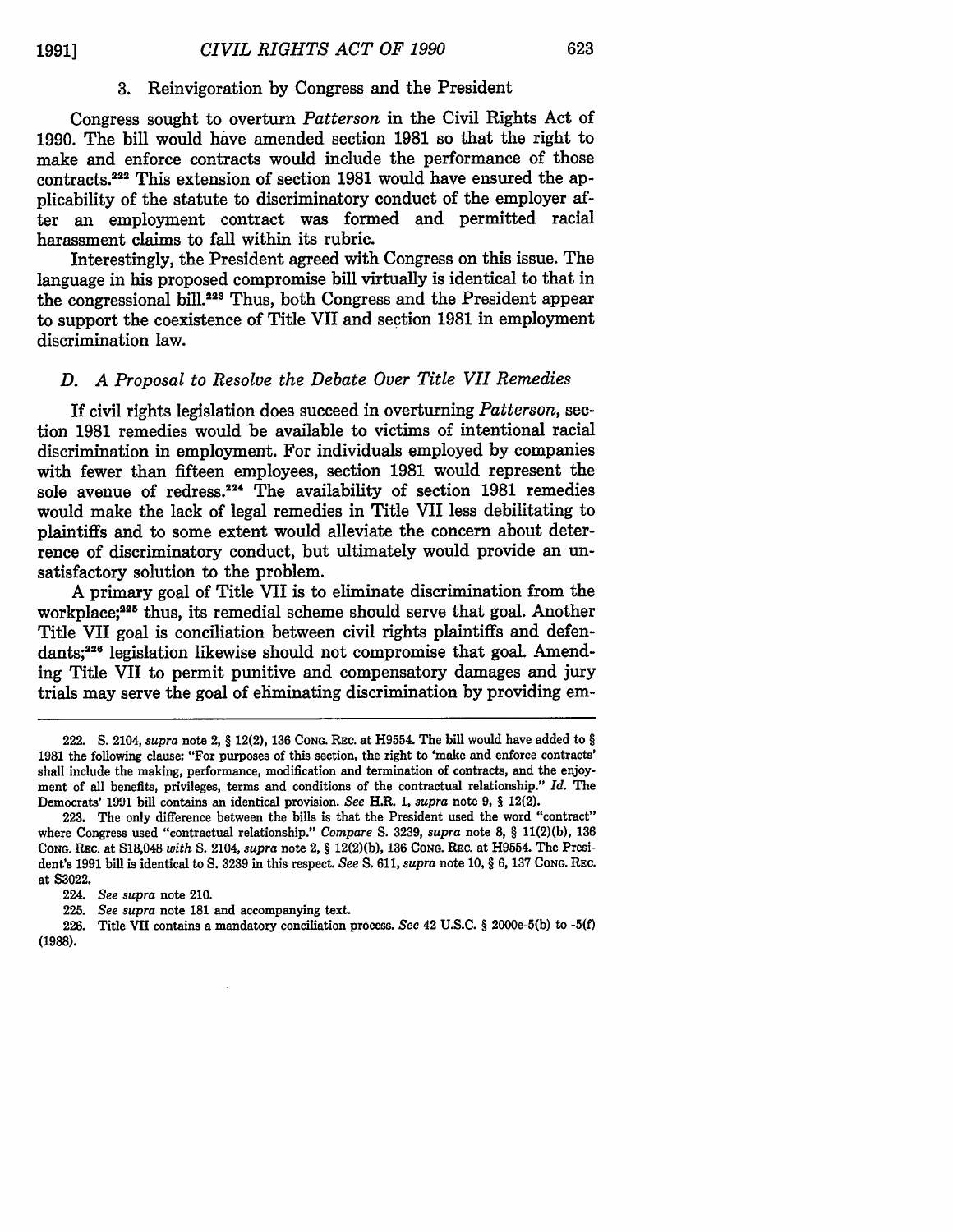ployers with a powerful incentive to prevent it, but may undermine the conciliation goal. Litigation would become much more attractive to plaintiffs and their attorneys, and settlements likely would become less frequent and more expensive for employers. Employers may be tempted to adopt quotas in contravention of the clear intent of Title VII.<sup>227</sup> For these reasons, adoption of the congressional proposal for Title VII remedies<sup>228</sup> is ill-advised.

President Bush's unorthodox suggestion that an "equitable" monetary award not to exceed one hundred fifty thousand dollars should be available to Title VII plaintiffs also is problematic. The President's proposal would leave the determination of an appropriate award to the equitable discretion of the court. Presumably, the court could use this additional remedy in cases in which existing Title VII remedies do not make the plaintiff whole, but not as a punitive damage award. The problem with this approach is that, notwithstanding the language, the award is not an equitable remedy. Courts and commentators which have begun to suggest that back-pay awards are not equitable remedies<sup>229</sup> easily would discern that this award is a legal one couched in equitable terms. Because jury trials generally are afforded to plaintiffs seeking legal relief,<sup>230</sup> this proposal eventually would lead to a trial by jury requirement in Title VII actions, which clearly is not the result intended by the President.23'

A compromise is needed that would retain the conciliatory focus of Title VII and provide an effective deterrent to discrimination in employment. Elimination of the Title VII requirement that interim earnings be deducted from back-pay awards<sup>232</sup> is a viable solution. A court in its equitable discretion still could deduct interim earnings if the equities of the case required,<sup>233</sup> but the court should consider Title VII deterrence goals seriously before choosing deduction. Because the deduction of interim earnings serves as a disincentive for plaintiffs to challenge discriminatory conduct, elimination of the provision would decrease the possibility that an employer's discrimination would go un-

**232.** *See* 42 **U.S.C.** § 2000e-5(g) **(1988).**

**233.** *See* Special Project, *supra* note **182,** at **1016** (suggesting that although Title VII requires deduction of only the interim earnings, courts generally deduct many other items).

<sup>227.</sup> *See* 42 **U.S.C.** § 2000e-2(j).

<sup>228.</sup> *See supra* subpart III(A).

<sup>229.</sup> *See, e.g.,* Beesley v. Hartford Fire Ins. Co., 723 F. Supp. **635** (N.D. Ala. 1989); Comment, *Beyond the Dicta: The Seventh Amendment Right to Trial by Jury Under Title VII,* 38 U. **KAN.** L. REv. 1003 (1990).

<sup>230.</sup> The seventh amendment provides in part, "in Suits at common law, where the value in controversy shall exceed twenty dollars, the right of trial **by** jury shall be preserved." **U.S. CONST.** amend. VII; *see* Beacon Theatres v. Westover, **359 U.S. 500 (1959).**

**<sup>231.</sup>** The President's proposal clearly rejects the imposition of a jury trial requirement **by** emphasizing equity. *See S.* **3239,** *supra* note **8,** § **8, 136 CONG.** REc. at **S18,047.**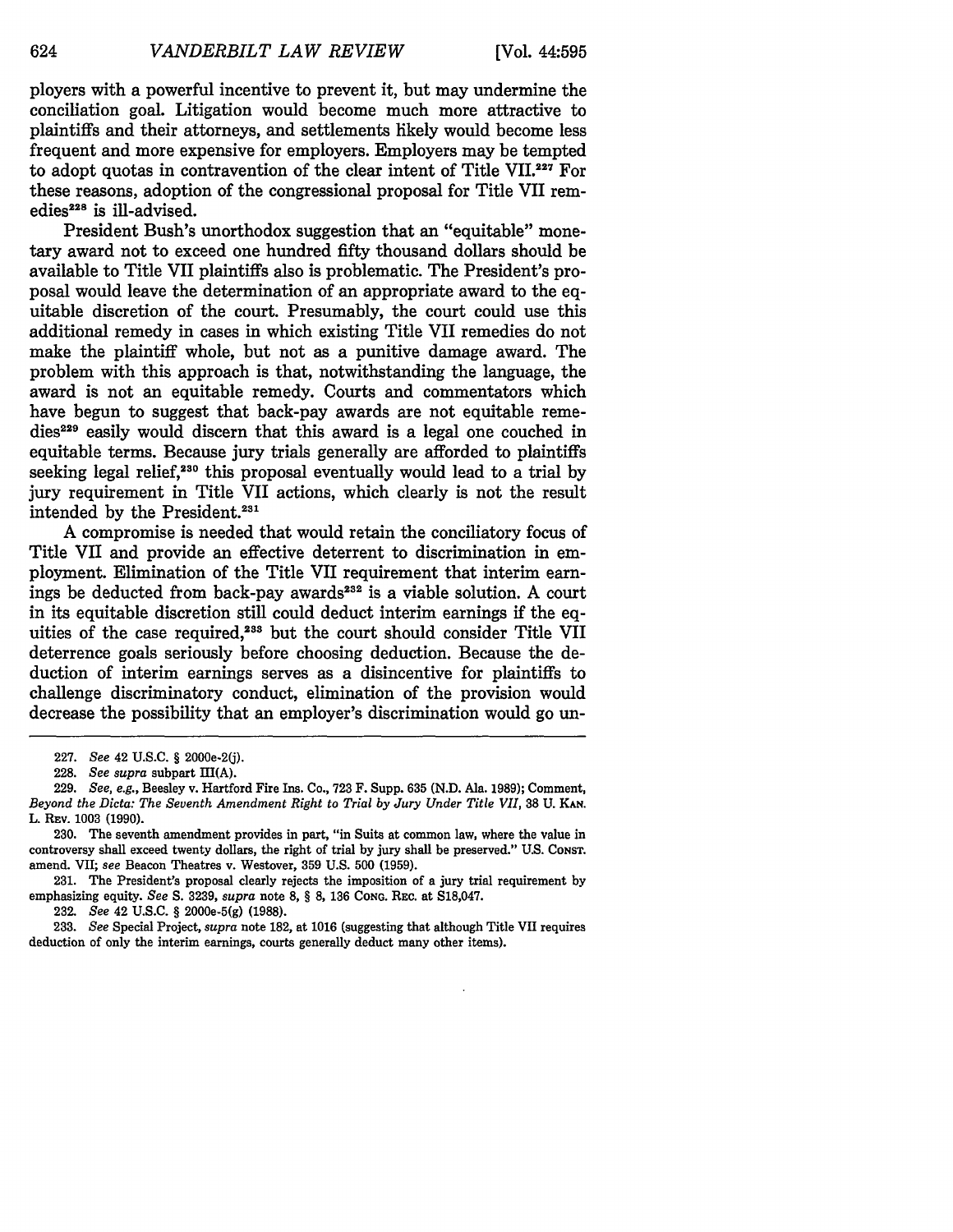punished. Further, this solution would not compromise the conciliatory goal of Title VII because the back-pay concept provides an implicit cap on monetary awards. Settlement would remain an attractive option in many cases, and unlimited liability, which might induce employers to adopt quotas, would not exist. Finally, this solution would be less likely to induce frivolous litigation than would the imposition of compensatory and punitive damage awards.

The restoration of section **1981** provided for in the Civil Rights Act of **1990,** however, is an essential aspect of any attempt to address the inadequacy of remedies when back pay is not appropriate. Plaintiffs for whom Title VII equitable remedies are not sufficient, such as harassment victims, would have the option of bringing a claim under section **1981.** Although section **1981** would accommodate racial harassment claims, courts never have interpreted it to apply to sex discrimination; hence, victims of sexual harassment would be left without adequate remedies.2 4 Section **1981** should be amended, therefore, to permit sex and racial discrimination claims. Failure to adopt this proposed amendment will leave a significant group of aggrieved plaintiffs without redress.

# IV. **CONSENT** DECREES **AND** THE IMPERMISSIBLE COLLATERAL **ATTACK DOCTRINE**

Another area of controversy surrounds the legislative response to the Supreme Court's holding in *Martin v. Wilks. 5 In Wilks* the Court addressed the procedural rules governing the preclusive effect of a consent decree on subsequent claims **by** third parties. Parties have used consent decrees<sup>236</sup> extensively in the context of employment discrimination claims,<sup>237</sup> and although the issue is procedural rather than substantive, civil rights plaintiffs and defendants have recognized its importance.

<sup>234.</sup> *See* B. **ScHL-** & P. **GROSSMAN,** *supra* note 17, at 674.

<sup>235. 109</sup> **S.** Ct. 2180 (1989).

<sup>236.</sup> A consent decree is a hybrid between a private contract or settlement between parties and a judgment rendered by a court. The parties agree to the terms of a consent decree, and the court agrees to enforce it as a judgment. Kramer, *Consent Decrees and the Rights of Third Parties,* **87 MICH.** L. REv. 321, 324-25 (1988).

<sup>237.</sup> For example, nearly 90% of Justice Department Title VII claims against local and state governments between 1972 and 1983 ended in consent decrees. Schwarzschild, *Public Law by Private Bargain: Title VII Consent Decrees and the Fairness of Negotiated Institutional Reform,* 1984 Duas L.J. **887,** 894. Overall, more than 40% of civil rights actions are resolved by consent decree. Resnik, *Judging Consent,* 1987 U. **CHL** *LEGAL* F. 43, 67 n.97.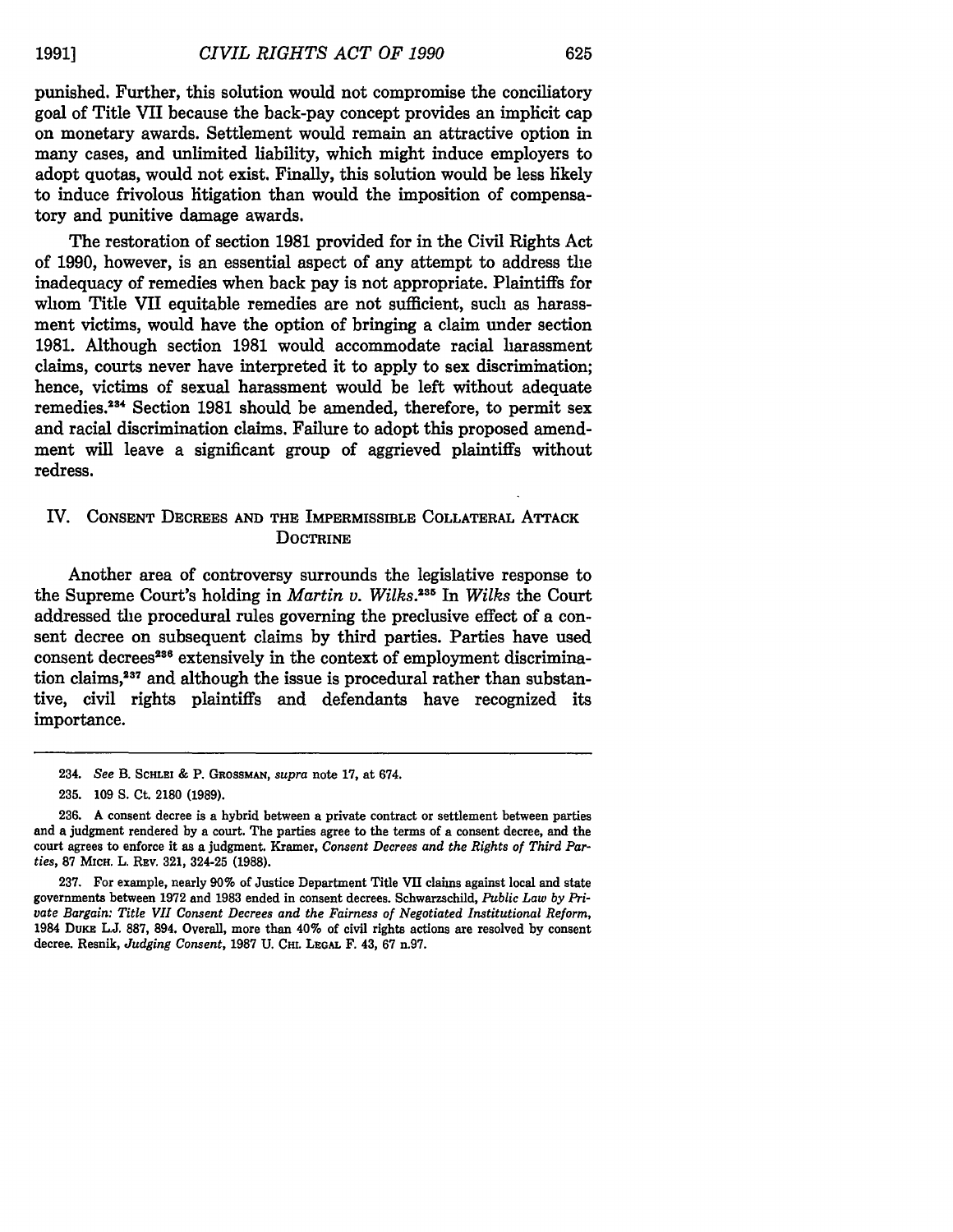# *A. The Impermissible Collateral Attack Doctrine*

Prior to *Wilks* a majority of the federal courts embraced the impermissible collateral attack doctrine.<sup>238</sup> Under this doctrine, nonlitigants who are aware that the outcome of a lawsuit might affect their rights yet choose not to intervene in the action are precluded from attacking the resulting judgment or consent decree in a subsequent action.<sup>239</sup> This doctrine is desirable for several reasons. First, the doctrine encourages settlement.<sup>240</sup> Consent decrees subject to endless challenge by third parties would make affirmative action remedies adopted **by** consent decree much less attractive to both plaintiffs and defendants in civil rights cases. Second, the doctrine conserves judicial resources **by** preventing relitigation of settled claims.<sup>241</sup> Finally, the doctrine protects a defendant from conflicting judgments.<sup>242</sup> Despite these advantages, the impermissible collateral attack doctrine may pose a significant threat to the interests of third parties in some cases. The Supreme Court considered this problem in *Wilks. <sup>45</sup>*

# *B. Demise of the Doctrine:* Martin v. Wilks

In *Wilks* a group of white firefighters brought a reverse discrimination suit against their employer, the city of Birmingham, Alabama.<sup>24</sup> The plaintiffs claimed that they were denied promotions in favor of less qualified black candidates as a result of the city's compliance with consent decrees requiring the implementation of an affirmative action plan in hiring and promotion.<sup>245</sup> The city admitted making race-conscious promotion decisions, but claimed the decisions were immune from at-

242. *Id.* at **333.** For example, a successful third party attack will invalidate the original consent order, and the defendant will have to seek modification. If the judge who originally entered the consent decree declines to modify it, the defendant will have irreconcilable obligations and will be subject to contempt citations **by** one or both'of the courts. *Id.* at **333-34.**

243. **109 S.** Ct. at **2180.**

**<sup>238.</sup>** *Wilks,* **109 S.** Ct. at **2185.** One commentator has pointed out that the term "collateral attack" is a misnomer in this context because it ordinarily refers to an attempt **by** a party in a lawsuit to attack the judgment in a later action, rather than an attempt **by** a third party to attack an earlier judgment in which the third party was not involved. *See* Kramer, *supra* note **236,** at **332.**

**<sup>239.</sup>** *Wilks,* **109 S.** Ct. at **2185.**

<sup>240.</sup> Kramer, *supra* note **236,** at **332-33.**

<sup>241.</sup> *See id.*

<sup>244.</sup> *Id.* at **2182.** The plaintiffs brought a similar claim against the Jefferson County Personnel Board. *Id.*

<sup>245.</sup> *Id.* at **2182-83.** The consent decrees resulted from an earlier action in which the National Association for the Advancement of Colored People **(NAACP)** and seven black individuals claimed that the city's hiring and promotion practices were discriminatory. The parties subsequently entered into two consent decrees: one between the plaintiffs and the city and one between the plaintiffs and the Jefferson County Personnel Board. The city agreed to implement an extensive affirmative action scheme that included long-term and interim annual goals for the hiring and promotion of black firefighters. *Id.* at **2183.**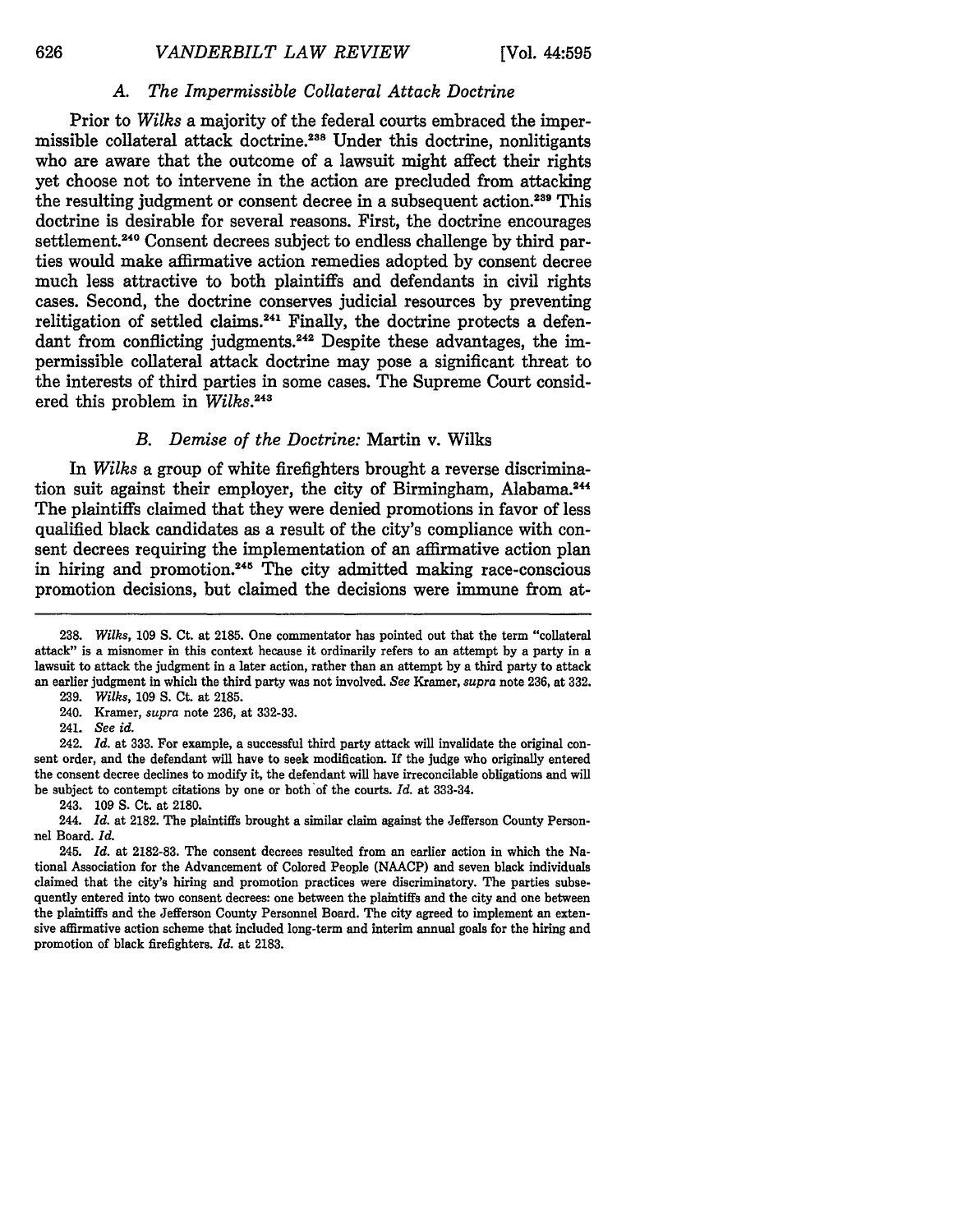tack under the impermissible collateral attack doctrine because they were made pursuant to the consent decrees.<sup>246</sup> The Supreme Court disagreed. According to the Court, the judgment may not bind a party who neither intervenes nor is joined in a lawsuit.<sup>247</sup>

The Court rejected the city's argument that the plaintiffs had forfeited their right to challenge the consent decrees **by** choosing not to intervene in the original action.<sup>248</sup> The Court pointed out that Rule 24 of the Federal Rules of Civil Procedure prescribes permissive rather than mandatory intervention, and thus, the appropriate mechanism to bind a party **by** a judgment or consent decree is the mandatory joinder provision of Rule  $19(a)$ .<sup>249</sup> The burden should be on the parties to a lawsuit to join additional parties rather than on potentially affected third parties to intervene, according to the Court, because the original parties will be best equipped to identify the third parties whose rights would be affected by the litigation.<sup>250</sup> In response to the city's objection that this rule would burden civil rights plaintiffs unduly and waste judicial resources in needless relitigation, the Court reasoned that a mandatory intervention rule would fare no better than a mandatory joinder rule in these regards and that the Court's acceptance of the former would require that the Federal Rules of Civil Procedure be rewrit**ten.2 <sup>51</sup>**The Court, therefore, rejected the impermissible collateral attack doctrine as inconsistent with Rules **19** and **24.252**

247. *Id.* at 2184. In a footnote the Court recognized two exceptions to the general rule. First, a judgment may bind nonlitigants when their interests are represented adequately **by** a party to the litigation with identical interests. Second, a special remedial scheme that expressly precludes successive litigation may prevent nonlitigants from challenging a judgment if the scheme comports with due process. *Id.* at 2184 n.2.

248. *Id.* at **2185.**

249. *Id.* Rule 19(a) provides that a person who has an interest in the subject of the action must be joined if the person's absence either may **impair** the ability **to** protect that person's interest or may subject existing parties to a "substantial risk of incurring double, multiple, or otherwise inconsistent obligations **by** reason of the claimed interest." **FED. R** Civ. P. 19(a).

- 250. *Wilks,* **109 S.** Ct. at **2186.**
- 251. *Id.* at **2187.**
- **252.** *Id.* at **2186.**

<sup>246.</sup> *Id.* at **2183.** Accordingly, the city moved to dismiss the claim. The district court denied the motion, but agreed that the consent decrees would provide a defense to employment decisions required **by** the consent decrees. The issue for trial was whether the consent decrees required the promotion decisions. The court concluded that the consent decrees required the promotion decisions and, therefore, granted the motion to dismiss. *Id.* at **2183-84.** On appeal, the Eleventh Circuit reversed. The Eleventh Circuit rejected the impermissible collateral attack doctrine, reasoning that the rights of third parties could not be sacrificed even in the face of an admittedly strong policy interest in voluntary affirmative action plans. *Id.* at 2184.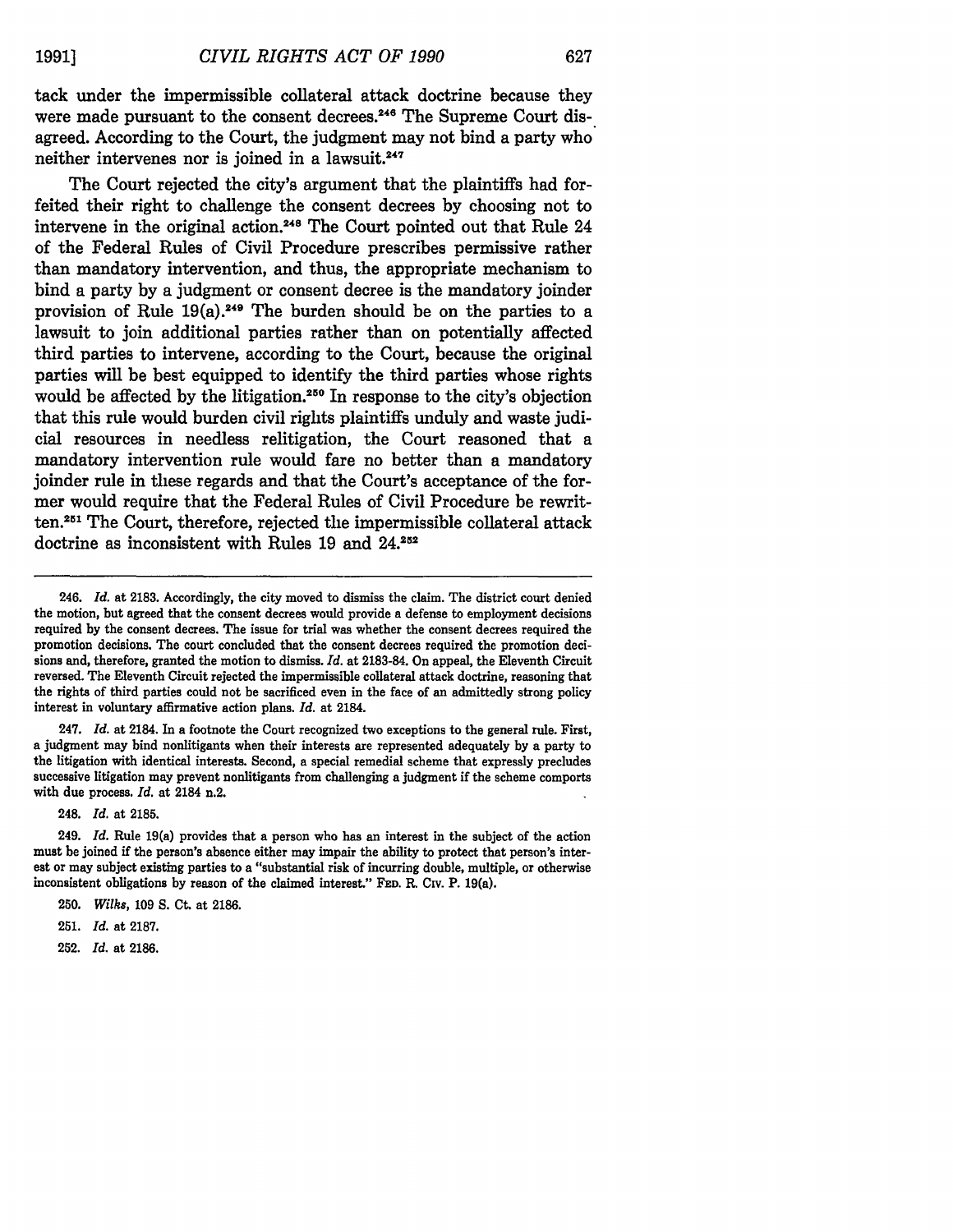# *C. Response of Congress and the President*

In section 6 of the Civil Rights Act of 1990,<sup>253</sup> Congress sought to restore the impermissible collateral attack doctrine as it had applied to employment discrimination claims. Section 6 distinguished between consent decrees entered prior to enactment of the bill and those entered after enactment. Subsection (1) of section 6 applied to the former, and subsection (2) applied to the latter. Under subsection (1) third parties who had actual notice from any source that an existing litigated or consent judgment might affect their rights, and who received a reasonable opportunity to present objections to the judgment or order, could not challenge an employment practice implementing that judgment.<sup>254</sup> Third parties not given actual notice or an opportunity to object still could be precluded from challenging the judgment if the court determined that another party who challenged the judgment or order adequately represented their interests, or if the court that entered the judgment or order found that the parties had made reasonable efforts to provide notice to the interested nonlitigants.255 In the final version of the bill, this subsection applied only to consent decrees existing at the time of the bill's enactment, and Congress developed a separate standard in subsection (2) for consent decrees entered after enactment.<sup>256</sup>

Subsection (2) provided that a third party who was an employee, former employee, or job applicant during the period of notice and who had actual notice of the proposed judgment or order could not challenge an employment practice that implemented a litigated or consent judgment entered after the bill's enactment.<sup>257</sup> To bar collateral attack effectively, the notice would have had to inform the third party that the judgment or order could affect their interests adversely, that they could present objections, and that they would be barred from challenging the order or judgment if objections were not made in a timely manner. Additionally, however, the notice would have had to specify any numerical relief proposed in the judgment or order on the basis of race, color, reli-

**<sup>253.</sup> S.** 2104, *supra* note 2, § **6, 136 CONG.** REc. at **H9553.**

<sup>254.</sup> *Id.* § 6(m)(1)(A)(i), **136 CONG.** REc. at H9553. The bill actually distinguishes between orders and judgments entered prior to or less than **30** days after its enactment and those entered 30 days or more after enactment. *See id.* § 6(m)(1)-(2), 136 **CONG.** REc. at H9553. The former will be referred to as "existing" orders and judgments.

<sup>255.</sup> *Id.* § 6(m)(1)(B), 136 **CoNG.** Rac. at H9553. Earlier versions of the bill contained only this section and did not distinguish between existing and future consent decrees. *See* S. 2104 Version 1, *supra* note 111, § 6, 136 CoNG. REc. at S1019-20. The Democrats' 1991 bill likewise contains only this section and does not distinguish between existing and future consent decrees. *See* H.R. 1, *supra* note 9, § 6.

<sup>256.</sup> S. 2104, *supra* note 2, § 6(m)(2), 136 **CONG.** REC. at H9553.

<sup>257.</sup> *Id.*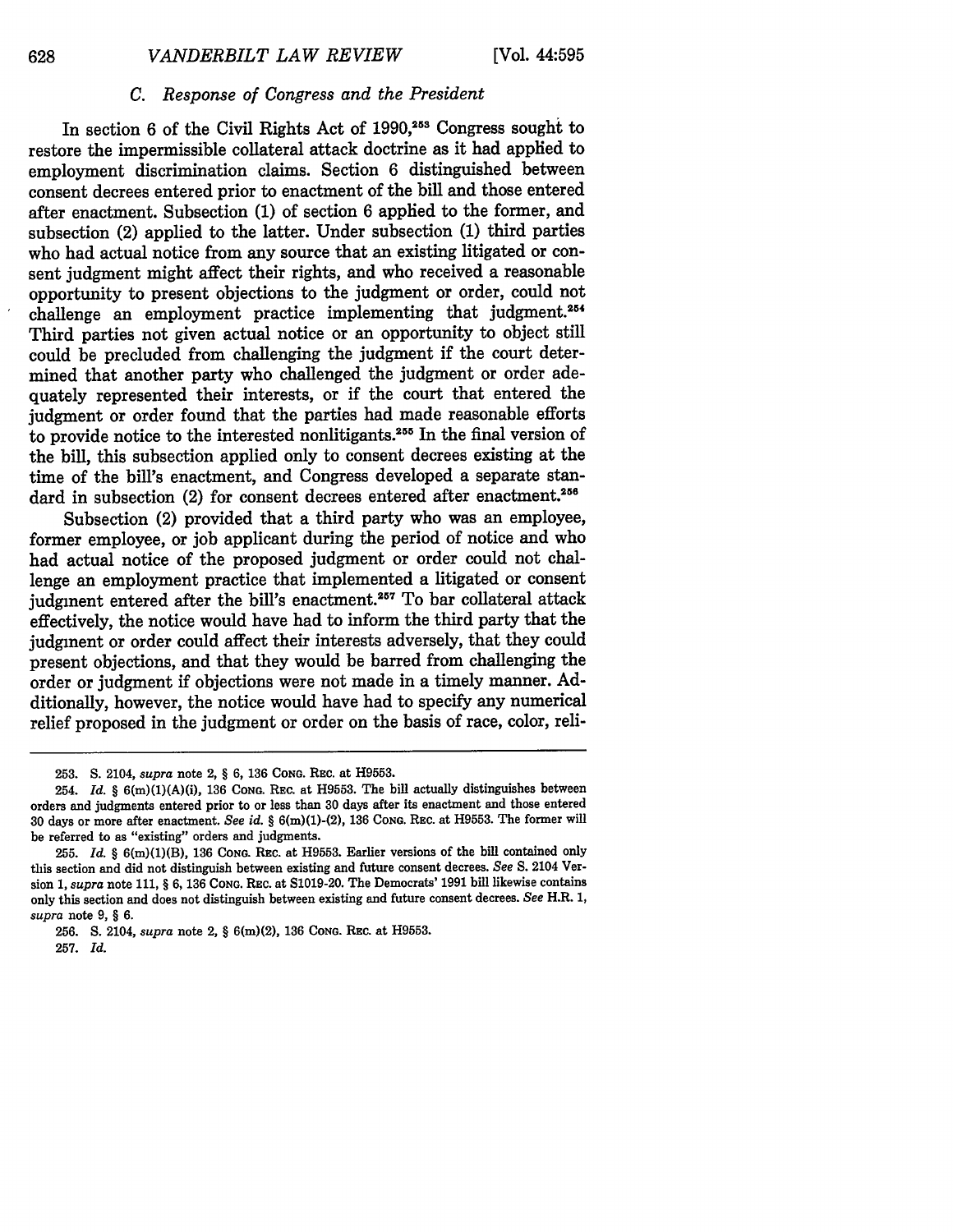gion, sex, or national origin.<sup>258</sup> Further, employees, former employees, and applicants who failed to receive the requisite notice despite "diligent and best efforts" to provide individual notice would have been barred from challenging a judgment or order.<sup>259</sup> Individuals who were not employees, former employees, or **job** applicants during the period of notice could not have challenged a judgment or order if a similarly situated individual who previously challenged the judgment or order had represented their interests adequately.<sup>260</sup>

President Bush strongly objected to section **6** of the **bill** on the grounds that it denied those individuals victimized **by** quotas access to the courts.2 61 Nevertheless, the President did address the issue in his proposed bill. The President's bill precludes challenge of an employment practice required **by** a litigated or consent judgment or order only **by** employees, former employees, and applicants who had actual notice of the proposed judgment or order.262 **By** implication, the President's proposal would permit collateral attacks **by** individuals who had not received the requisite actual notice, even when the parties had made a diligent attempt to provide individual notice or another party had represented the individual's interests adequately.

Both bills provide that section **6** does not alter Rule 24 standards for intervention, does not apply to the rights of parties to the original action, and does not prevent challenges alleging that the court lacks subject matter jurisdiction, or that a judgment or order is "transparently invalid," or was obtained by collusion or fraud.<sup>263</sup> Both bills fur-

**261.** *See* **136 CONG. REc. S16,562** (daily ed. Oct. 24, **1990)** (veto message from the President). **262.** The notice requirements mirror those in the congressional **bill:** to be sufficient, notice must inform the persons that their interests may be affected adversely, that any relief is proposed, that a reasonable opportunity to challenge the judgment or order is available, and that they will be prohibited from challenging the order or judgment after a certain time period. **S. 3239,** *supra* note **8,** *§* **6, 136 CONG.** REC. at **S18,047.** The President's **1991** bill takes a substantially different approach. The bill provides that:

[f]or purposes of determining whether a litigated or consent judgment or order resolving a claim of employment discrimination because of race color, religion, sex, national origin, or disability shall bind only those individuals who were parties to the judgment or order, the Federal Rules of Civil Procedure shall apply in the same manner as they apply with respect to **other** civil causes of action.

**S. 611,** *supra* note **10,** *§* **5, 137 CONG. REc.** at **S3022.**

**263. S.** 2104, *supra* note 2, *§* 6(m)(3), **136 CONG.** REc. at **H9553; S. 3239,** *supra* note **8,** *§* 6(m)(2), **136 CONG. REc.** at **S18,047.** The President's **1991 bill** does not include this provision. *See* **S. 611,** *supra* note **10, § 5, 137 CONG. REc. at S3022.** The Democrats' **1991** bill retains the provision. *See* H.R. **1,** *supra* note **9, §** 6(m)(2).

**<sup>258.</sup>** *Id. §* 6(m)(2)(A), **136 CONG.** REc. at **H9553.**

**<sup>259.</sup>** *Id. §* 6(m)(2)(B), **136 CONG.** REc. at **H9553.**

**<sup>260.</sup>** *Id. §* 6(m)(2)(C), **136 CONG.** REc. at **H9553.** The bill specifies that the similarly situated person must have challenged the judgment or order "on the same legal grounds and with a similar factual situation" and suggests that an intervening change in law or fact would render a challenge permissible. *Id.*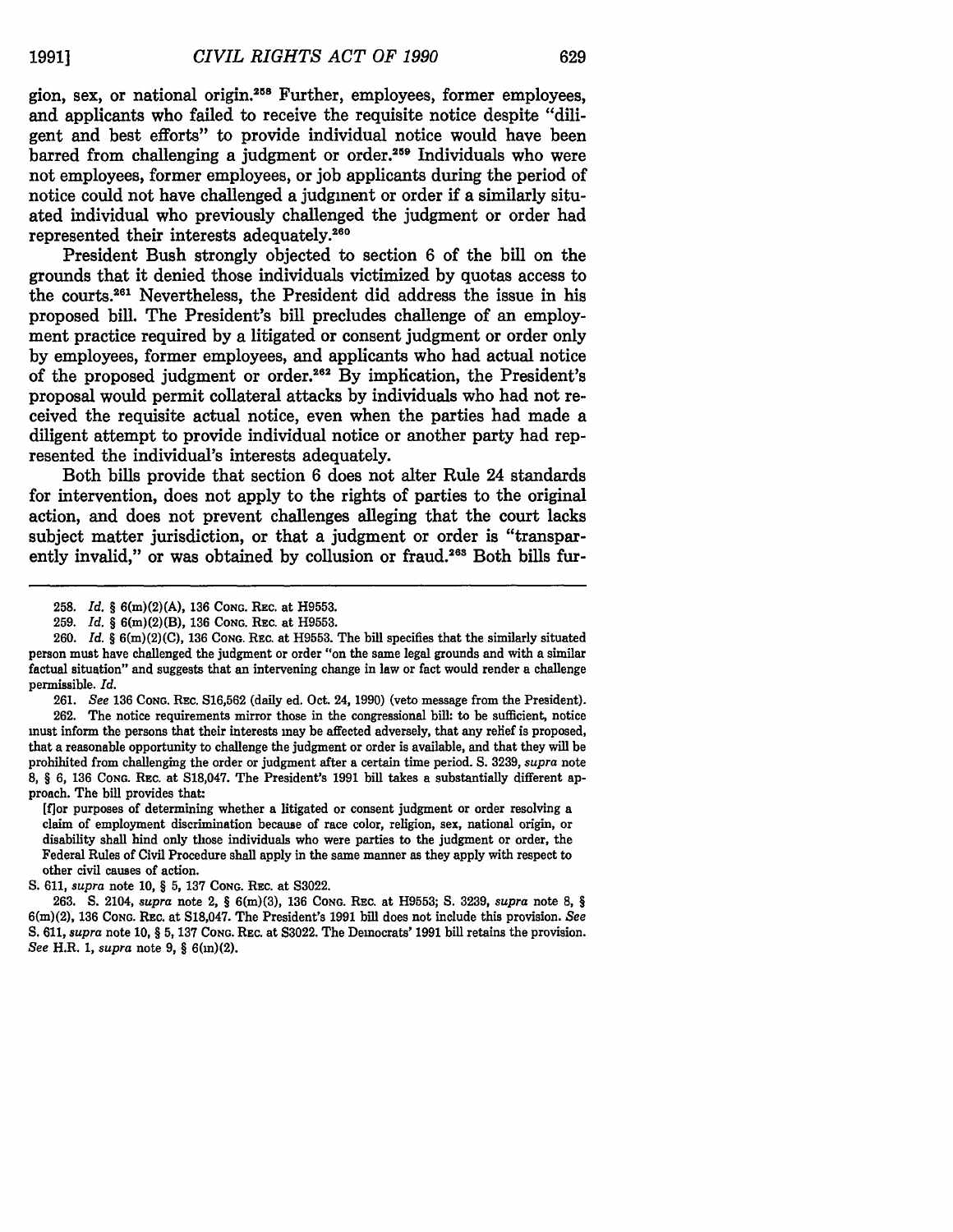ther provide that courts should not construe section **6** to deny constitutionally required due process to any person.264 Finally, the congressional bill provided that any challenge to a judgment or order not precluded **by** section **6** should be brought in front of the court and, if possible, the judge that originally entered the judgment or order.<sup>265</sup> The President's bill lacks this provision.

# *D. Is There a Better Solution?*

Commentators have criticized the Supreme Court's decision in *Martin v. Wilks* for failing to protect consent decrees in employment discrimination litigation adequately.266 The mandatory joinder rule pronounced **by** the Court is probably unworkable in employment discrimination contexts. In cases involving large employers, for example, a judgment might affect the rights of thousands of employees and applicants. If all of these individuals must be joined pursuant to Rule **19,** Title VII litigation will become prohibitively expensive and complex.<sup>267</sup> Presumably, many of the individuals joined would not have chosen to litigate otherwise. Requiring joinder of these parties will lead to unnecessary litigation.268

**A** more serious problem with the Court's approach is its literal interpretation of Rule **19.269** Because Rule **19** requires mandatory joinder of parties whose interests may be affected adversely **by** the disposition of the action,270 plaintiffs in cases similar to *Wilks* risk dismissal if they cannot feasibly join all of the parties.271 Indeed, the Court in *Wilks* suggests that Rule 19's joinder provisions necessarily will shape the scope of a lawsuit and the requested relief.272 This literal interpretation of

**265. S.** 2104, *supra* note 2, § 6(m)(4), **136 CONG.** REC. at **H9553.** The Democrats' **1991** bill retains this provision. *See* H.R. **1,** *supra* note **9,** § 6(m)(3).

266. *See, e.g.,* Blumrosen, *The 1989 Supreme Court Rulings Concerning Employment Discrimination and Affirmative Action: A Minefield for Employers and a Gold Mine for Their Lawyers,* **15** EMPLOYEE **REL. L.J. 175, 178-79 (1989); Grover,** *Why the Veto Hurts More Than You Think,* **LEGAL** TnmEs, Nov. 5, 1990, at 34; Strickler, Martin v. Wilks, 64 TUL. L. **REV. 1557 (1990);** Comment, *Reconstruction, Deconstruction and Legislative Response: The 1988 Supreme Court Term and the Civil Rights Act of 1990,* 25 HARv. CR-C.L. L. REv. 475, 540-55 (1990).

267. *See* Strickler, *supra* **note 266,** at 1593-95.

268. Joinder of unwilling parties also would impose a significant administrative burden on the courts if defaults for failure to answer were considered individually. *Id.*

272. Martin v. Wilks, 109 **S.** Ct. 2180, 2187 (1989). Prior to *Wilks,* courts generally interpreted Rule **19** liberally, refusing to grant motions to dismiss for failure to join when joinder was

630

<sup>264.</sup> **S.** 2104, *supra* note 2, § **6(m)(3)(D), 136 CONG. REC. at H9553; S. 3239,** *supra* note **8,** § 6(m)(2)(D), **136 CONG.** Rac. at **S18,047.** The President's **1991** bill lacks this provision as well. *See S.* **611,** *supra* note **10,** § **5, 137 CONG.** REC. at **S3022.** The Democrats' **1991** bill retains this provision. *See* H.R. *1, supra* note **9,** § 6(m)(2)(D).

<sup>269.</sup> *Id.* at 1599-1602.

<sup>270.</sup> **FED.** R. **CIv.** P. 19(a)(2)(i).

<sup>271.</sup> *See* Strickler, *supra* note **266,** at 1601.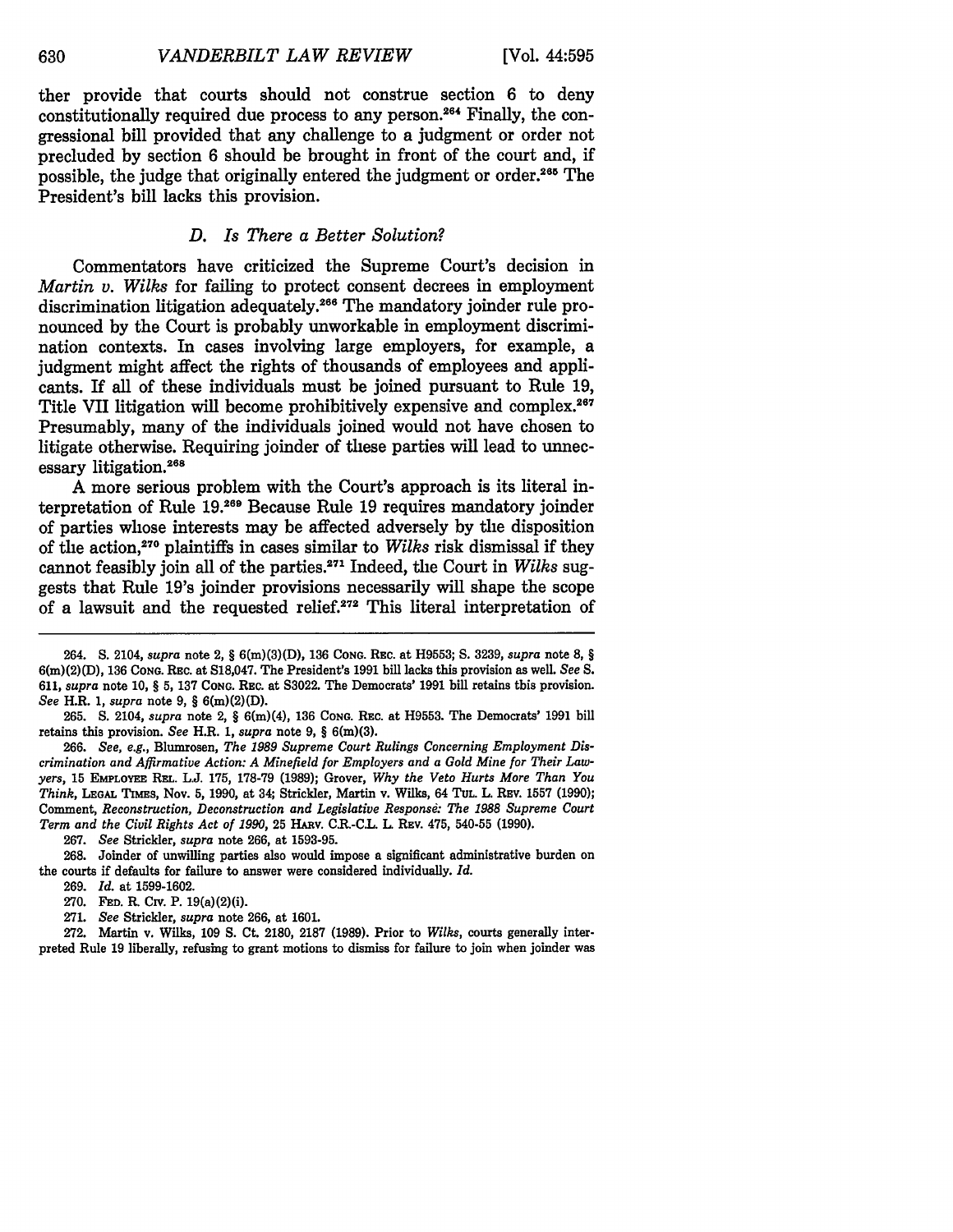Rule **19** will impair severely the ability of civil rights plaintiffs to obtain the broad institutional reform envisioned by Title VII.<sup>273</sup>

Both Congress and the President seem willing to codify some variation of the impermissible collateral attack doctrine, but neither proposed approach is entirely satisfactory. Congress's proposal does not protect the interests of third parties adequately, and the President's approach does not shield consent decrees from collateral attack sufficiently.

Subsection **(1)** of the congressional bill was defective in several respects. First, actual notice from any source was considered sufficient for purposes of this subsection.274 The Supreme Court set forth the due process standard for adequate notice in *Mullane v. Central Hanover Bank & Trust Co.275* According to *Mullane,* due process requires that notice must be reasonably designed to inform interested parties of the action and to afford them a chance to respond.<sup>276</sup> Notice from any source is not sufficient under *Mullane,* and adoption of the proposed congressional standard is likely to trigger disputes about whether and when notice has been received. $277$  Congress should delete the "from any source" language from subsection (1) of its proposal.

Second, opponents of the congressional bill objected to the clause that precluded a person who did not receive notice but whose interests were represented adequately by another from challenging a consent decree.<sup>278</sup> This clause was consistent with class action requirements,<sup>279</sup> but

**277.** See Strickler, *supra* note **266,** at **1578.**

**278.** *See, e.g.,* **136 CONG. REC. S15,360** (daily ed. Oct. **16, 1990)** (letter from Michael Carvin of Shaw, Pittman, Potts **&** Trowbridge to Sen. Robert Dole); **136 CONG.** Rac. **S15,405** (daily ed. Oct. **16, 1990)** (remarks of Sen. Orrin Hatch).

**279.** Rule **23** of the Federal Rules of Civil Procedure, which governs class actions, permits representative parties to represent a class if they "fairly and adequately protect the interests of the class." **FED.** R. Civ. P. 23(a)(4). The Supreme Court, in Hansberry v. Lee, **311 U.S.** 32, 42-43 (1940), noted that it is "familiar doctrine of the federal courts that members of a class not present as parties to the litigation may be bound **by** the judgment where they are in fact adequately represented **by** parties who are present."

not feasible. *See* Strickler, *supra* note 266, at 1600.

<sup>273.</sup> See Strickler, *supra* note 266, at 1601.

<sup>274.</sup> *See* **S.** 2104, *supra* note 2, § 6(m)(1)(A)(i), 136 CONG. Rac. at H9553.

<sup>275.</sup> **339** U.S. **306 (1950).**

<sup>276.</sup> Under the *Mullane* standard, notice "reasonably calculated, under all the circumstances, to apprise interested parties of the pendency of the action and afford them an opportunity to present their objections" is constitutionally required. *Id.* at 314. The Court also held that in the case of missing or unknown persons, or individuals whose interests are "conjectural" or "future," less certain notice may be permissible. *Id.* at 317. The *Mullane* litigation concerned trust beneficiaries who were parties to a suit and whose interests were identical to those of other beneficiaries. *Id.* at **309-10.** The *Mullane* rule, however, is particularly useful when finality is necessary, yet joinder of all interested persons is not feasible. See Strickler, *supra* note **266,** at **1583-84.** The method of notice used "must be such as one desirous of actually informing the absentee might reasonably adopt to accomplish it." *Mullane,* **339 U.S.** at **315.**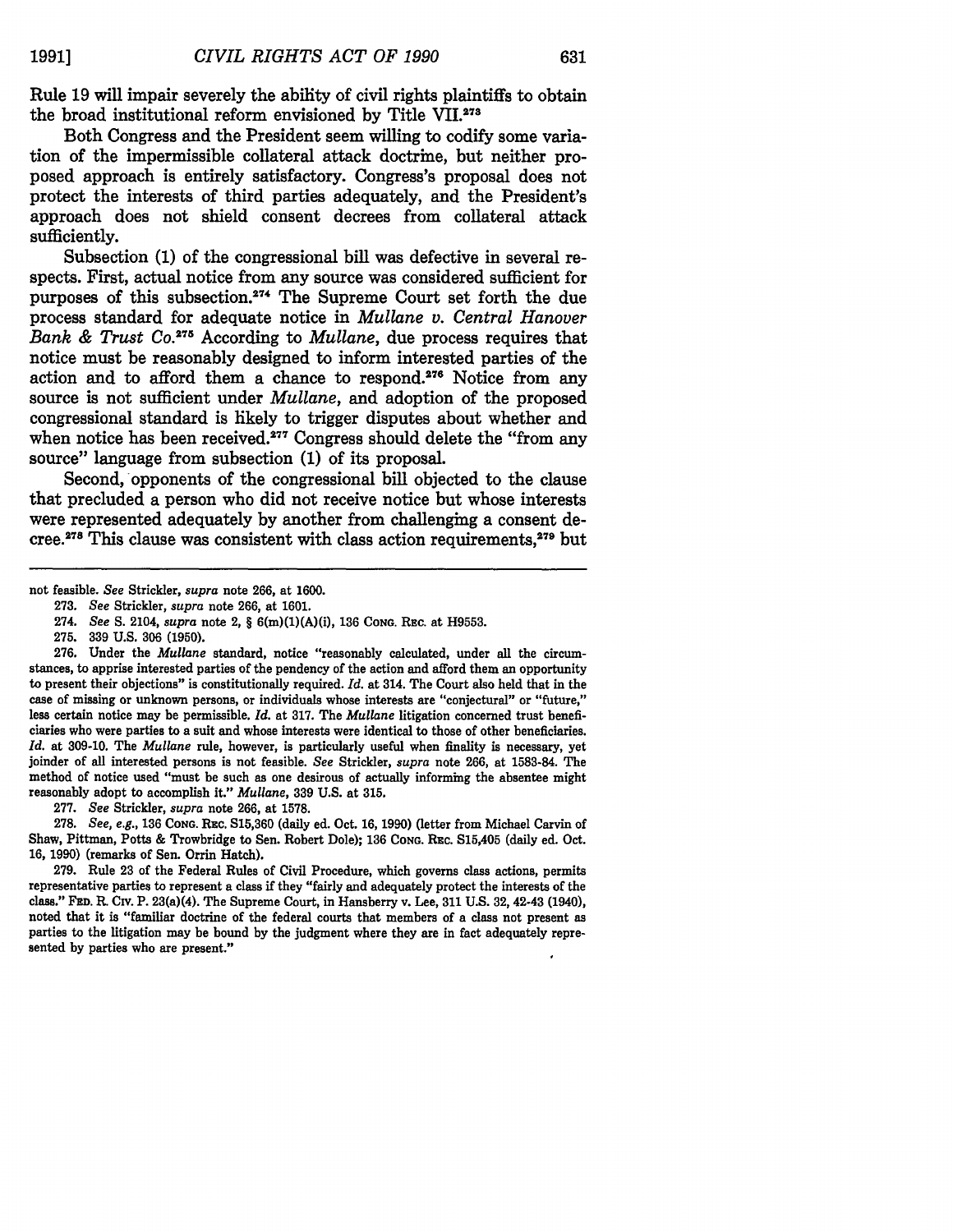these requirements should not apply necessarily to third-party challengers to consent decrees. Although inclusion of the clause may deprive some third parties of a forum for valid claims, omission of this clause would tax the resources of both the judiciary and parties to the original action by permitting endless litigation of similar claims.

The corresponding clause in subsection (2) more carefully defined adequate representation. Subsection (2) precluded collateral attack only by a person who was not an employee, former employee, or applicant during the period of notice and whose interests were represented adequately by a comparably situated individual who had challenged the judgment or order on the same legal basis and under similar facts, unless a change in law or fact occurred in the interim.<sup>280</sup> Some form of res judicata is necessary to preserve the appeal of consent decrees in Title VII litigation. The language in subsection (2) of the congressional proposal is preferable to that in subsection (1).

The third clause of subsection (1) precluded collateral attack by a person who did not receive notice if reasonable efforts to provide notice to an interested person were made.<sup>281</sup> This clause as written falls short of the *Mullane* standard for constitutionally acceptable notice.282 Yet the disclaimer that nothing in section 6 should be construed to permit the denial of due process may redeem the clause.<sup>283</sup> The interaction of the two clauses probably would result in an interpretation that would satisfy *Mullane* due process requirements because *Mullane* does not require actual notice. Yet both this subsection and the corresponding provision in subsection (2)284 are troubling because they would have denied a person who received no notice and whose interests were not represented adequately by another the opportunity to challenge a consent decree. A better approach is to excise the provisions and permit these individuals to challenge consent decrees that adversely affect their interests. This approach would not result in a surge in litigation as long as a res judicata provision remains in the bill to prevent comparable claims from being relitigated. The President probably would not accept any approach that denied these individuals access to the courts.<sup>285</sup>

285. *See* **136 CONG.** REC. S16,562 (daily ed. Oct. 24, 1990) (veto message from the President) (indicating that **S.** 2104 provisions that unfairly closed the courts to nonparties victimized by con-

<sup>280.</sup> S. 2104, *supra* note 2, § 6(m)(2)(C), 136 **CONG. REc.** at H9553.

<sup>281.</sup> *Id.* § 6(m)(1)(C), **136 CONG.** REc. at H9553.

<sup>282.</sup> *See supra* note 276 and accompanying text.

<sup>283.</sup> S. 2104, *supra* note 2, § 6(m)(3)(D), **136 CONG. REc.** at H9553.

<sup>284.</sup> The corresponding provision in subsection (2) prevents challenge of a consent decree by a "person who during the period of notice was an employee, former employee, or applicant who, prior to the entry of such judgment or order, failed to receive actual notice of the proposed judgment or order **...** despite the diligent and best efforts of the parties to provide individual notice." *Id.* § 6(m)(2)(B), 136 Cong. Rec. at H9553.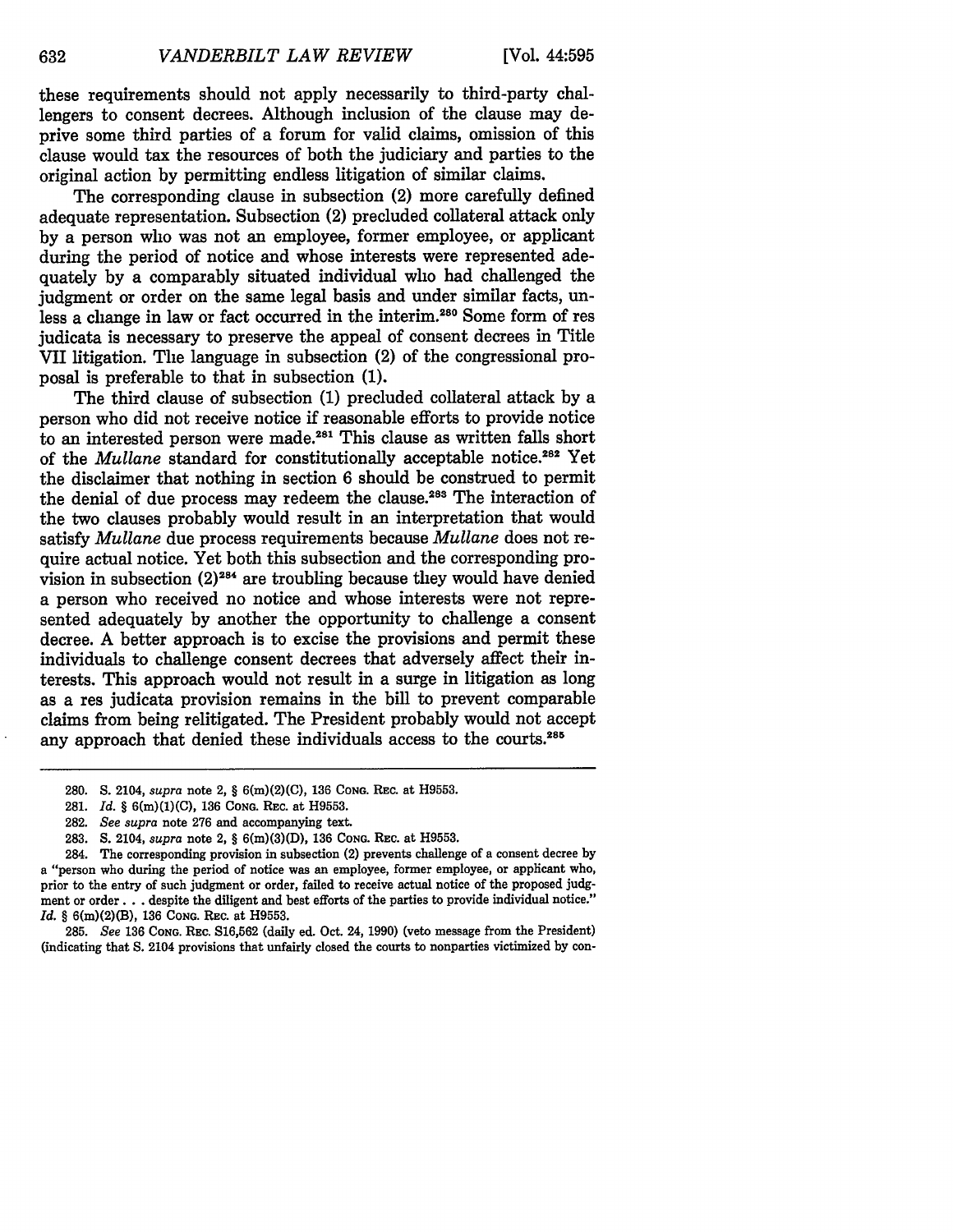The congressional bill, in its list of sufficiency requirements for notice, contained a provision that opponents of the bill found inflammatory because it allegedly approved the use of quotas in consent decrees.<sup>286</sup> The objectionable clause provided that notice must be sufficient to apprise a person whether the proposed judgment or order contains any numerical relief based on race, color, religion, sex, or national origin for any employment opportunity.<sup>267</sup> The President's bill, in a corresponding provision, simply requires notice that apprises a person of the relief proposed in the judgment.<sup>288</sup> The President's version is superior both because it avoids controversial quota language and because it affords more complete notice of remedies contemplated in the action.

Congress should retain the provision in its bill that requires **claims** not precluded **by** section **6** to be brought before the court and, if possible, the judge that originally entered the consent decree. Consent decrees often contain retention of jurisdiction clauses authorizing the court of origin to hear all related claims for the life of the decree, but the court has jurisdiction to modify or terminate a consent decree even in the absence of such a clause.<sup>269</sup> This provision will conserve judicial resources by preventing judges unfamiliar with the underlying litigation from hearing related third-party claims. In addition, it will prevent inconsistent judgments and minimize the likelihood that defendants will be faced with incompatible orders.

Congress also should retain subsection (3) of the congressional bill.2 90 This subsection provided, first, that nothing in section 6 should be construed to alter Rule 24's intervention standards or to apply to individuals who intervene pursuant to Rule 24.<sup>291</sup> Second, courts should not interpret section 6 to apply to the rights of parties to the action in which the consent decree was entered, $292$  or to prevent challenges to htigated or consent judgments or orders that are "transparently invalid," obtained by collusion or fraud, or obtained from a court lacking subject

sent decrees were unacceptable).

**<sup>286.</sup>** *See, e.g.,* **136 CONG.** REc. **S16,562** (daily ed. Oct. 24, **1990)** (veto message from the President); **136 CONG. REc. S15,329** (daily ed. Oct. **16, 1990)** (letter from Attorney General Dick Thornburgh to Sen. Robert Dole) (complaining that the bill "expressly contemplates that consent decrees **...** might use quotas").

**<sup>287.</sup> S.** 2104, *supra* note 2, § 6(m)(2)(A)(ii), **136 CONG.** REc. at **H9553.** This provision does not appear in the Democrats' **1991** bill. *See* H.R. **1,** *supra* note **9,** § **6.**

**<sup>288.</sup> S. 3239,** *supra* note **8,** § 6(m)(1)(B), **136 CONG.** REc. at **S18,047.**

**<sup>289.</sup>** Kramer, *supra* note **236,** at **335.**

**<sup>290.</sup>** Subsection 2 of the President's bill contains virtually identical provisions. *See S.* **3239,** *supra* note **8,** § 6(m)(2), **136 CONG.** REc. at **S18,047.**

**<sup>291.</sup> S.** 2104, *supra* note 2, § 6(m)(3)(A), **136 CONG.** Rac. at **H9553.**

**<sup>292.</sup>** *Id.* § 6(m)(3)(B), **136 CoNG.** REc. at **H9553.** These parties include members of a class represented in the action and individuals for whom the federal government sought relief in the action. *Id.*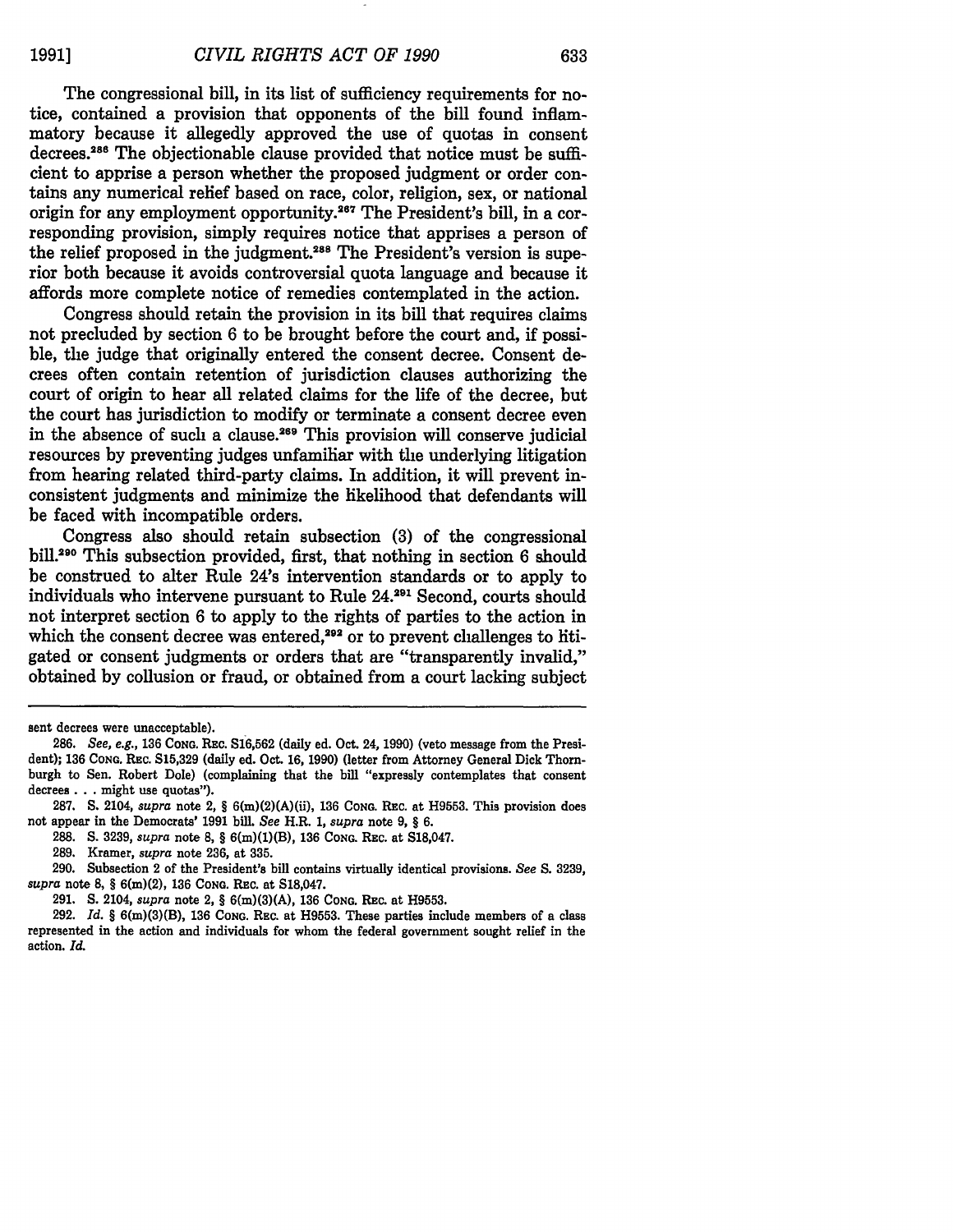matter jurisdiction.<sup>293</sup> This provision would have permitted individuals. regardless of notice to them and adequate representation of their interests, to challenge a consent decree that requires illegal affirmative action plans.2" Third, the subsection provided that nothing in section **6** should be construed to permit the denial of due process of law to any person.295

Congress can fashion a viable compromise from the language in the existing bills. Congress should eliminate the dual standard in its proposed bill for existing and future consent decrees because no reason exists for treating the two types of decrees differently. In addition, compromise legislation should preclude a person who was an employee, former employee, or applicant during the period of notice and who had actual notice of the proposed judgment from challenging litigated or consent judgments or orders. To be sufficient, notice must inform individuals that the judgment or order is likely to affect their interests adversely, that the judgment proposes specified relief, that a reasonable opportunity to challenge the judgment or order is available, and that the law bars challenges of the proposed judgment or order after a specified date. The legislation also should preclude any person who does not receive adequate notice, but whose interests were represented adequately and competently **by** a similarly situated person who previously had challenged the judgment or order on the same legal grounds and with a similar factual situation, from challenging a judgment or order unless an intervening change in law or fact occurred.<sup>296</sup> The party should bring any action not precluded in the court and, if possible, before the judge that originally entered the consent or order. Moreover, compromise legislation should preserve subsection **(3)** of the congressional bill in its entirety.<sup>297</sup>

Finally, Congress should resolve the inconsistency between the impermissible collateral attack doctrine and Rule **19** that the Supreme Court identified in *Martin v. Wilks.298* Both bills fall to address this

**<sup>293.</sup>** *Id. §* 6(m)(2)(C), **136 CONG.** Rac. at **H9553.**

<sup>294.</sup> Courts and others frequently rely on United Steelworkers v. Weber, 443 **U.S. 193 (1979),** in determining the validity of affirmative action plans. In *Weber* the Supreme Court validated an affirmative action plan that did not "unnecessarily trammel" the interests of nonminority employees because it did not require that employers replace white employees with black hirees and did not bar the advancement of white employees completely. The Court also considered the temporary nature of the measure. *Id.* at **198-99, 208.**

**<sup>295.</sup> S.** 2104, *supra* note 2, § 6(m)(3)(C), **136 CONG.** REc. at **H9553.**

**<sup>296.</sup>** This provision should apply to all persons rather than only to those not employees, former employees, or applicants during the period of notice. This broad application is necessary because of the deletion of the provision precluding challenge **by** employees, former employees, and applicants who did not receive adequate notice.

**<sup>297.</sup>** *See supra* notes **290-95** and accompanying text.

<sup>298. 109</sup> **S.** Ct. 2180, 2186 (1989); *see* Strickler, *supra* note 266, at 1605.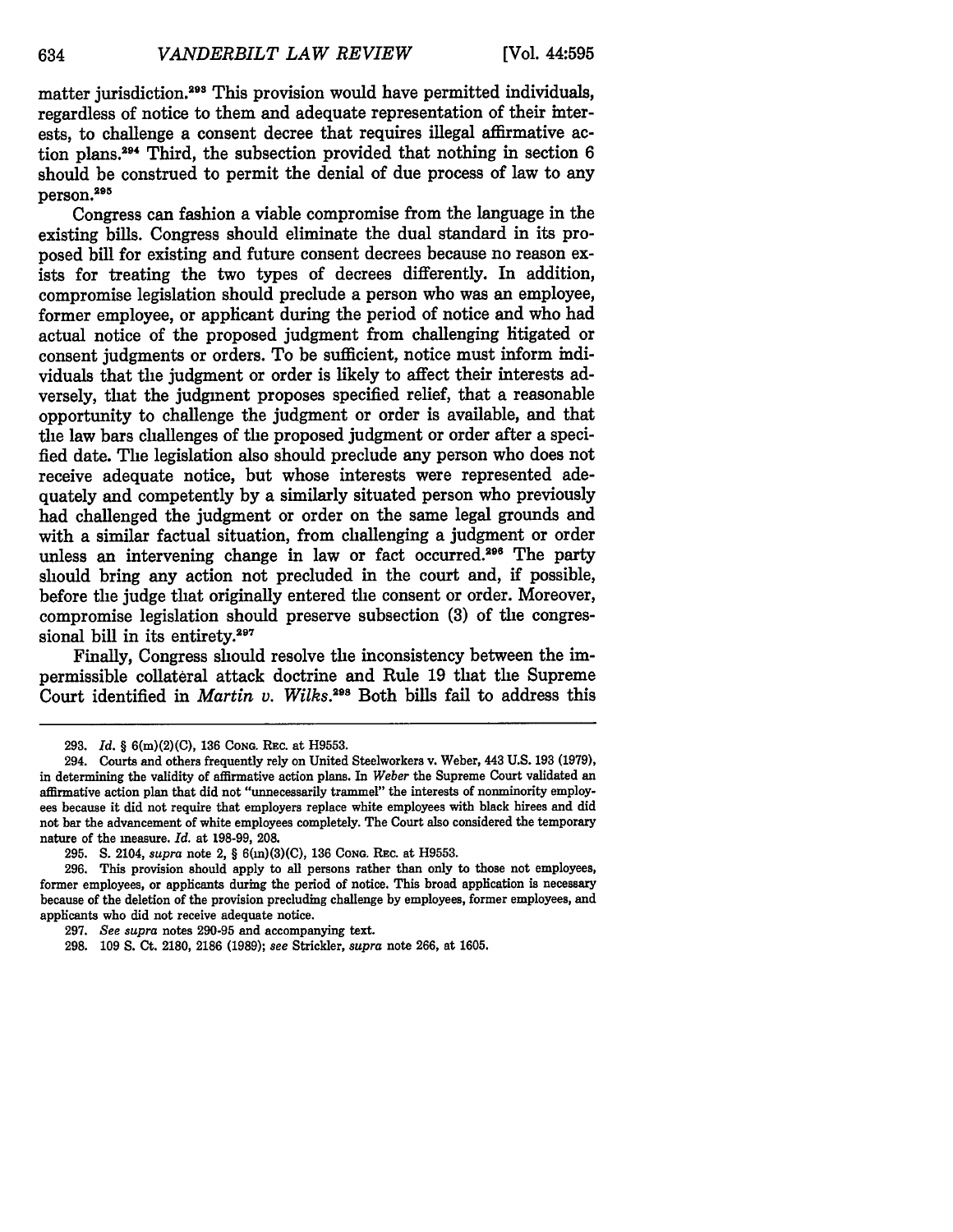problem by leaving intact the portion of the Court's decision that requires mandatory joinder of all interested parties under Rule 19.<sup>299</sup> Indeed, as the Court implied, it would be difficult to overrule this aspect of the decision without amending Rule **19.00** Some courts have recognized a public rights exception to Rule 19, relaxing the mandatory joinder requirements in a variety of cases concerning broad matters of public policy.<sup>301</sup> Although Title VII litigation seems to fit within this exception, the Supreme Court in *Wilks* declined to apply the exception to a Title VII claim. Perhaps the best way to remedy the Court's literal application of Rule 19 is to codify a public rights exception for Title VII claims in future civil rights legislation. This exception, combined with the suggested notice requirements, would result in a workable mechanism that protects the rights of nonlitigants without unduly undermining the finality of consent judgments.

#### V. ATTORNEY'S FEES

The general rule that parties to litigation are responsible for their own attorney's fees<sup>302</sup> does not apply in civil rights cases. A variety of civil rights statutes permit a prevailing party to obtain reasonable attorney's fees as part of the costs awarded.<sup>303</sup> The purpose of these feeshifting provisions is to encourage civil rights plaintiffs to seek judicial relief.104 A court will award attorney's fees to a prevailing civil rights plaintiff unless special circumstances would render the award unjust;<sup>305</sup> a court ordinarily will not award attorney's fees to a prevailing defend-

<sup>299.</sup> *See Wilks,* 109 S. Ct. at 2185-86. Both bills disavow interference with Rule 24 intervention standards, but neither mentions Rule 19. *See* Strickler, *supra* note 266, at 1605.

*<sup>300.</sup> See Wilks,* 109 S. Ct. at 2187. Unfortunately, the Court reached its decision under the Federal Rules, rather than on due process grounds. The Eleventh Circuit reached the same decision in the case on due process grounds without reference to Rules 19 and 24. *In re* Birmingham Reverse Discrimination Employment Litig., 833 F.2d 1492, 1497-1500 (11th Cir. 1987). Due process concerns limit claim preclusion, but formal joinder rules do not. *See* Strickler, *supra* note 266, at 1575.

<sup>301.</sup> *See, e.g.,* Jeffries v. Georgia Residential Fin. Auth., 678 F.2d 919, 928-29 (11th Cir.), *cert. denied,* 459 U.S. 971 (1982); Kirkland v. New York State Dept. of Correctional Servs., 520 F.2d 420, 424 **(2d** Cir. **1975),** *cert. denied,* 429 U.S. **823** (1976). *See generally,* Schwarzschild, *supra* note 237; Tobias, *Rule 19 and the Public Rights Exception to Party Joinder,* 65 N.C.L. REv. 745 **(1987).**

**<sup>302.</sup>** *See* P. **Cox, EmPLOYmENT DISCRIMINATION 23.07** (Release **3,** Dec. **1989).**

**<sup>303.</sup>** The attorney's fees provision in Title **VII** is in § **706(k),** 42 **U.S.C.** § 2000e-5(k) **(1988).** 304. *See* Newman v. Piggie Park Enters., **390 U.S.** 400 **(1968). A** civil rights plaintiff acts as a "private attorney general" **by** "vindicating a policy that Congress considered of the highest priority." *Id.* at 402. Although *Newman* was a Title **I1** case, subsequent cases established that the *Newman* standard was applicable to Title **VII** cases. *See, e.g.,* New York Gaslight Club v. Carey, 447 **U.S.** 54, **68 (1980);** Albemarle Paper Co. v. Moody, 422 **U.S.** 405, 415 **(1975).**

**<sup>305.</sup>** *Newman,* **390 U.S.** at 402; *see also* Christiansburg Garment Co. v. **EEOC,** 434 **U.S.** 412, **416-17 (1978).**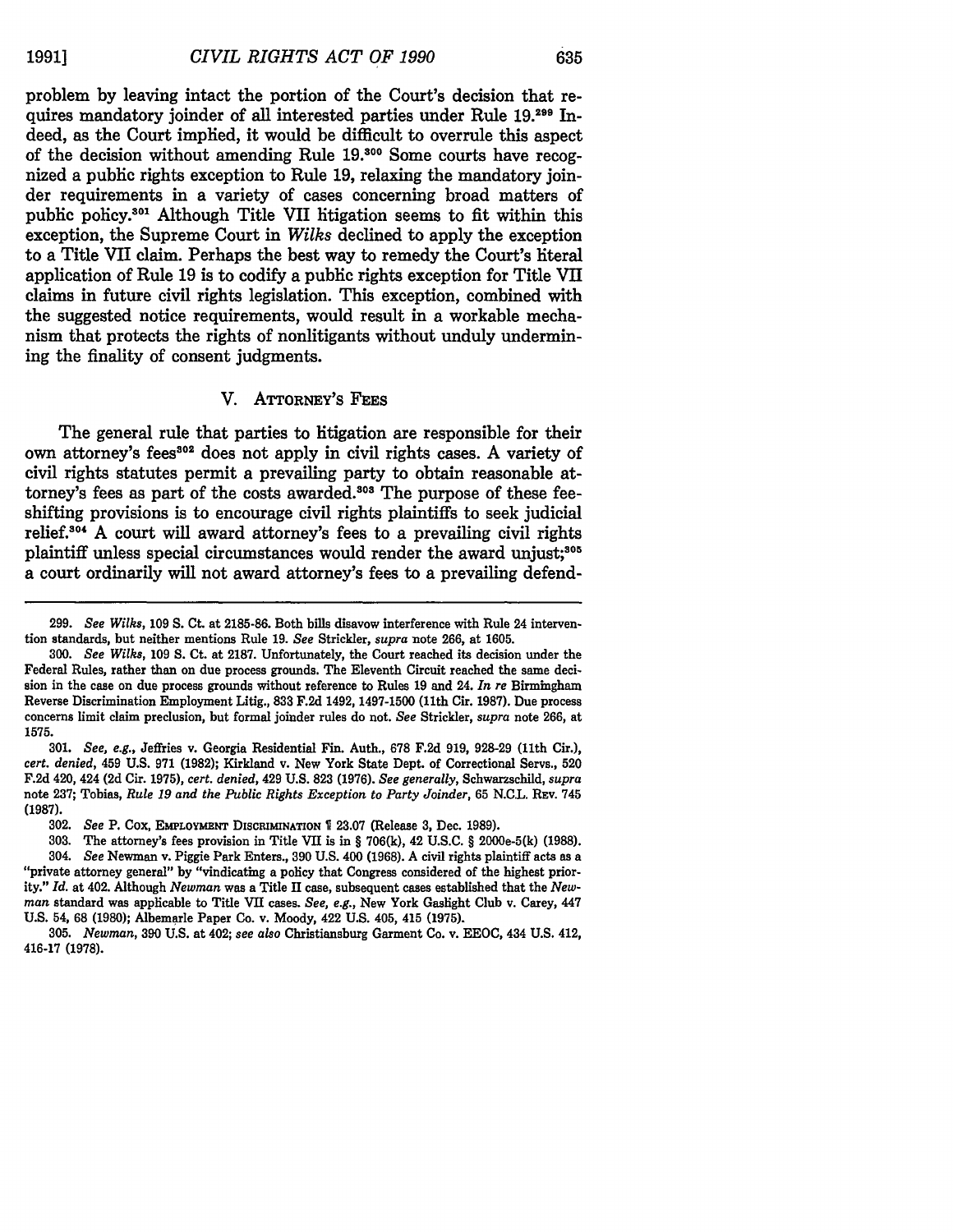ant unless the plaintiff's lawsuit is "unreasonable, frivolous, meritless or vexatious."306

In addition, plaintiffs who obtain consent decrees or settlements in their favor presumptively are entitled to recover attorney's fees.<sup>307</sup> In these contexts, however, conflicts of interest can arise when defendants attempt to base settlement offers on a waiver of attorney's fees. A settlement offer based on a fee waiver may raise ethical problems for plaintiffs' attorneys, who will be tempted not to settle in order to recover fees, but who ethically are required to act in the best interests of their clients.308

In *Evans v. Jeff D.309* the plaintiff's counsel, a Legal Aid lawyer, confronted this dilemma. In a settlement offer, the defendants offered to grant the relief requested **by** the plaintiffs only if the settlement agreement waived attorney's fees and costs.310 Although the Legal Aid Society was opposed to a settlement containing a fee waiver, the plaintiff's attorney determined that he had to accept the offer to serve the best interests of his clients.311 The Supreme Court accepted the settlement terms because a prohibition of fee waivers would create a disincentive for defendants to settle and thereby adversely affect civil rights plaintiffs.<sup>312</sup> Justice William Brennan, in dissent, argued that permitting fee waivers would injure civil rights plaintiffs **by** impairing their ability to obtain competent counsel.313 Justice Brennan expressed hope that Congress would correct the majority's mistake.<sup>314</sup>

Congress did seek to change the majority's rule in section **9** of the Civil Rights Act of 1990.<sup>315</sup> The proposed legislation provided that a consent order or settlement could not be entered and a stipulation of dismissal could not be effective unless the parties or their counsel certified to the court that the settlement did not compel a waiver of attor-

**<sup>306.</sup>** *Christiansburg Garment,* 434 **U.S.** at 421 (quoting Carrion v. Yeshiva Univ., **535 F.2d** 722, 727 **(2d** Cir. **1976)).**

<sup>307.</sup> *See* Maher v. Gagne, 448 U.S. 122, 129 (1980). *Maher* was a § 1980 case, but the principle is also applicable to Title VII cases. *See* B. **SCHLEI** & P. GROSSMAN, *supra* note **17,** at 1482.

<sup>308.</sup> *See* P. Cox, **EMPLOYMENT DISCRIMINATION** 23.07 (Release 3, Dec. 1989). 309. 475 U.S. 717 (1986). The plaintiff's counsel was a Legal Aid lawyer retained to represent

a class of handicapped children in a claim against the Idaho Department of Public Education.

<sup>310.</sup> *Id.* at 722.

<sup>311.</sup> *Id.*

<sup>312.</sup> The district court accepted the terms of the settlement, *id.* at 723, but on appeal, the Ninth Circuit invalidated the waiver provision. 743 F.2d 648, 652 (9th Cir. 1984). The Supreme Court reversed the Ninth Circuit holding. 475 U.S. at 734. According to the Court, litigation would be preferable to settlement to a defendant faced with a settlement package containing "an attorney's fee component of potentially large and typically uncertain magnitude." *Id.*

<sup>313.</sup> *Evans,* 475 U.S. at 759 (Brennan, J., dissenting).

<sup>314.</sup> *Id.* at 765 (Brennan, J., dissenting).

<sup>315.</sup> **S.** 2104, *supra* note 2, § 9, **136 CONG.** REc. at H9554.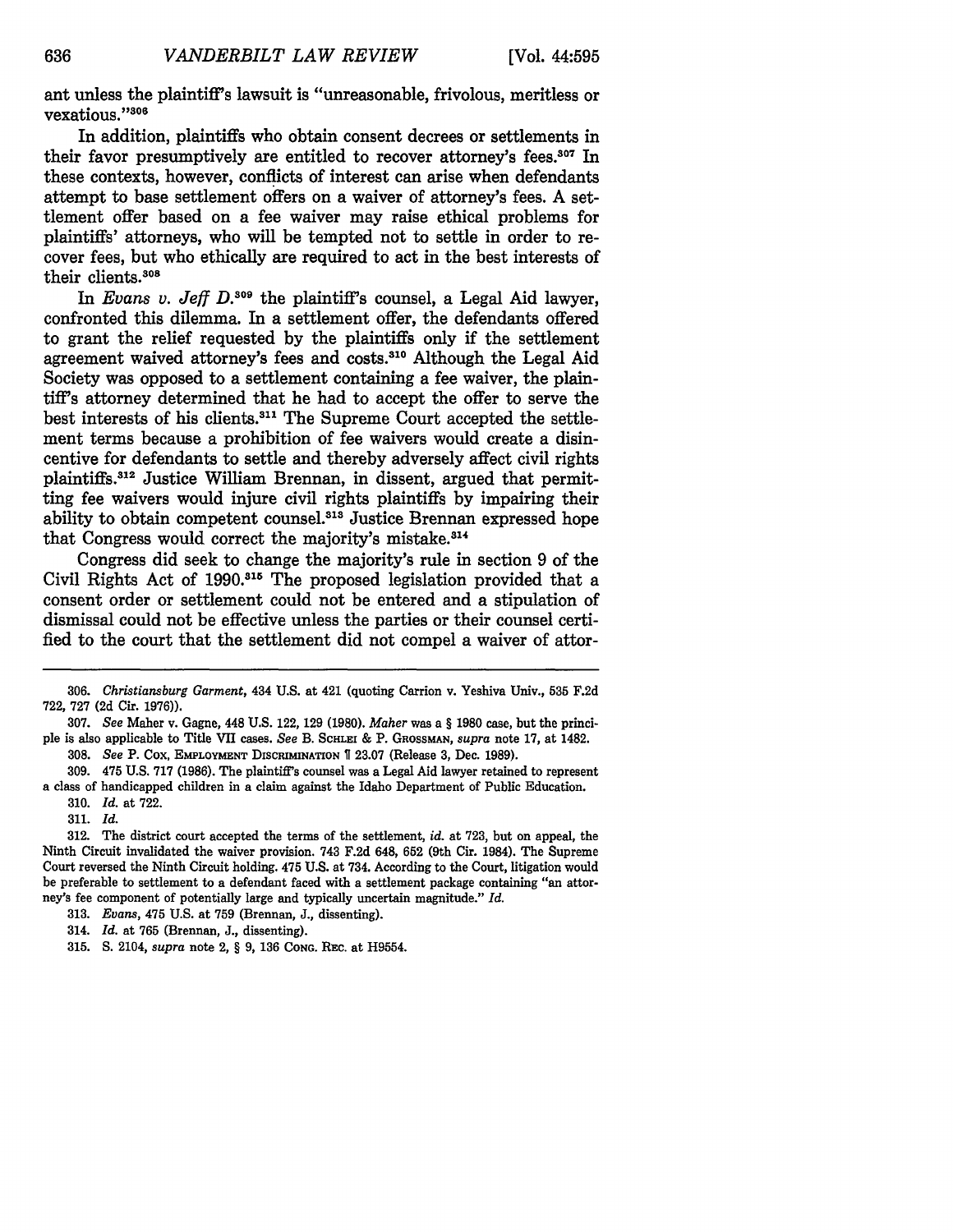ney's fees as a condition of settlement.<sup>316</sup> Opponents of the congressional bill sharply criticized this provision because it would have discouraged settlement.<sup>317</sup> They overstate this criticism, however, because the **bill** did not prohibit fee waivers entirely, and nothing in the bill prevented parties from voluntarily agreeing to fee waivers as part of a settlement agreement.<sup>318</sup> Opponents also have criticized the bill's imprecise language; nothing in the bill provided assistance in determining whether a fee waiver was coerced.<sup>319</sup> Some guidance in this determination definitely would improve the provision. The plaintiffs in *Evans* suggested that a waiver is coerced when it is a condition of a settlement on the merits in which the plaintiffs will receive an amount equal to or greater than the value reasonably expected as a result of a trial.<sup>320</sup> For clarity, Congress should include similar language in the bill.

**A** second provision of the bill also concerned attorney's fees. It stated that when a judgment or order is challenged, a court could permit the plaintiff in the original action to recover attorney's fees from either the unsuccessful challenger or the defendant in the original action.<sup>321</sup> The provision apparently applied only to collateral attacks; the bill did not award attorney's fees against intervenors. Thus, the bill did not overrule the Supreme Court's holding in *Independent Federation of Flight Attendants v. Zipes. 22 In Zipes* the Court held that attorney's fees may not be awarded against intervenors in Title VII actions unless

**316.** *Id. §* 9(4), **136 CONG.** REC. at H9554. The Democrats' **1991** bill contains an identical provision. *See* H.R. 1, *supra* note 9, *§* 9. Neither the President's 1990 bill nor his 1991 bill contains this provision. *See S.* 3239, *supra* note 8, **136 CONG.** REc. at S18,047; **S.** 611, *supra* note 10, 137 CONG. REC. at S3023.

317. Senator Orrin Hatch, for example, complained:

This provision of the bill will likely have a serious adverse impact on the ability of parties to settle the cases, because now it is in the lawyers' interest to continue the case and get more attorneys' fees. It is just like falling off a log, the way this bill is written.

136 **CONG.** REC. S16,566 (daily ed. Oct. 24, 1990); *see also* **136 CONG.** REc. S16,562 (daily ed. Oct. 24, 1990) (veto message from the President) (indicating that the attorney's fees provisions in the bill unacceptably discourage settlement).

318. As a result, the bill also does not resolve the ethical dilemma faced by plaintiff's lawyers completely, but does signal Congress's awareness of the dilemma and its disapproval of coerced waivers of attorney's fees. Comment, *supra* note 266, at 575-78.

319. *Id.* at 577.

320. *Evans,* 475 U.S. at 729. The plaintiffs stated that a waiver is coerced when a defendant "offers a settlement on the merits of equal or greater value than that which plaintiffs could reasonably expect to achieve at trial," but "conditions the offer on a waiver of plaintiffs' statutory eligibility for attorney's fees." *Id.*

321. **S.** 2104, *supra* note 2, § 9(4)(3), 136 **CONG.** REC. at H9554. Factors a court must consider before it awards fees against a challenger include whether the challenge was successful, whether the award promotes fairness in light of the challenger's legal and factual position, and whether special circumstances render the award unjust. *Id.* This provision does not appear in either the President's **1990** bill or his **1991** bill. *See S.* **3239,** *supra* note **8, 136 CONG.** REc. at **S18,047; S. 611,** *supra* note **10, 137 CONG.** REc. at **S3023.**

**322. 109 S.** Ct. **2732 (1989).**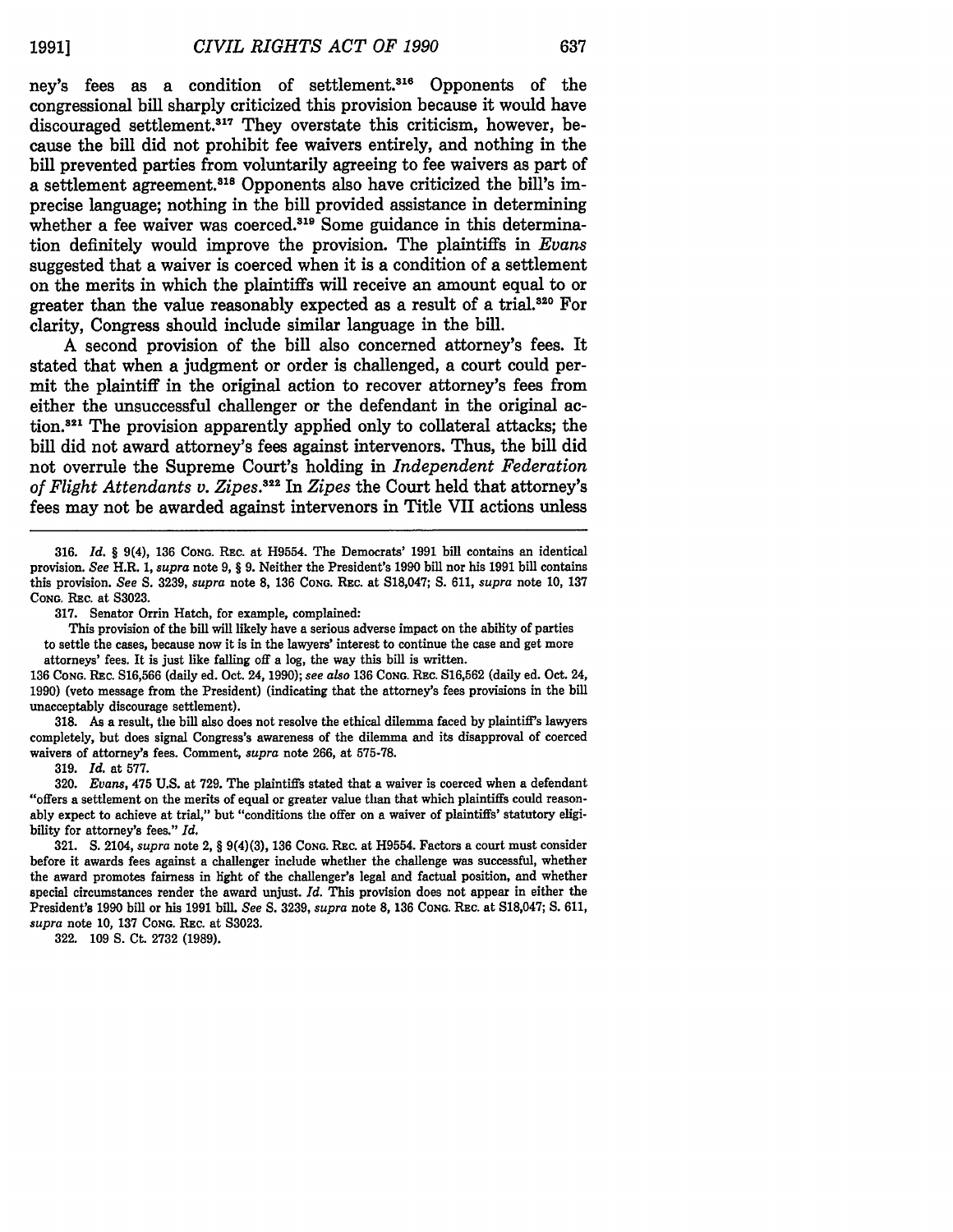an intervenor's claim is frivolous, unreasonable, or without basis.<sup>323</sup> The dichotomy between treatment of challengers and intervenors is consistent with and reinforces section 6 of the bill, which strongly discourages collateral attack and encourages intervention.<sup>324</sup>

The prospect of liability for attorney's fees certainly will provide a strong disincentive to potential challengers, but it may compromise unfairly their ability to bring valid claims.<sup>325</sup> For this reason, Congress should excise the portion of the bill that permitted attorney's fees awards against challengers and leave only the original defendant liable for the plaintiff's attorney's fees. Justice Harry Blackmun, in his concurrence in *Zipes,* suggested that only the original defendant should be liable for attorney's fees incurred by plaintiffs in defending a judgment or order because the defendant's unlawful conduct was the underlying cause of the litigation.<sup>326</sup> Justice Blackmun's approach would serve the underlying purpose of civil rights fee-shifting provisions.<sup>327</sup> Furthermore, this approach would not deter settlement if Congress enacts section 6 of the Civil Rights Act of 1990 in a form that restricts collateral attack to individuals without sufficient notice and adequate representation by another, since defendants would be liable for attorney's fees only infrequently.

Justice Blackmun's proposal as applied to intervenors, however, is more troubling. His rule would diminish the amount that plaintiffs obtain in settlement offers because a defendant's liability would not end with the settlement.<sup>328</sup> Ultimately, defendants facing endless liability for attorney's fees may refuse to settle Title VII cases. For these reasons, liability for plaintiffs' fees resulting from intervention should not be shifted to defendants, and the *Zipes* holding should be permitted to stand.

Opponents of the Civil Rights Act of 1990 buttressed their objections to the attorney's fees provisions with allegations that lawyers would have been the primary beneficiaries of the bill.<sup>329</sup> Although the fee provisions were controversial, they alone would not have defeated

<sup>323.</sup> *Id.* at 2736.

<sup>324.</sup> *See supra* notes 257-65 and accompanying text.

**<sup>325.</sup>** If Congress adopts either its own proposal or the proposed compromise set forth in Part IV of this Note, only individuals who have not received sufficient notice of a judgment or order and whose interests have not been represented adequately **by** another in the action could attack a judgment or order. *See supra* Part IV. To impose liability for the original plaintiffs' attorney's fees would impair unfairly these individuals' ability to protect their interests.

**<sup>326.</sup>** *Zipes,* **109 S.** Ct. at 2740 (Blackmun, **J.,** concurring).

**<sup>327.</sup>** *See supra* note **306** and accompanying text.

**<sup>328.</sup>** *Zipes,* **109 S.** Ct. at 2740 (Blackmun, **J.,** concurring).

**<sup>329.</sup>** *See, e.g.,* **136 CONG.** REc. **S15,332** (daily ed. Oct. **16, 1990)** (statement of Sen. Orrin Hatch) (noting that the bill would be a "litigation bonanza for lawyers").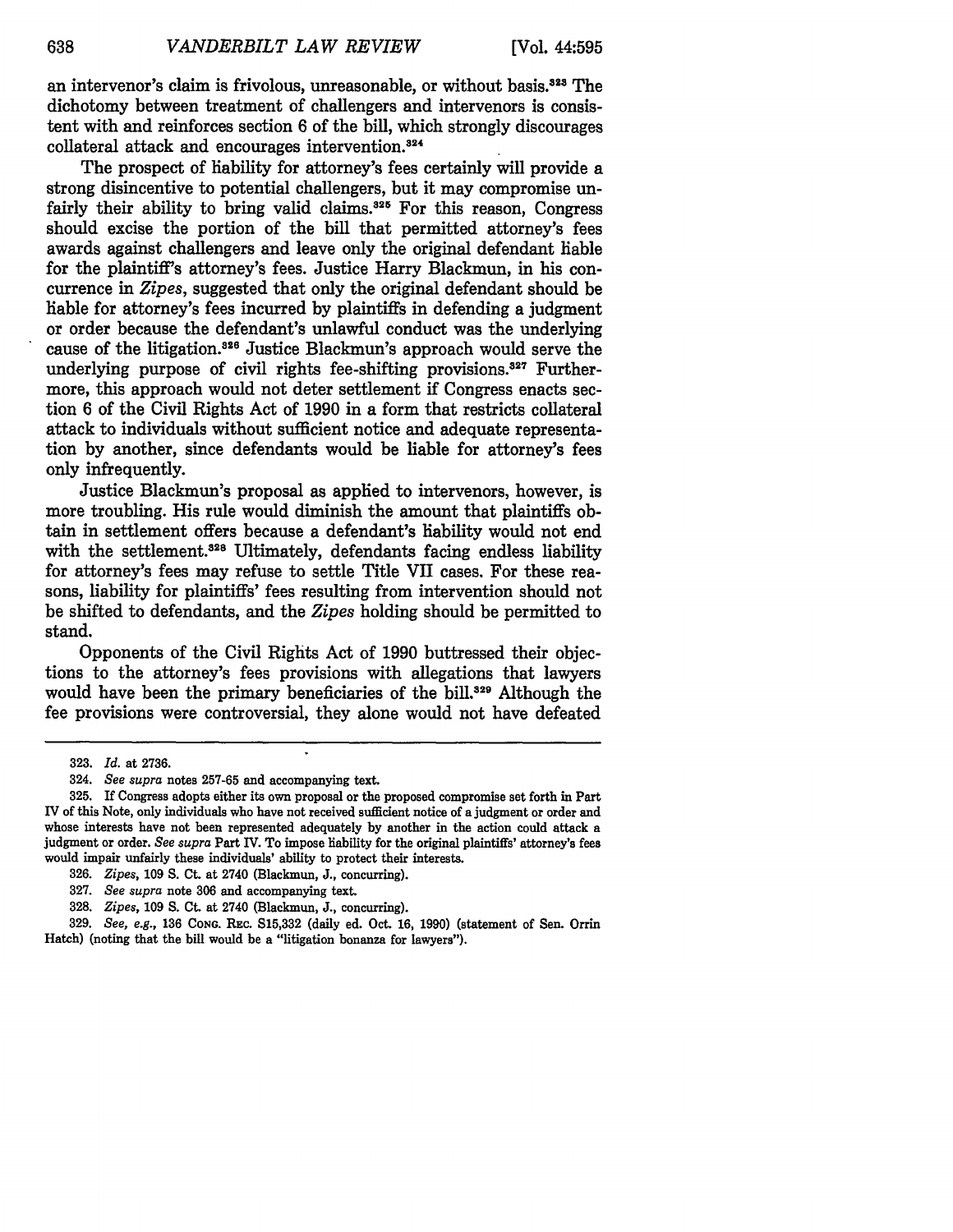the **bill.** In future legislation, however, Congress should improve these provisions **by** including language that defines coercive waiver and deleting the provision that would impose liability for attorney's fees on third parties when a judgment or order is challenged.

# VI. **CONCLUSION**

Judicial inconsistency in the interpretation of civil rights statutes indicates that congressional clarification is needed. **A** series of controversial Supreme Court decisions handed down in the **1989** Term dramatically altered employment discrimination law. The Civil Rights Act of **1990** was a noble attempt **by** Congress to clarify and strengthen civil rights protections and remedies. Although Congress was unable to override the President's veto this time, Congress certainly **will** continue the quest for a workable civil rights bill.

Congress could take several steps to make a future bill more palatable. Adoption of a disparate impact model that balances the competing interests of civil rights plaintiffs and the business community would be a move in the right direction. A model that ties the weight of an employer's burden to prove business necessity to the degree of impact an employment practice has on a protected group would balance equitably the interests of both plaintiffs and defendants in disparate impact cases.

**A** compromise on Title VII remedies that both retains the conciliatory focus of Title VII and deters discrimination also is needed. One possible approach is to eliminate the statutory requirement that backpay awards be reduced **by** interim earnings. This change would deter discrimination, but not settlement. In addition to strengthening section **1981** in the aftermath of *Patterson,* Congress should amend section **1981** to permit sex discrimination claims so that victims of sexual harassment will have a forum.

The controversy over consent decrees and the collateral attack doctrine must be resolved through a compromise that protects the interests of third parties without undermining the finality of consent decrees. The new legislation should bar later challenges to a consent decree or judgment **by** employees, former employees, or **job** applicants who receive sufficient notice that the judgment or consent decree likely will affect their interests, yet choose not to intervene. Moreover, Congress should bar attacks on judgments or decrees **by** individuals whose interests have been represented adequately and competently **by** a similarly situated person. Codification of a public rights exception to Rule **19** is necessary to prevent unmanageable joinder problems.

Finally, Congress should omit the provision in the defeated legislation imposing liability for attorney's fees on third parties challenging a